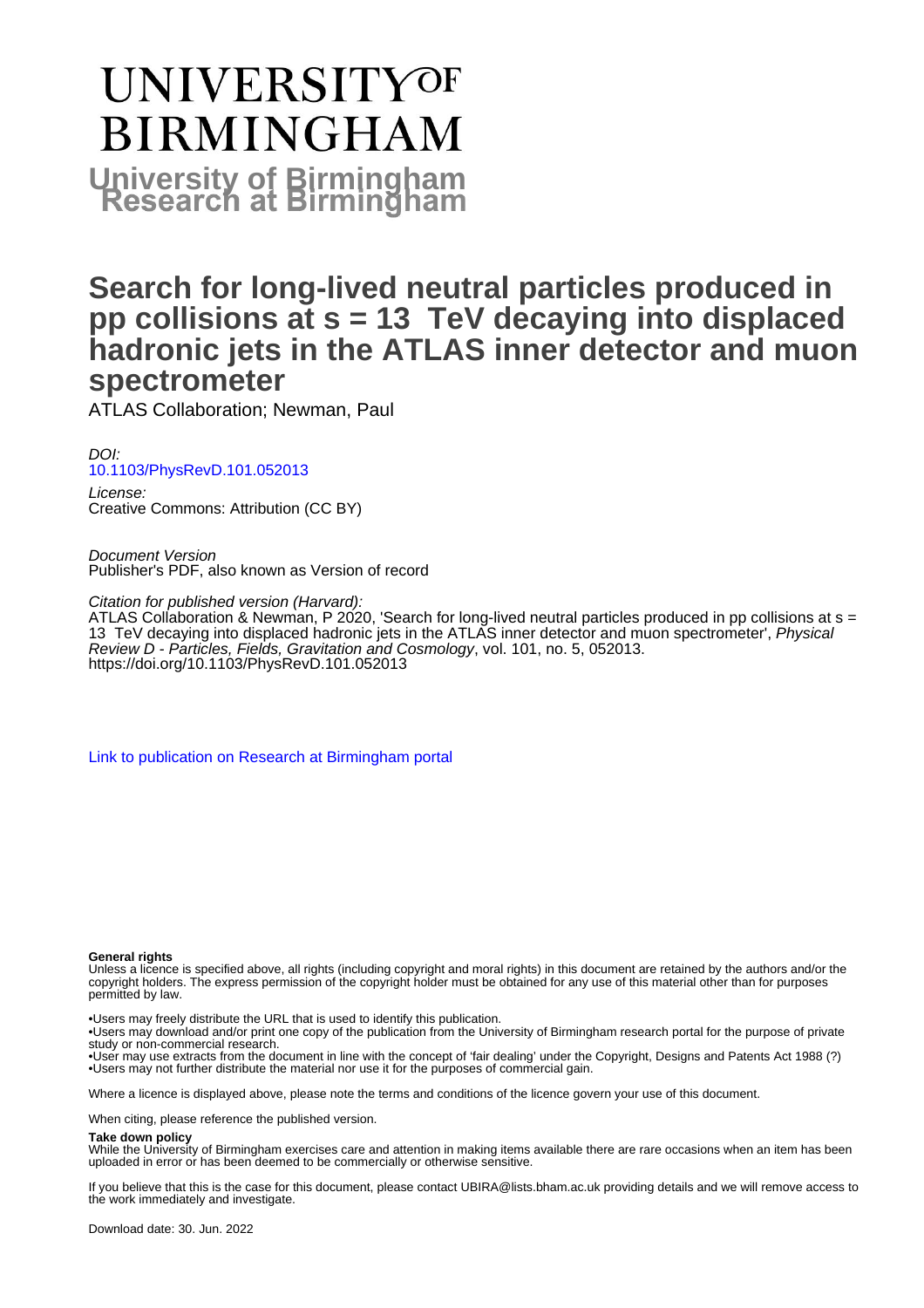# Search for long-lived neutral particles produced in pp collisions at  $\sqrt{s}$  = 13 TeV decaying into displaced hadronic jets in the ATLAS inner detector and muon spectrometer

G. Aad  $et \ al.^*$ (ATLAS Collaboration)

 $\bigcirc$ (Received 2 December 2019; accepted 14 February 2020; published 30 March 2020)

A search is presented for pair production of long-lived neutral particles using 33 fb<sup>-1</sup> of  $\sqrt{s} = 13$  TeV proton–proton collision data, collected during 2016 by the ATLAS detector at the LHC. This search focuses on a topology in which one long-lived particle decays in the ATLAS inner detector and the other decays in the muon spectrometer. Special techniques are employed to reconstruct the displaced tracks and vertices in the inner detector and in the muon spectrometer. One event is observed that passes the full event selection, which is consistent with the estimated background. Limits are placed on scalar boson propagators with masses from 125 GeV to 1000 GeV decaying into pairs of long-lived hidden-sector scalars with masses from 8 GeV to 400 GeV. The limits placed on several low-mass scalars extend previous exclusion limits in the range of proper lifetimes  $c\tau$  from 5 cm to 1 m.

DOI: [10.1103/PhysRevD.101.052013](https://doi.org/10.1103/PhysRevD.101.052013)

# I. INTRODUCTION

Long-lived particles (LLPs) are predicted by many extensions of the Standard Model (SM), including various supersymmetric (SUSY) [\[1](#page-14-0)–4], hidden sector (HS) [\[5](#page-14-1)–7], and neutral naturalness [8–[10\]](#page-14-2) models that address the hierarchy problem. Decays of LLPs may go unnoticed in searches at collider experiments that are designed to identify promptly decaying particles. Searches for LLPs provide a promising avenue for the discovery of physics beyond the Standard Model (BSM). The search presented in this paper is sensitive to neutral LLPs that are pair produced, with one LLP decaying in the ATLAS inner tracking detector (ID) and the other in the muon spectrometer (MS). This particular event topology provides sensitivity to LLPs with proper lifetimes  $(c\tau)$  ranging from a few centimeters to several meters.

In HS models, a set of BSM particles is weakly coupled to the SM via a mediator particle. These models are intriguing because they can be built in multiple ways and can produce LLPs with little to no fine-tuning [\[6\]](#page-14-3). A SM Higgs boson mediator is of particular interest because the current experimental characterization of the Higgs boson allows sizable couplings of the Higgs boson to the BSM sector [\[11,12\]](#page-15-0). HS models are also compatible with SUSY [\[6,13\]](#page-14-3) and with models of neutral naturalness [\[14\]](#page-15-1). The results of this search are interpreted in the context of a simplified HS model, in which the SM and HS are connected via a heavy mediator Φ, which decays into a pair of long-lived neutral scalar particles s as shown in Fig. [1.](#page-2-0) The s-bosons then decay back into SM particles through their mixing with the mediator [\[15\]](#page-15-2). The HS model assumes an effective Yukawa coupling between the s-boson and the SM particles; therefore each s-boson decays primarily into a heavy fermion pair:  $b\bar{b}$ ,  $c\bar{c}$ ,  $\tau^+\tau^-$ . The branching ratio depends on the mass of the s-boson  $(m<sub>s</sub>)$ , but for  $m<sub>s</sub> > 25$  GeV, the branching ratio is approximately 85∶5∶8. <sup>1</sup> If the SM particles are quarks, they hadronize, resulting in jets that may be highly displaced from the interaction point (IP). The proper lifetime of the s-boson is relatively unconstrained aside from the upper limit imposed by big bang nucleosynthesis of  $c\tau \lesssim$  $10^8$  m [\[18\]](#page-15-3).

Searches for displaced hadronic decays have been performed by ATLAS, CMS, and LHCb in the first run of the LHC [19–[26\],](#page-15-4) as well as in the second run of the LHC by CMS [\[27\]](#page-15-5) and ATLAS [\[16,17,28,29\]](#page-15-6). Two searches for displaced decays resulting from neutral LLPs in the HS model have been performed using the ATLAS Run 2 data set. One analysis searched for pairs of displaced hadronic jets in the calorimeter [\[16\]](#page-15-6) (the CR analysis), and the other searched for one or two displaced \*

Full author list given at the end of the article.

Published by the American Physical Society under the terms of the [Creative Commons Attribution 4.0 International](https://creativecommons.org/licenses/by/4.0/) license. Further distribution of this work must maintain attribution to the author(s) and the published article's title, journal citation, and DOI. Funded by SCOAP<sup>3</sup>.

<sup>&</sup>lt;sup>1</sup>As in recent displaced jet searches for HS models [\[16,17\],](#page-15-6) decays of s to bosons and top quarks are not considered in this analysis.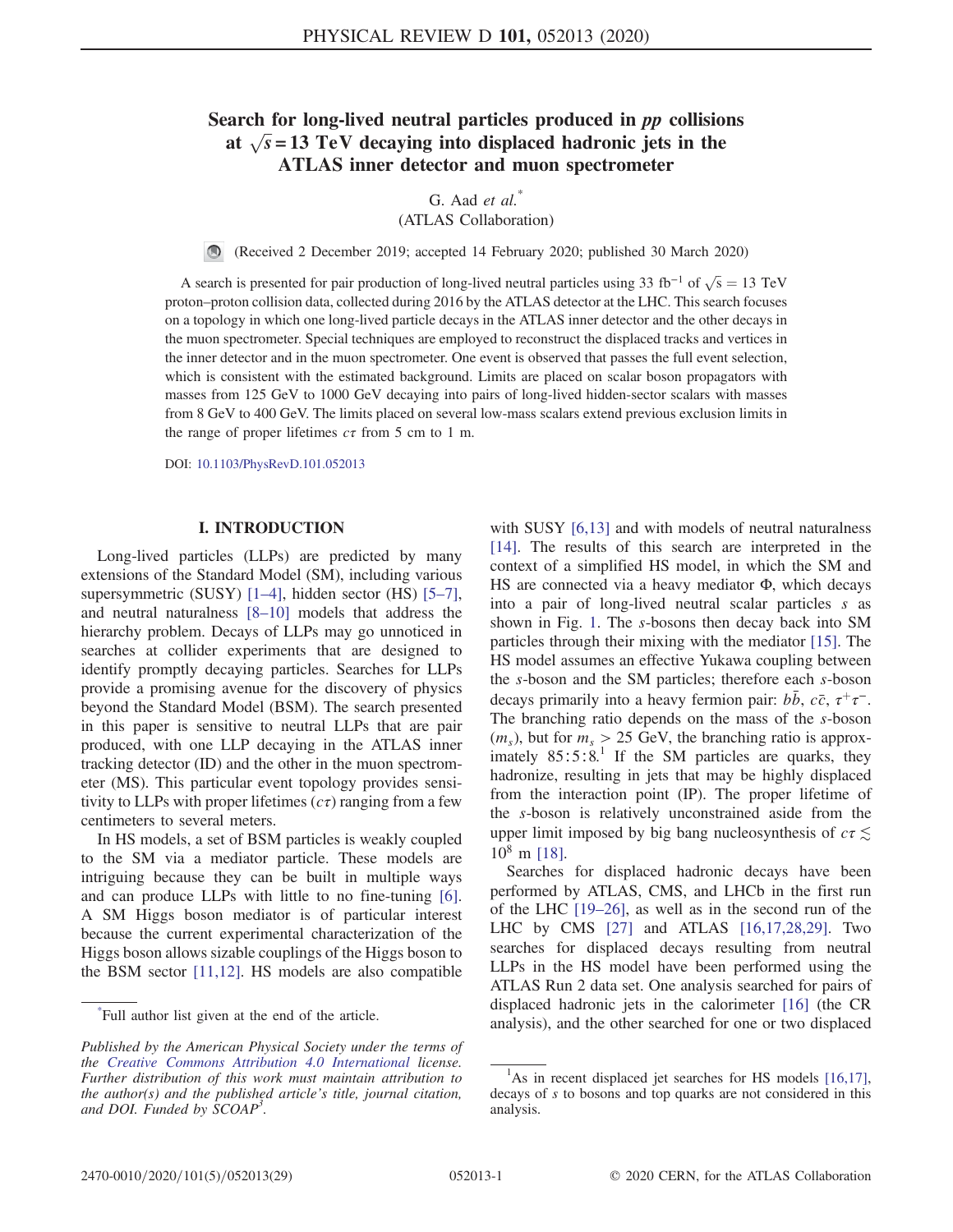<span id="page-2-0"></span>

FIG. 1. Diagram for a Higgs boson or heavy scalar Φ decaying into displaced hadronic jets via a hidden sector.

hadronic jets in the MS [\[17\]](#page-15-7) (the MS analysis). For a SM Higgs boson mediator with  $m<sub>H</sub> = 125$  GeV, decays of neutral scalars with masses between 8 and 55 GeV have been excluded by these two analyses for  $c\tau$  between 7 cm and 220 m depending on the LLP mass (assuming a 10% branching ratio of the Higgs boson into ss pairs).

This analysis uses 33.0 fb<sup>-1</sup> of  $\sqrt{s} = 13$  TeV proton– proton  $(pp)$  collision data collected by the ATLAS detector at the LHC and is an update to the results presented in the 8 TeVATLAS search [\[21\]](#page-15-8) for displaced hadronic jets in the ID and MS, and an extension of the MS analysis. In each event, one reconstructed decay vertex is required in the ID (IDVx) in addition to one in the MS (MSVx). Requiring the presence of an MSVx suppresses background, which allows looser selection requirements on the reconstructed mass and number of tracks associated with the IDVx than in other IDVx searches such as Ref. [\[28\]](#page-15-9). Additionally, requiring the presence of an IDVx suppresses background relative to the MS analysis, allowing greater sensitivity for LLPs with  $c\tau < 1$  m. This search thus increases the sensitivity to low-mass scalars with shorter proper lifetimes relative to the combined results of the CR and MS analyses published in Ref. [\[16\]](#page-15-6).

A signature-driven trigger that is used to collect data selects candidate events for decays of LLPs in the MS [\[17,30\]](#page-15-7). Standard ATLAS reconstruction methods are optimized for prompt decays and may fail to reconstruct the decays of long-lived particles. Thus, specialized tracking and vertex reconstruction algorithms are used that allow for the reconstruction of displaced decays in the ID [\[28,31,32\]](#page-15-9) and the MS [\[33\]](#page-15-10).

The main background source of signal-like vertices in the ID is the interactions between SM particles and the material in the inner detector, which may create multitrack vertices that are displaced from the IP. Other sources of background are hadronic jets, vertices reconstructed from fake tracks that are created from multiple unrelated energy deposits, and vertices reconstructed from random track crossings. The main source of background vertices in the MS are electromagnetic or hadronic showers that are not contained in the calorimeters (punch-through jets). Other sources of background in the MS are multijet events with mismeasured jets and noncollision backgrounds such as machine-induced background [\[34,35\]](#page-15-11), electronic noise, and cosmic-ray muons. A data-driven background estimation is used to determine how many events in the signal region result from background sources.

This paper is organized as follows. The ATLAS detector is described in Sec.[II](#page-2-1). The data and simulated samples used are outlined in Sec. [III](#page-3-0), and the trigger used to collect the data is detailed in Sec. [IV.](#page-3-1) The algorithms used for the displaced track and vertex reconstruction are explained in Sec. [V,](#page-4-0) followed by a discussion of the selection criteria for the events and vertices in Sec. [VI.](#page-5-0) The background estimation procedure is described in Sec. [VII,](#page-8-0) and the systematic uncertainties are summarized in Sec. [VIII](#page-10-0). Finally, the results and conclusion are presented in Secs. [IX](#page-11-0) and [X.](#page-14-4)

# II. ATLAS DETECTOR

<span id="page-2-1"></span>The ATLAS detector [\[36](#page-15-12)–38] at the LHC is a cylindrical multipurpose particle detector with forward–backward symmetry and nearly  $4\pi$  solid angle coverage. The detector is composed of the inner tracking detector, the electromagnetic and hadronic calorimeters, and the muon spectrometer.

The ID covers the range  $0.03 \text{ m} < r < 1.1 \text{ m}$  and  $|z| < 3.5$  m,<sup>2</sup> and is immersed in a 2 T axial magnetic field from a superconducting solenoid. Three ID subdetectors provide precision tracking for charged particles within the pseudorapidity region  $|\eta|$  < 2.5. At small radii, a silicon pixel subdetector provides high-resolution position measurements. The pixel system consists of four barrel layers positioned at radii of 33.3 mm, 50.5 mm, 88.5 mm, and 122.5 mm, and three forward disks in each end cap. The pixel detector is surrounded by the silicon microstrip tracker (SCT), which consists of four double layers in the barrel and nine forward disks in each end cap. The radial position of the first (last) SCT layer is 299 mm (514 mm). The outermost subdetector of the ID is the straw-tube transition radiation tracker (TRT), which provides an average of 30 additional two-dimensional points to tracks in the range  $|\eta| < 2.0$ .

The calorimeter system provides coverage over the pseudorapidity range  $|\eta| < 4.9$ . It consists of an electromagnetic calorimeter surrounded by a hadronic calorimeter. Within the region  $|\eta| < 3.2$ , the electromagnetic calorimeter consists of liquid-argon (LAr) barrel and end cap sampling calorimeters with lead absorbers. The hadronic calorimeter consists of steel/scintillator tile calorimeters within  $|\eta|$  < 1.7, and two copper/LAr hadronic end cap calorimeters that cover the region  $1.5 < |\eta| < 3.2$ . A forward calorimeter using copper and tungsten absorbers

 $2$ ATLAS uses a right-handed coordinate system with its origin at the nominal interaction point in the center of the detector and the  $z$ -axis along the beam pipe. The  $x$ -axis points from the IP to the center of the LHC ring, and the y-axis points upwards. Cylindrical coordinates  $(r, \phi)$  are used in the transverse plane,  $\phi$  being the azimuthal angle around the z-axis. Pseudorapidity is defined in terms of the polar angle  $\theta$  as  $\eta = -\ln \tan(\theta/2)$ . Angular distance is measured in units of  $\Delta R \equiv \sqrt{(\Delta \eta)^2 + (\Delta \phi)^2}$ .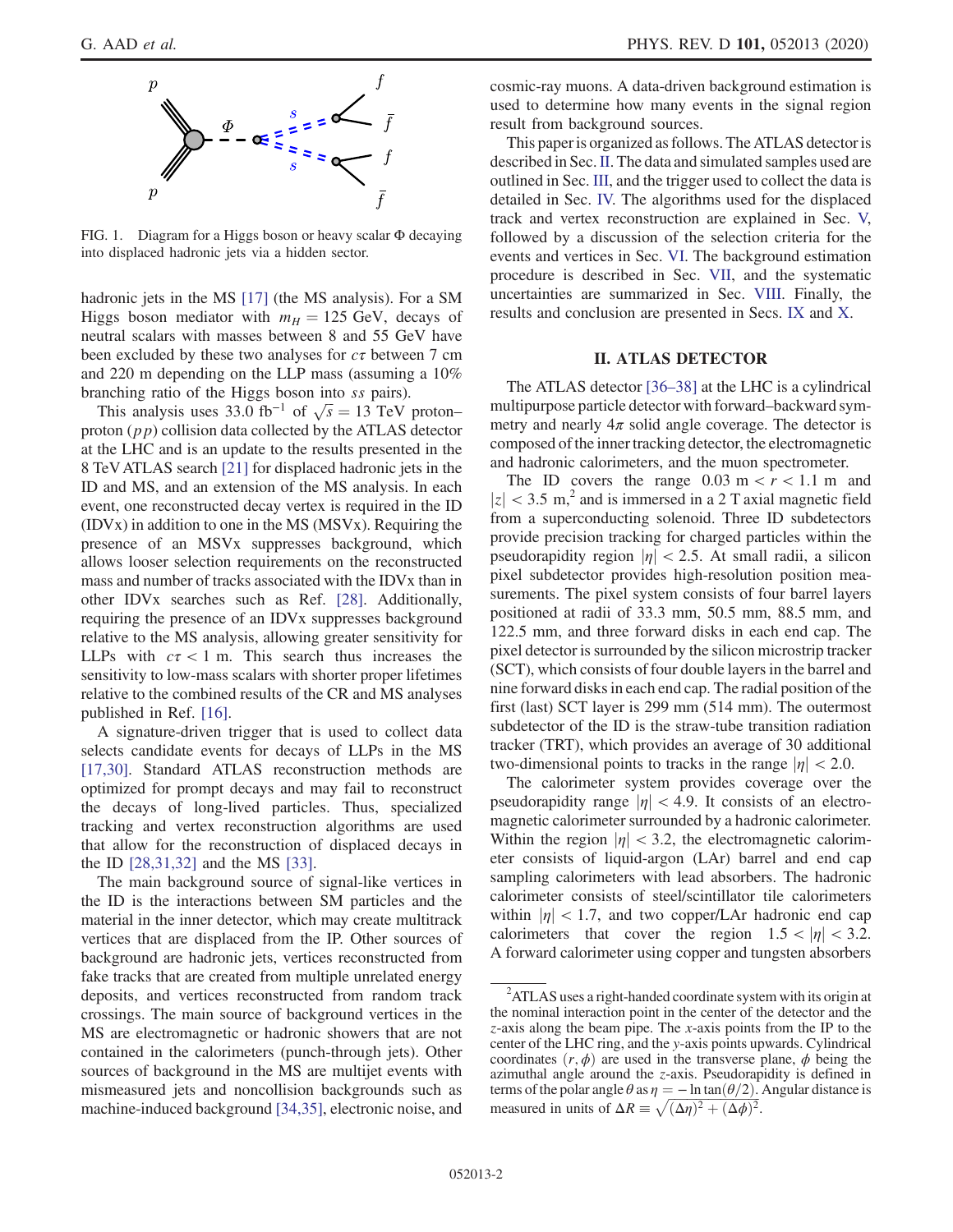with LAr completes the calorimeter coverage up to  $|\eta| = 4.9.$ 

The MS consists of separate trigger and high-precision tracking chambers measuring the deflection of muons in a magnetic field generated by superconducting air-core toroids. The muon tracking chamber system covers the region  $|\eta|$  < 2.7 with three layers of monitored drift tubes (MDT), complemented by cathode strip chambers (CSC) in the forward region. The MDT chambers consist of two multilayers, each of which consists of three or four layers of drift tubes. Three stations of resistive plate chambers (RPC) and thin gap chambers (TGC) are used for triggering and  $\phi$ measurements in the MS barrel and end caps, respectively. The muon trigger system covers the range  $|\eta| < 2.4$ .

The ATLAS detector selects events using a two-tiered trigger system [\[39\].](#page-15-13) The first level (L1), which is a hardware-based system, uses coarse data collected from the calorimeters and muon detectors to reduce the event rate from the LHC crossing frequency of 40 MHz to a design value of 100 kHz. The second level, known as the highlevel trigger (HLT), is a software-based system that uses information from all of the ATLAS subdetectors to reduce the rate of recorded events to approximately 1 kHz.

# <span id="page-3-0"></span>III. DATA AND SIMULATED EVENTS

## A. Data events

This analysis uses  $33.0$  fb<sup>-1</sup> of data collected by the ATLAS detector during the 2016 data-taking period using pp collisions at  $\sqrt{s} = 13$  TeV. The analysis is performed using selected subsets of data which underwent special reconstruction of displaced tracks and vertices.

Two sets of data are used. One set consists of events that pass a signature-driven LLP trigger, referred to here as the Muon RoI Cluster trigger (described in Sec. [IV](#page-3-1)). The Muon RoI Cluster trigger is used to collect events for the signal region; these events are also required to contain reconstructed displaced vertices in the MS and the ID, described in Secs. [V](#page-4-0) and [VI.](#page-5-0) Events collected by the Muon RoI Cluster trigger are also used to define a validation region for the background estimation, as discussed in Sec. [VII,](#page-8-0) in which case the event selection is agnostic to the presence of any reconstructed vertices in the MS.

The second set of data is used for the background estimation. Events are selected by a single-muon trigger that requires a muon with transverse momentum  $p_T$  > 26 GeV at the HLT. To reduce the signal contamination, these events are also required to contain isolated muons. This requirement is further described in Sec. [VII.](#page-8-0)

All of the events that pass the triggers used by the CR analysis [\[16\],](#page-15-6) which select events with displaced hadronic jets decaying in the hadronic calorimeter, are vetoed in this analysis. This veto is imposed in order to facilitate the combination of the results of this search with the results of the CR and MS analyses (presented in Sec. [IX](#page-11-0)).

#### B. Simulated events

The signal Monte Carlo (MC) samples were generated with a Φ mediator connecting the SM to a hidden sector in which  $\Phi$  decays into pairs of long-lived neutral scalars ss. The neutral scalars s decay back into the SM via their coupling to the mediator, assuming a Yukawa coupling between the s-boson and the SM particles. The  $\Phi \rightarrow ss$ signal samples were generated using MadGraph5 [\[40\].](#page-15-14) Events were showered with PYTHIA 8.210 [\[41\]](#page-15-15) using the A14 set of tuned parameters (tune) [\[42\]](#page-15-16) and the NNPDF2.3LO set [\[43\]](#page-15-17) of parton distribution functions (PDF). Various mass points were generated corresponding to different combinations of the mass of the  $\Phi$  ( $m_{\Phi}$ ) and  $m_s$ , with  $m_{\Phi} \in$ [125, 1000] GeV and  $m_s \in [8, 400]$  GeV. The sensitivity of the analysis to models with s-boson mass smaller than 8 GeV is limited by the ID vertex reconstruction efficiency and selections to discriminate against vertices from background.

The LLP proper lifetime in each sample was tuned so that each mass point had an approximate mean lab-frame decay length of 5 m. The mean lab-frame decay length of 5 m is used so that there are approximately equal numbers of LLP decays in the ID and in the MS, and samples with this lab-frame decay length are used for the determination of the signal versus background selection for the IDVx, as well as the IDVx and overall efficiency studies. The overall efficiency for a range of proper lifetimes is estimated by reweighting the 5 m samples using an extrapolation method, as noted in Sec. [IX.](#page-11-0) The LLP proper lifetimes for each mass point were also tuned to provide a set of samples with a mean lab-frame decay length of 9 m, and these samples are used to confirm the accuracy of the extrapolation method.

Multijet samples generated with PYTHIA 8.186 are used to determine the systematic uncertainties (described in Sec. [VIII\)](#page-10-0) in the displaced tracking and vertex reconstruction in the ID (described in Sec. [V\)](#page-4-0). The A14 tune was used together with the NNPDF2.3LO PDF set.

The generated events for all MC samples described above were processed through a full simulation of the ATLAS detector geometry and response [\[44\]](#page-15-18) using the GEANT4 [\[45\]](#page-15-19) toolkit. To model the effect of multiple  $pp$ interactions per bunch crossing (pileup), additional simulated *pp* interactions were overlaid onto each simulated hard-scatter event. Pileup was simulated with PYTHIA 8.186 using the A2 set of tuned parameters and the MSTW2008LO [\[46\]](#page-16-0) PDF set. Per-event weights are applied to all simulated events such that the mean number of interactions per bunch crossing in simulation matches that in the data.

#### IV. TRIGGER

<span id="page-3-1"></span>Signal region events are selected with the Muon RoI Cluster trigger, which was developed to identify events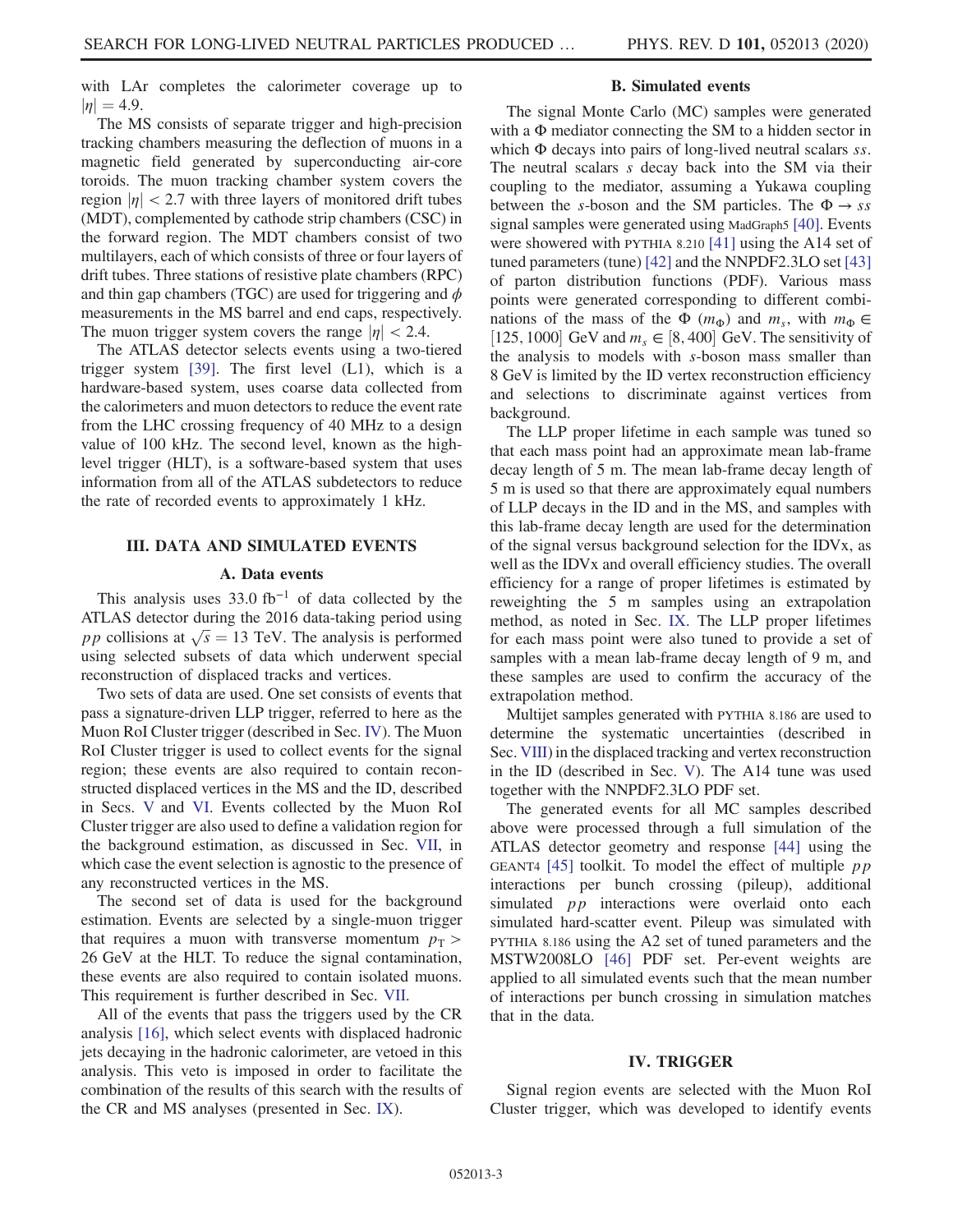with displaced hadronic decays outside the last active layer in the hadronic calorimeter [\[30\].](#page-15-20)

Hadronic decays after the end of the hadronic calorimeter and before the first trigger plane in the MS are characterized by multiple muon regions of interest<sup>3</sup> (RoIs) around the LLP line of flight. The trigger is seeded by an L1 trigger that searches for two RoIs in the MS, each of which is consistent with a particle with  $p_T > 10$  GeV. At the HLT, the trigger requires clusters of muon RoIs, in which a cluster is defined as a  $\Delta R = 0.4$  region containing at least three (four) muon RoIs in the barrel (end cap) of the MS.

To correct for the differences in efficiency of the trigger on events in data compared with events in MC samples, scale factors are used and are determined to be  $1.13 \pm 0.01$ for the barrel and  $1.04 \pm 0.02$  for the end caps [\[17\].](#page-15-7) The difference in the scale factors between the barrel and the end caps derives from the differences in the trigger chambers used in the barrel (RPC) and the end caps (TGC).

#### V. RECONSTRUCTION

<span id="page-4-0"></span>To reconstruct the decay products and vertices of LLPs, dedicated reconstruction algorithms are used in both the ID and the MS. In the ID, large-radius tracking (LRT) [\[31\]](#page-15-21) is employed after standard tracking is completed in order to reconstruct those tracks that do not point to the IP, and a displaced vertex reconstruction algorithm [\[28,32\]](#page-15-9) draws on the combined collection of standard and large-radius tracks to form displaced ID vertices.

In the MS, LLPs that decay hadronically after the last layer of the hadronic calorimeter are likely to produce narrow, high-multiplicity jets; several times as many hits are expected to be associated with the LLP decays compared with those associated with a muon. The standard algorithms in the MS are not optimized to operate in such dense environments. A special vertex reconstruction algorithm is employed for the reconstruction of MS vertices, which is described in Ref. [\[33\]](#page-15-10), and previously used in Refs. [\[17,21\].](#page-15-7)

#### A. Reconstruction of standard jets

Jets are reconstructed in the electromagnetic and hadronic calorimeters from energy deposits in neighboring calorimeter cells. Three-dimensional topological clusters of the cells containing energy significantly above a noise threshold [\[47,48\]](#page-16-1) are used as input to the anti- $k_t$  jet algorithm [\[49\]](#page-16-2). Jets are reconstructed with an  $R = 0.4$ radius parameter using the FastJet 2.4.3 [\[50\]](#page-16-3) software package. Jet energies are calibrated using the procedure described in Ref. [\[47\].](#page-16-1)

<span id="page-4-1"></span>TABLE I. Track parameter requirements for inside-out standard and large-radius tracks.

| Track parameter               | Standard        | Large radius |
|-------------------------------|-----------------|--------------|
| Maximum $ d_0 $               | $10 \text{ mm}$ | $300$ mm     |
| Maximum $ z_0 $               | $250$ mm        | 1500 mm      |
| Minimum $p_T$                 | $400$ MeV       | 500 MeV      |
| Maximum track $ \eta $        | 2.7             | 5.0          |
| Minimum silicon hits          |                 |              |
| Minimum unshared silicon hits |                 |              |

#### B. Reconstruction of standard tracks

Tracks in the ID are reconstructed using the energy deposits, or hits, left by charged particles. The standard ATLAS tracking algorithm reconstructs inside-out tracks based on seeds made of three space points<sup>4</sup> in the pixel and SCT detectors [\[51\].](#page-16-4) A window search is performed based on the seeds, and track candidates are formed by inputting the hits in the window into a Kalman filter [\[52\].](#page-16-5) A track candidate must pass selection requirements on the track parameters and the constituent hits, as outlined in Table [I](#page-4-1). Track candidates are passed through an ambiguity solver [\[51\]](#page-16-4) which evaluates the track candidates by using the hits, as well as the  $\chi^2$  of the track fit. Successful track candidates are extended into the TRT, and tracks are kept whether or not the TRT extension is successful.

After the completion of the inside-out tracking pass, an outside-in tracking pass is performed. Standalone TRT segments are created, seeded by energy deposits in the electromagnetic calorimeter. The standalone TRT segments are extended back into the SCT and pixel detectors, using hits that were not included in tracks reconstructed in the inside-out tracking. Standalone TRT segments that fail the extension into the silicon detectors are retained. Outside-in tracks must also pass the track impact parameter requirements in Table [I](#page-4-1).

#### C. Reconstruction of large-radius tracks

The standard ATLAS tracking procedure is optimized for the reconstruction of tracks that originate very close to the IP, and it has strict restrictions on the impact parameters of reconstructed tracks to reduce the reconstruction of fake tracks. Tracks produced in displaced decays often have impact parameters that are larger than the maximum impact parameter allowed by the standard tracking reconstruction algorithm. In order to reconstruct these tracks, LRT is performed, taking as inputs the hits that are left over from the standard tracking. This iteration is performed with loosened requirements on the transverse  $(d_0)$  and

<sup>&</sup>lt;sup>3</sup>In the MS, L1 muon RoIs are  $\Delta \eta \times \Delta \phi = 0.2 \times 0.2$  $(\Delta \eta \times \Delta \phi = 0.1 \times 0.1)$  regions in the barrel (end caps) identified as containing an interesting feature.

<sup>&</sup>lt;sup>4</sup>A space point is formed from a single measurement in the pixel detector or from a pair of measurements from the double layers in the SCT, with one measurement from a strip in the axial direction and the other from a strip in the stereo direction.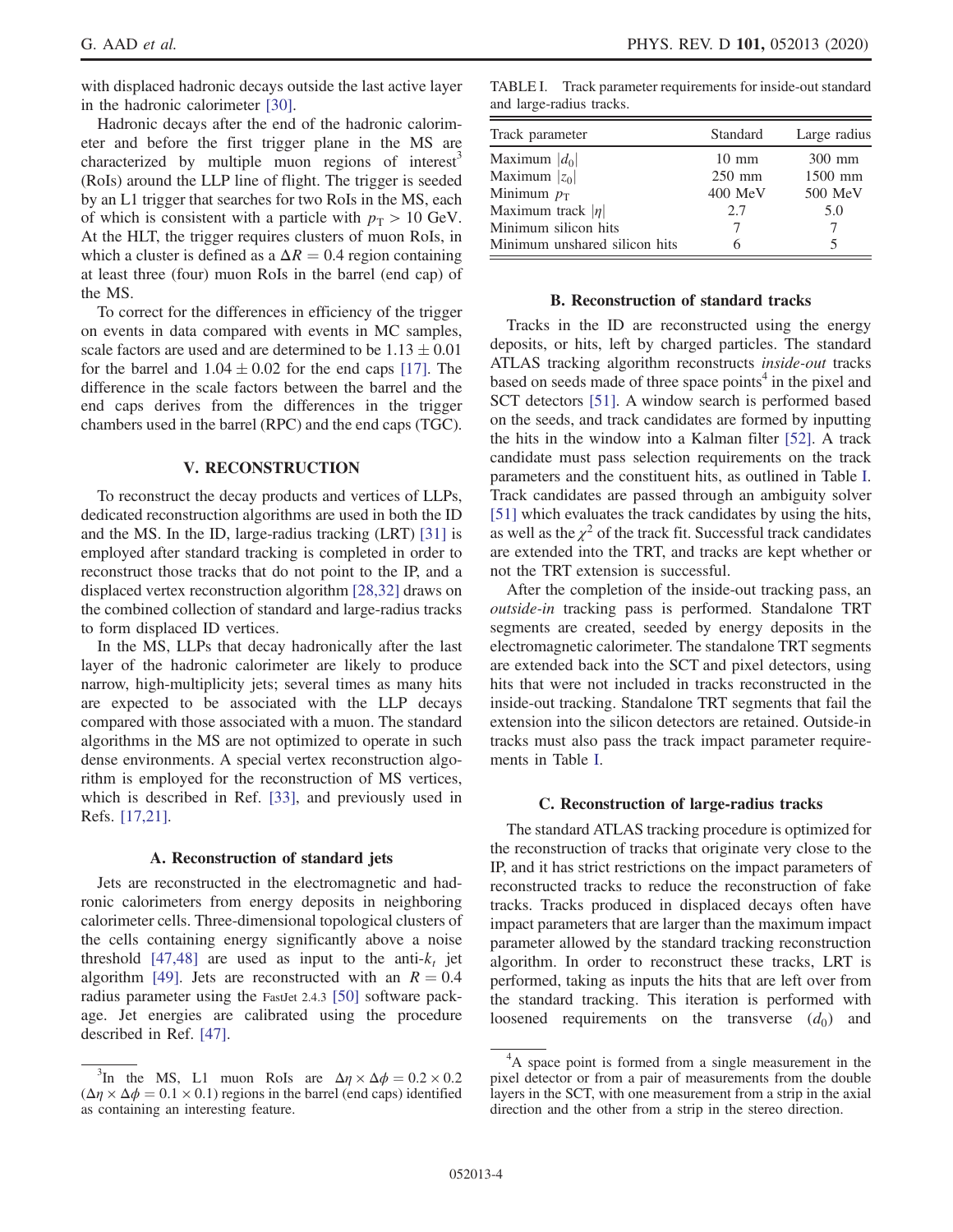longitudinal  $(z_0)$  track impact parameters, outlined in Table [I](#page-4-1), in order to provide increased efficiency for displaced tracks.

Additionally, in order to increase the efficiency of the reconstruction of the displaced decays, the requirement on the minimum number of unshared hits is relaxed.

#### D. Displaced vertex reconstruction in the MS

The dedicated MSVx reconstruction algorithm makes use of the two multilayers (ML) in each MDT chamber [\[33\]](#page-15-10). Straight-line segments are created from at least three MDT hits in each of the MLs using a minimum  $\chi^2$  fit. The segments from the two MLs are matched to form tracklets, which are used to reconstruct the MSVx positions. The vertex reconstruction algorithm proceeds separately in the barrel and the end caps of the MS, extrapolating the tracklets through the magnetic field that is present in the barrel, and extrapolating tracklets as straight lines in the end caps where the MDT chambers are not immersed in the magnetic field. In the barrel, the  $\chi^2$  probability of the vertex is required to be  $\geq$  5%. If it is less than 5%, the tracklet with the largest contribution to the  $\chi^2$  is removed and the vertex is refit. This process is repeated until the  $\chi^2$ probability of the vertex is  $\geq$  5% or the vertex has fewer than three tracklets. In the end cap, all tracklets in the vertex must be within 30 cm of the calculated vertex position; otherwise the farthest tracklet from the vertex is removed and the vertex is refit. In both the barrel and the end caps, each MSVx is required to have at least three tracklets.

#### E. Displaced vertex reconstruction in the ID

A displaced vertex reconstruction algorithm is used to reconstruct the LLP decays in the ID. The algorithm takes both the standard and large-radius tracks as input and selects tracks that meet the criteria listed in the upper section of Table [II.](#page-5-1)

From this collection, a set of two-track vertices is formed from all possible pairs of intersecting tracks. The tracks making up these two-track vertices are required not to have any hits in pixel or SCT layers at smaller radii than the vertex position, and must have hits on the next possible pixel or SCT layer, unless the vertex is within a few mm of

<span id="page-5-1"></span>TABLE II. Track parameter requirements for the reconstruction of displaced vertices in the ID.

| Track parameter              | Requirement                                       |
|------------------------------|---------------------------------------------------|
| Track $ d_0 $                | $2 \text{ mm} <  d_0  < 300 \text{ mm}$           |
| Track $ z_0 $                | $< 1500$ mm                                       |
| Track $p_T$                  | $>1$ GeV                                          |
| Number of SCT hits           | >2                                                |
| Number of pixel and TRT hits | $n_{\text{pixel}} \geq 2$ or $n_{\text{TRT}} > 0$ |
|                              |                                                   |

No hits on track may be present before the vertex. Hits on track must be present in the layer following the vertex. the layer. The two-track vertex seeds are merged into multitrack vertices if they are within  $d/\sigma_d < 3$  (where d is the distance between the two-track vertices and  $\sigma_d$  is the uncertainty in the distance). Poorly associated tracks, with track  $\chi^2 > 6$ , are removed from the multitrack vertices, and the vertices are refit. This process is repeated until there are no more pairs of vertices satisfying  $d/\sigma_d < 3$ . In the final step, all vertices within 1 mm are merged and the vertex fit is recalculated.

# VI. EVENT SELECTION

<span id="page-5-0"></span>All events used in the analysis are required to contain a primary vertex  $(PV)$ , associated with the  $pp$  hard scatter [\[53\]](#page-16-6). The PV must have at least two tracks, each with  $p_T > 400$  MeV. If more than one vertex exists satisfying these criteria, the PV is chosen as the vertex with the largest sum of the squares of the  $p<sub>T</sub>$  of all tracks associated with the vertex. The events must pass the Muon RoI Cluster trigger and the veto on the triggers from the CR analysis [\[16\].](#page-15-6) The events must contain a good MSVx (described in Sec. [VI A\)](#page-5-2) matched within  $\Delta R < 0.4$  to the triggering muon cluster. Finally, events are required to have a good IDVx (described in Sec. [VI B\)](#page-6-0), and the MSVx and IDVx must have an angular separation of  $\Delta R > 0.4$ .<sup>5</sup>

# A. MS vertex selection

<span id="page-5-2"></span>The primary source of background that mimics LLP decays in the MS is jets that punch through the calorimeter. In order to reduce the background from these punchthrough jets, each MSVx is required to pass certain isolation requirements developed in the MS analysis [\[17\]](#page-15-7). The MS vertices are required to be isolated by  $\Delta R$  > 0.3 ( $\Delta R > 0.6$ ) in the barrel (end caps) from jets with  $p_T >$ 30 GeV that are matched to the PV using a jet vertex tagger discriminant [\[54\]](#page-16-7) and have  $log_{10}(E_{HAD}/E_{EM}) < 0.5$ .<sup>6</sup> Isolation from these jets also reduces the contamination from multijet events. To further reduce the background from multijet events, each MSVx is required to be isolated from activity in the ID. The vector sum of the transverse momenta of tracks in a  $\Delta R = 0.2$  cone around the MSVx is required to be  $\Sigma p_{\rm T}$  < 10 GeV, and in the barrel (end caps) the MSVx must be  $\Delta R > 0.3$  ( $\Delta R > 0.6$ ) from any tracks with  $p_T > 5$  GeV. The tracks used for this isolation must point back to the PV. Additionally, they are required to have at least seven silicon hits and no shared silicon hits, or at

 $5$ The separation is measured from the axis of the MSVx, which is defined with respect to the detector coordinate system, and from the  $(\eta, \phi)$  of the tracks associated with the IDVx.

<sup>&</sup>lt;sup>6</sup>The term  $\log_{10}(E_{\rm HAD}/E_{\rm EM})$  quantifies the ratio of the energy deposited in the hadronic calorimeter to the energy deposited in the electromagnetic calorimeter. The purpose of this requirement is to prevent highly displaced jets from being used in the isolation because LLPs that decay at the end of the hadronic calorimeter may leave a jet and also create a decay vertex in the MS.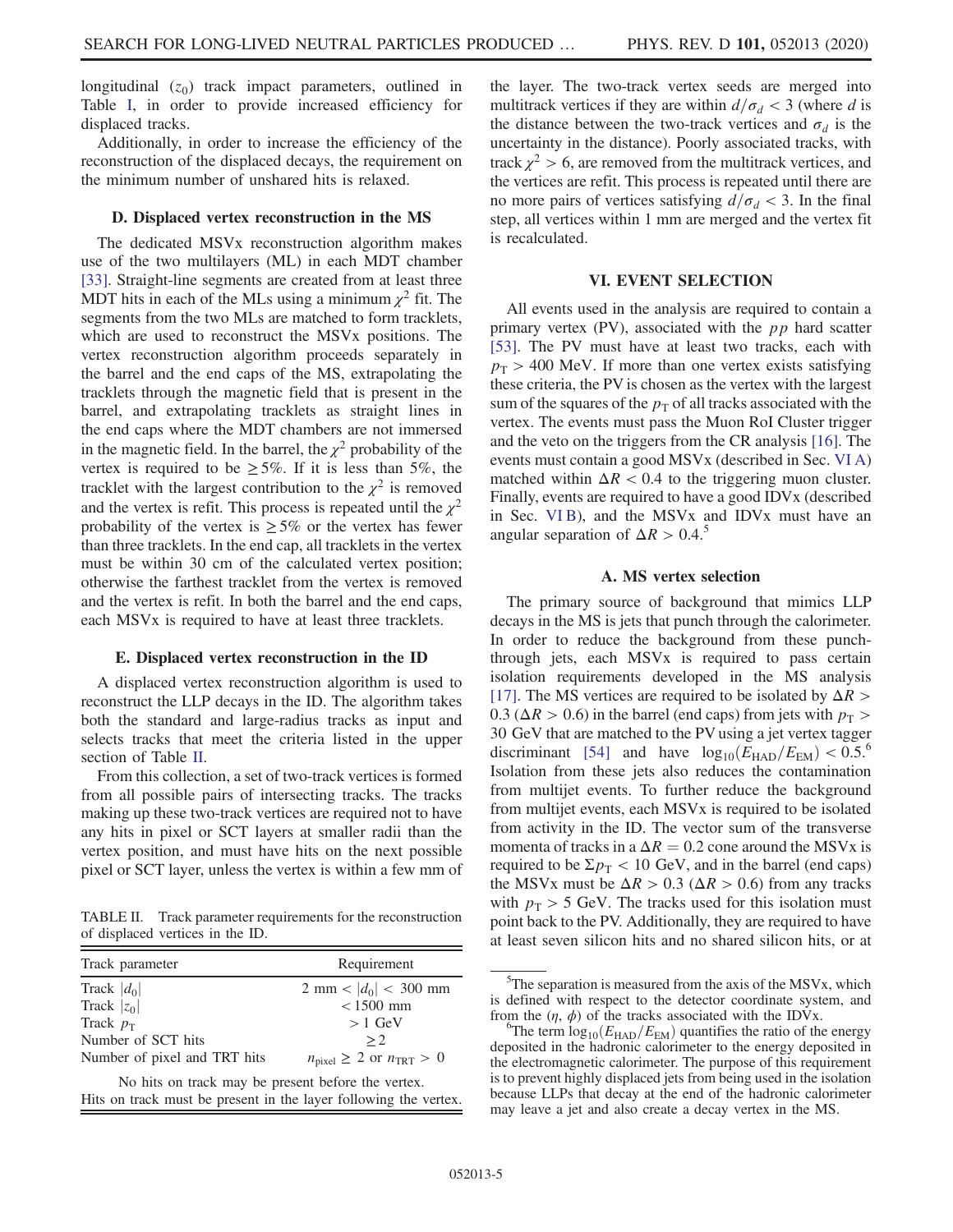<span id="page-6-1"></span>

| TABLE III. |  |  | MSV <sub>x</sub> selection requirements. |
|------------|--|--|------------------------------------------|
|------------|--|--|------------------------------------------|

|                                                       | Barrel                    | End caps                        |
|-------------------------------------------------------|---------------------------|---------------------------------|
| Precision chamber hits                                |                           | $300 < n_{\text{MDT}} < 3000$   |
| Trigger chamber hits                                  | $n_{RPC} > 250$           | $n_{\rm TGC} > 250$             |
| Isolation from $p_T > 5$ GeV tracks                   | $\Delta R > 0.3$          | $\Delta R > 0.6$                |
| $\Sigma p_{\rm T}$ of tracks in $\Delta R$ = 0.2 cone | $< 10$ GeV                | $< 10$ GeV                      |
| Isolation from $p_T > 30$ GeV jets                    | $\Delta R > 0.3$          | $\Delta R > 0.6$                |
| MSV <sub>x</sub> $ \eta $                             | $ \eta_{\rm MSVx}  < 0.7$ | $1.3 <  \eta_{\rm MSVx}  < 2.5$ |

least ten silicon hits. To reduce the contribution from electronic noise, cosmic-ray muons, and machine-induced background, each MSVx is also required to have a minimum number of hits associated with the vertex in the MDT  $(n_{\text{MDT}})$ , RPC  $(n_{\text{RPC}})$ , and TGC  $(n_{\text{TGC}})$ , outlined in Table [III](#page-6-1). A maximum  $n_{MDT}$  selection is applied to reduce the background from coherent noise bursts in the MDTs.

MS vertices are reconstructed by different algorithms in the barrel and the end caps. When an LLP decays in the barrel-end cap transition region,  $0.8 < |\eta| < 1.3$ , the resulting hits will be split between the two algorithms. This leads to a low reconstruction efficiency in the transition region since neither algorithm has access to all hits, although occasionally two separate vertices will be reconstructed from a single LLP decay. The barrel-end cap transition region overlaps very closely with the barrel-end cap transition region in the hadronic calorimeter,  $0.7 < |\eta| < 1.2$ , in which the probability of punch-through jets is higher. Thus, each MSVx is required to be contained in the barrel with  $|\eta_{\rm MSVx}|$  < 0.7 or in the end cap with  $|\eta_{\rm MSVx}| > 1.3$  to remove vertices in the barrel-end cap transition region of the MS and hadronic calorimeter. A vertex that meets all of the necessary criteria is considered to be a good MSVx.

#### B. ID vertex selection

<span id="page-6-0"></span>One of the primary sources of background for a search for displaced hadronic decays in the ID is vertices from interactions between particles and layers of detector material. Such hadronic interactions may result in reconstructed vertices that are indistinguishable from the reconstructed vertices of signal decays in the same region of space. In order to remove this source of background, a map is created using displaced vertices found in minimum-bias data in which the decays from known long-lived hadrons have been removed, as described in Refs. [\[55,56\].](#page-16-8) This map is used to create a material veto, which removes vertices in regions of space that were found to contain material. The fiducial volume defined by IDVx,  $R = \sqrt{x^2 + y^2} < 300$  mm and  $|z|$  < 300 mm is reduced by 42% due to this material veto [\[28\]](#page-15-9); however, the material veto reduces the number of background events by more than a factor of 50. Some modules in the ATLAS detector are occasionally disabled. To mimic this effect in simulation, a disabled-module veto is employed that accounts for the fact that a disabled module could cause a track not to have a hit immediately after a vertex, causing the vertex to be rejected. This disabled-module veto operates by removing vertices in regions immediately before the location of the disabled modules. The disabled-module veto leads to a minor loss in fiducial volume of 2.3% [\[28\]](#page-15-9) and is applied in both data and simulation.

To reject poorly reconstructed vertices resulting from random track crossings, the  $\chi^2$  value of the vertex fit divided by the number of degrees of freedom is required to be less than 5.

In addition to the IDVx reconstruction requirement that the tracks forming the vertices have  $|d_0| > 2$  mm, a minimum radial distance of 4 mm is imposed between the IDVx and the reconstructed PV to further reduce the background contribution from b-hadrons.

ID vertices are required to have a separation of  $\Delta R > 0.4$ from the nearest selected MSVx in the event in order to reduce the probability that one high-energy hadronic jet could cause a background vertex simultaneously in the ID and in the MS.

The number of charged decay products from a hadronically decaying LLP is expected to be much higher than from vertices constructed from fake tracks or from random crossings of tracks. Thus, the number of tracks associated with the IDV<sub>x</sub> is an important discriminant between background and signal vertices. Figure [2\(a\)](#page-7-0) shows the distributions of the number of tracks associated with each IDVx  $(n_{trk})$  for reconstructed vertices in signal MC samples compared with those reconstructed in data. In Fig. [2,](#page-7-0) the signal MC events used have no additional selection requirements in order to reduce the statistical uncertainty. The background events in data are those events in the Bkg region of the background estimation method described in Sec. [VII.](#page-8-0) The reconstructed vertices in the signal MC samples are required to be  $dr = \sqrt{dx^2 + dy^2 + dz^2} < 5$  mm of the LLP decay position and have at least two tracks matched $\alpha$  to particles produced in the LLP decay. The reconstructed IDVx distributions in the background events

 ${}^{7}$ A reconstructed track is considered matched to a particle if it has  $p > 0.5$ , where p represents the weighted fraction of hits in the reconstructed track that are associated with the generated particle. The hits are assigned a weight based on the subdetector in which they were found, in order to reflect the intrinsic resolution of the measurement in that subdetector.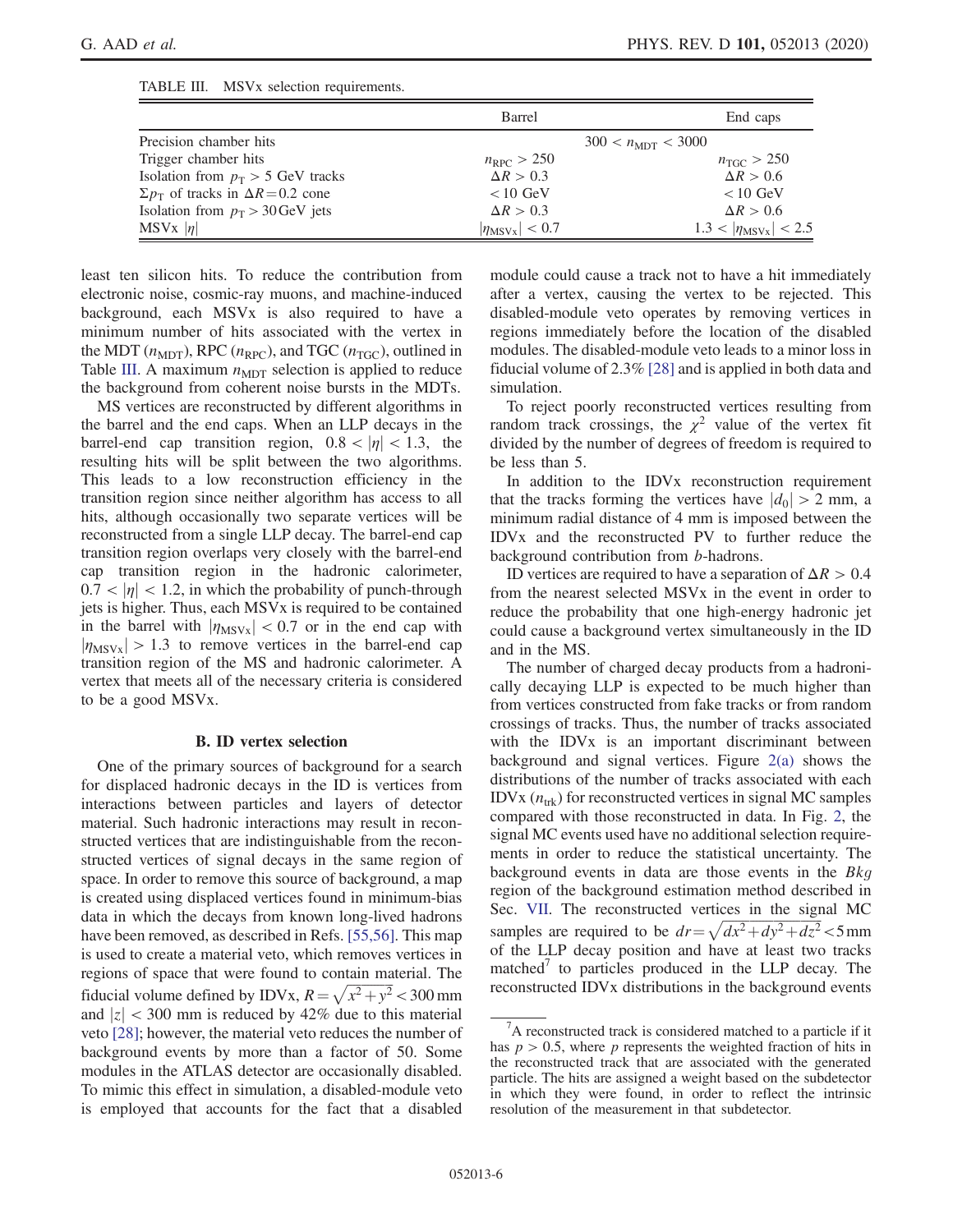<span id="page-7-0"></span>

FIG. 2. Distributions of (a)  $n_{\text{trk}}$  and (b)  $m_{\text{IDVx}}$  for simulated signal MC and data background samples. The vertices shown are required to pass all selection requirements outlined in Table [IV](#page-7-1) except the one displayed in the plot. The dashed lines and arrows indicate the selection requirement on the parameter shown. The last bin includes overflow.

in data are dominated by vertices with  $n_{\text{trk}} = 2$ , and when two-track vertices are removed, by  $n_{\text{trk}} = 3$ . For an IDVx to be considered in the signal region, it is required to have  $n_{\text{trk}} \geq 4$ .

Each IDVx is also required to pass a minimum vertex mass  $(m_{\text{IDVx}})$  selection of 3 GeV, where the invariant vertex mass is computed assuming that the tracks originate from charged pions. Figure [2\(b\)](#page-7-0) shows the distributions of  $m_{\text{IDVx}}$ in background events and several signal samples. The selection requirement of  $m_{\text{IDVx}} > 3$  GeV has the greatest impact on the selection efficiency for the lowest-mass LLPs, removing approximately half of the reconstructed ID vertices in the  $m_H$ ,  $m_s = [125, 8]$  GeV signal MC sample that pass the other selection requirements listed in Table [IV.](#page-7-1) The heavier the mass of the LLP, the less impact the selection  $m_{\text{IDVx}} > 3$  GeV has on the IDVx selection efficiency. For the  $m_{\Phi}$ ,  $m_s = [1000, 400]$  GeV signal MC sample, this selection removes less than 4% of the reconstructed ID vertices that pass the other signal selections. In data, the selection on  $m_{\text{IDVx}}$  removes 70% of reconstructed ID vertices which pass all the other selections.

The requirements on the signal region IDVx are summarized in Table [IV.](#page-7-1)

Figure [3](#page-8-1) shows the IDVx selection efficiency, including the reconstruction efficiency, as a function of the decay

<span id="page-7-1"></span>TABLE IV. IDVx selection requirements.

| Vertex parameter                  | Requirement               |
|-----------------------------------|---------------------------|
| Vertex $R$                        | $<$ 300 mm                |
| Vertex $ z $                      | $<$ 300 mm                |
| <b>IDV</b> x position             | Pass material veto        |
| <b>IDV</b> <sub>x</sub> position  | Pass disabled-module veto |
| Radius from PV                    | $>4$ mm                   |
| $\chi^2/n_{\rm DoF}$              | $\leq 5$                  |
| $\Delta R$ from nearest good MSVx | > 0.4                     |
| $m_{\text{IDVx}}$                 | $>$ 3 GeV                 |
| $n_{\text{trk}}$                  | >4                        |

radius of the LLP for several mass points. The efficiency is defined as the fraction of LLP decay vertices in the fiducial volume R,  $|z|$  < 300 mm that are within 5 mm of reconstructed vertices that have at least two tracks matched to the decay products from the LLP and meet all the selection criteria listed in Table [IV.](#page-7-1)

Figure [3\(a\)](#page-8-1) shows that for a fixed mediator mass the IDVx selection efficiency increases with increasing LLP mass due to the larger impact of the selection on  $m_{\text{IDVx}}$ and  $n_{\text{trk}}$  at smaller LLP masses. For a fixed LLP mass, a higher boost leads to a decreased IDVx selection efficiency [Fig. [3\(b\)\]](#page-8-1) because decay products that point back to the IP are not included in the displaced vertex reconstruction, due to the selection of  $|d_0| > 2$  mm on associated tracks.

The structure in the IDVx selection efficiency as a function of the LLP decay radius  $R$  is primarily due to the impact of the material veto, as shown in Figs.  $3(a)$ and [3\(b\)](#page-8-1) for one mass point by the inclusion of the selection efficiency without the material veto. The shape versus the LLP decay radius is also impacted by other factors such as the hit requirements in the track creation and vertex reconstruction and the selection requirements on the constituent track  $|d_0|$  and the distance from the PV.

#### C. Overall selection efficiency

Table [V](#page-8-2) details the total efficiency after each selection requirement applied to signal events, as well as the relative efficiency of each subsequent selection requirement. All events in signal MC samples are found to contain a PV; thus this selection requirement is not included in the table. Many of the signal MC events generated have LLPs that decay outside of the fiducial volumes of the ID and the MS, and there is no fiducial requirement on events displayed in this table. Requiring events to contain one LLP decaying in the fiducial volume of the MS and one in the fiducial volume of the ID increases the relative efficiency of every selection requirement. It is apparent from Table [V](#page-8-2) that the relative efficiency of all IDVx-related selection requirements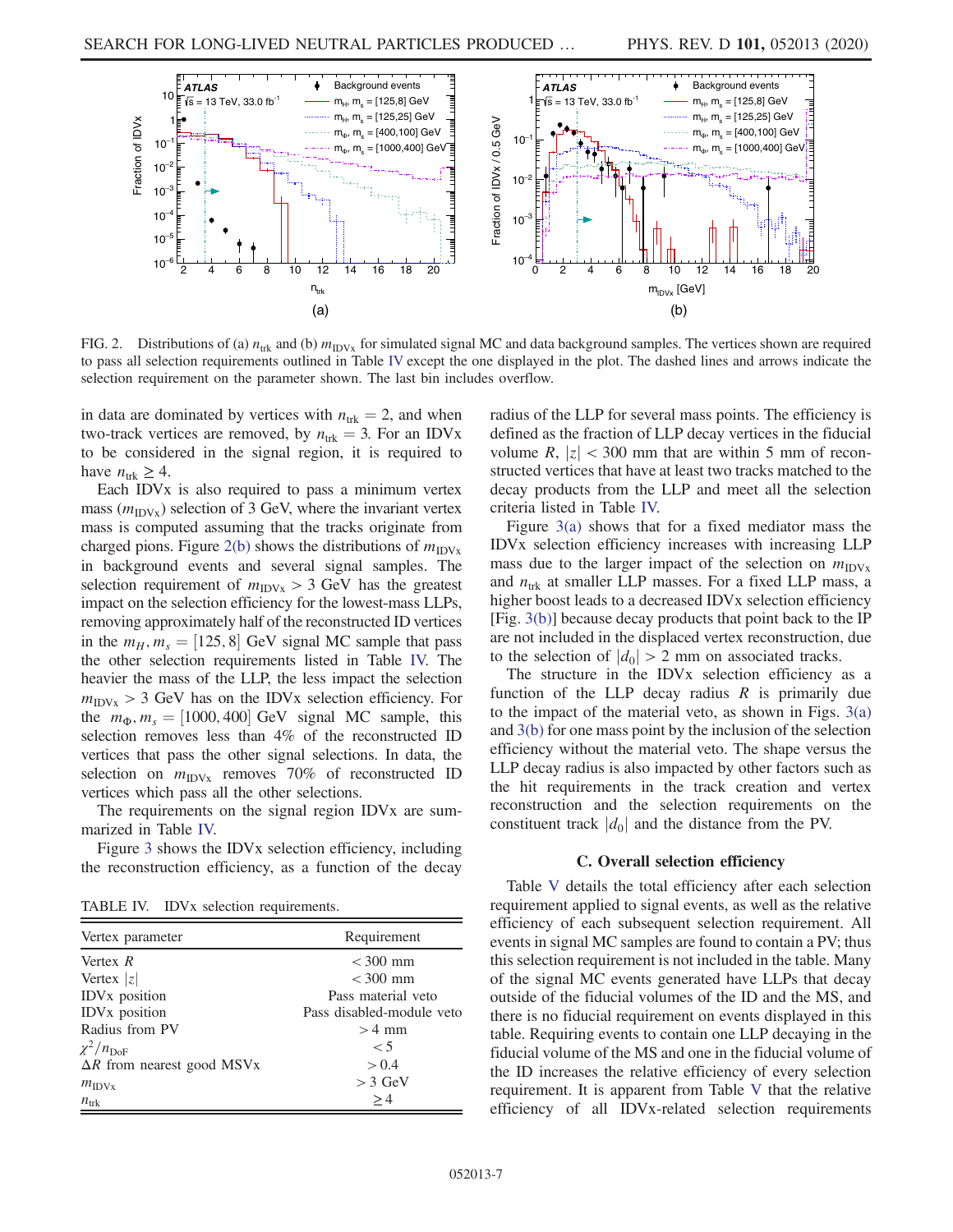<span id="page-8-1"></span>

FIG. 3. IDVx selection efficiency as a function of the radial decay position for several (a) 125 GeV  $H \rightarrow ss$  and (b)  $\Phi \rightarrow ss$  mass points with  $m_s = 50$  GeV. The dashed vertical red lines indicate the main radial material layers in the inner detector that are included in the material veto. In each figure, the IDVx selection efficiency for one signal MC sample is shown before and after the requirement of the material veto to demonstrate the impact it has on the IDVx selection efficiency.

increases with increased LLP mass but decreases with increased LLP boost (this can also be seen in Fig. [3\)](#page-8-1). Events with higher LLP mass are also more likely to pass the trigger requirements and contain a good MSVx. The boost of the LLP is associated with a higher probability to pass the trigger requirements but a lower probability to contain a good MSVx, for events that pass the trigger.

## VII. BACKGROUND ESTIMATION

<span id="page-8-0"></span>Sources of background for ID vertices include reconstructed vertices from the interactions of particles with detector material, vertices created from fake tracks, and vertices from random track crossings. The incidence of

vertices created from fake tracks and from random crossings is correlated with the jet activity in the events; events with a greater number of jets are more likely to include vertices from background. The background vertices are predominantly removed by the IDVx selection. A data-driven background estimation method is employed to determine the residual contribution to the events in the signal region from ID vertices from all sources of background.

The number of background events in the signal region is estimated by defining a set of background events that are designed to be approximately free of signal contamination and determining the fraction of those events that contain an IDVx that passes the full IDVx selection. This fraction is applied to events that pass the full event selection except for

<span id="page-8-2"></span>TABLE V. Total and relative efficiency for each selection requirement for several signal MC mass points. Here, "Pass trigger" refers to passing the Muon RoI Cluster trigger and passing the veto on the CR triggers, "Good MSVx" includes all the MSVx selection requirements described in Table [III](#page-6-1) as well as being matched to the muon RoI cluster, and "IDVx" includes all selection requirements in Table [IV](#page-7-1) except those on  $n_{\text{trk}}$  and  $m_{\text{IDVx}}$ , which are listed separately. All efficiencies are computed using signal MC samples with a mean lab-frame decay length of 5 m; the proper lifetime of each mass point is listed in the table.

| Selection requirements<br>Mass point [GeV] | $c\tau$ [m] | Efficiency        | Pass trigger         | Good MSV <sub>x</sub> | <b>IDV<sub>x</sub></b> | $n_{\text{trk}} \geq 4$ | $m_{\text{IDVx}} > 3 \text{ GeV}$ |
|--------------------------------------------|-------------|-------------------|----------------------|-----------------------|------------------------|-------------------------|-----------------------------------|
| $m_H, m_s = [125, 8]$                      | 0.200       | Total<br>Relative | $2.71\%$<br>2.71%    | $1.07\%$<br>39.3%     | $0.13\%$<br>$12.5\%$   | 0.005%<br>$3.61\%$      | $0.003\%$<br>63.2%                |
| $m_H, m_s = [125, 25]$                     | 0.760       | Total<br>Relative | 5.13%<br>5.13%       | 2.23%<br>43.5%        | $0.30\%$<br>13.3%      | 0.03%<br>9.15%          | $0.02\%$<br>81.1%                 |
| $m_H, m_s = [125, 55]$                     | 1.540       | Total<br>Relative | 1.98%<br>1.98%       | $0.75\%$<br>37.9%     | 0.11%<br>14.2%         | 0.01%<br>$10.1\%$       | 0.01%<br>85.4%                    |
| $m_{\Phi}$ , $m_s = [200, 50]$             | 1.070       | Total<br>Relative | $7.06\%$<br>7.06%    | $3.05\%$<br>$43.2\%$  | $0.47\%$<br>15.3%      | $0.07\%$<br>15.0%       | $0.06\%$<br>83.9%                 |
| $m_{\Phi}$ , $m_s = [400, 50]$             | 0.700       | Total<br>Relative | 13.7%<br>13.7%       | $5.02\%$<br>36.5%     | $0.73\%$<br>14.5%      | $0.10\%$<br>14.3%       | $0.09\%$<br>83.5%                 |
| $m_{\Phi}$ , $m_s = [600, 50]$             | 0.520       | Total<br>Relative | $16.4\%$<br>$16.4\%$ | $4.77\%$<br>29.0%     | $0.69\%$<br>$14.5\%$   | $0.08\%$<br>12.2%       | $0.07\%$<br>78.4%                 |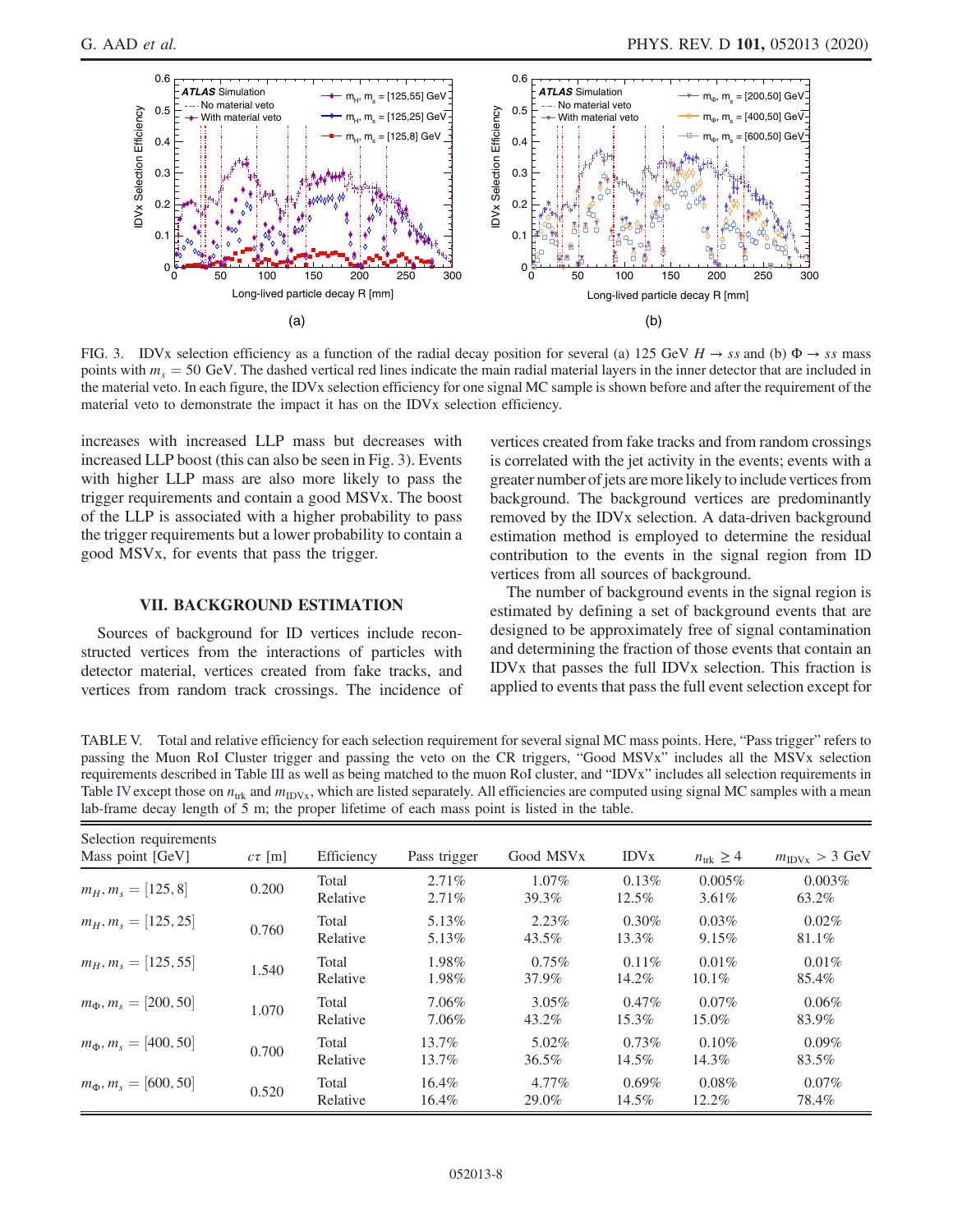<span id="page-9-0"></span>TABLE VI. The data events used in the background estimation. These events include the background events, whose selection is defined in the text, divided into all background events  $(Bkg)$ , and those that contain at least one IDVx that passes the full IDVx requirements  $(Bkg + IDVx)$ . The other events making up the plane are the signal region events (Sig) and events that pass all signal region requirements except for the inclusion of an IDVx  $(Sig - IDVx)$ .

|                                                       | <b>Background</b><br>events | Muon RoI<br>Cluster trigger<br>events with<br>a good MSV <sub>x</sub> |
|-------------------------------------------------------|-----------------------------|-----------------------------------------------------------------------|
| Has IDV <sub>x</sub> passing<br>full signal selection | $Bkq + IDVx$                | Sig                                                                   |
| Agnostic to IDV <sub>x</sub>                          | Bkq                         | $Siq - IDVx$                                                          |

the requirement of an IDVx, to estimate how many background events contain an MSVx and an IDVx.

The selection of background events is designed to limit the possibility of signal contamination. The background events  $(Bkg)$ , shown in the lower left in Table [VI,](#page-9-0) are required to pass the single-muon trigger described in Sec. [III](#page-3-0) and are required to pass a veto on the Muon RoI Cluster trigger used to collect events in the signal region. The background events are also required to contain two isolated muons with  $p_T > 25$  GeV and  $p_T > 20$  GeV. When applied to events in the signal MC samples, the requirements used to define the Bkg events select fewer than 0.1% of events for any given mass point, without including the requirement of reconstructing and selecting both an MSVx and an IDVx. Accounting for preexisting limits on the branching ratio and cross section for any given mass point, the signal is expected to make up less than 0.005% of the events populating the Bkg region.

The selection for the  $Bkg$  events is agnostic to the presence of an IDVx. The  $Bkq + IDVx$  events, shown in the upper left in Table [VI,](#page-9-0) are required to pass the same trigger and isolated muon background requirements as the Bkg events but are also required to contain at least one IDVx that passes all of the IDVx selections outlined in Table [IV.](#page-7-1) The number of events in regions  $Bkg + IDVx$  and Bkg ( $N_{Bkq+IDVx}$  and  $N_{Bkq}$ ) are used to calculate a factor  $F = N_{Bkq+IDVx}/N_{Bkq}$ , which represents the probability that a given event will contain an IDVx from background that meets the selection criteria.

Signal region events  $(Sig)$  in the upper right of Table [VI](#page-9-0) are those which pass the full signal selection described in Sec. [VI.](#page-5-0) Events that pass the full signal selection but are not required to contain an IDVx  $(Sig - IDVx)$  are in the lower right of Table [VI.](#page-9-0) The number of events in the signal region  $(N_{Siq})$  which contain an IDVx from background can be estimated using the number of  $Sig$  − IDVx events  $(N_{Siq-IDVx})$  and the factor F defined above. Hence, the number of Sig region events which are expected to contain an IDVx from background is estimated as  $N_{Sig}^{bkg \text{ pred.}}$  =  $N_{\text{Sig-IDVx}} \times F = N_{\text{Sig-IDVx}} \times N_{\text{Bkg+IDVx}} / N_{\text{Bkg}}.$ 

There are 45 events in the  $Bkg + IDVx$  region out of 6 099 660 events in the Bkg region, giving a factor  $F = N_{Bkg+IDVx}/N_{Bkg} = (7.4 \pm 1.1 \text{(stat.)}) \times 10^{-6}$ . The  $Siq - IDVx$  region contains 156 805 events; the predicted number of background events in the signal region is then  $N_{Sig}^{pred} = N_{Sig-IDVx} \times F = N_{Sig-IDVx} \times N_{Bkg+IDVx}/$  $N_{Bkq} = 1.16 \pm 0.18$ (stat.).

The validation of the background estimation is performed using two sets of validation regions, in which the predicted and observed numbers of events are compared in regions containing vertices similar to those passing the IDVx signal selection (Table [VII](#page-9-1)). This validation serves as a cross-check that the fraction of background events that contain an IDVx is not significantly different from the fraction of events passing the Muon RoI Cluster trigger, with or without a selected MSVx, which contain an IDVx from background.

The first set of validation regions, the Bkg, 2-trk and Val, 2-trk regions, are similar to the  $Bkg + IDVx$  and  $Sig$ regions except that instead of containing an IDVx that meets the full IDVx selection criteria, the selection on  $n_{trk}$  is changed from  $n_{\text{trk}} \geq 4$  to  $n_{\text{trk}} = 2$ . Vertices with  $n_{\text{trk}} = 2$ are chosen because the IDVx distribution in background events is dominated by two-track vertices, as shown in Fig. [2\(a\)](#page-7-0), and the signal contamination is small. This allows the fraction of vertices to be examined in events that otherwise pass all signal region selections.

<span id="page-9-1"></span>TABLE VII. The events used for the validation of the background estimation, alongside the events used for the background estimate. The Bkg, 2-trk and Val, 2-trk validation regions contain ID vertices that have  $n_{\text{trk}} = 2$ . The Trig, 3-trk and Trig validation regions are events that pass the Muon RoI Cluster trigger but are agnostic to the presence of MS vertices. The Bkg, 3-trk and Trig, 3-trk validation regions contain ID vertices with 1 GeV  $\lt$  $m_{\text{IDVx}}$  < 3 GeV and  $n_{\text{trk}}$  = 3.

|                                                                                                                                         | Background<br>events          | Muon RoI Cluster,<br>agnostic to MSVxs | Muon RoI Cluster,<br>with a good MSV <sub>x</sub> |
|-----------------------------------------------------------------------------------------------------------------------------------------|-------------------------------|----------------------------------------|---------------------------------------------------|
| Has IDVx, $n_{\text{trk}} \geq 4$ , $m_{\text{IDVx}} > 3$ GeV<br>Has IDVx, $n_{\text{trk}} = 3$ , $1 < m_{\text{IDVx}} < 3 \text{ GeV}$ | $Bkq + IDVx$<br>$Bkq$ , 3-trk | $Triq, 3-trk$                          | Sig                                               |
| Has IDVx, $n_{trk} = 2$ , $m_{IDVx} > 3$ GeV                                                                                            | $Bkq$ , 2-trk                 |                                        | Val. $2$ -trk                                     |
| Agnostic to IDV <sub>x</sub>                                                                                                            | Bkq                           | Trig                                   | $Siq - IDVx$                                      |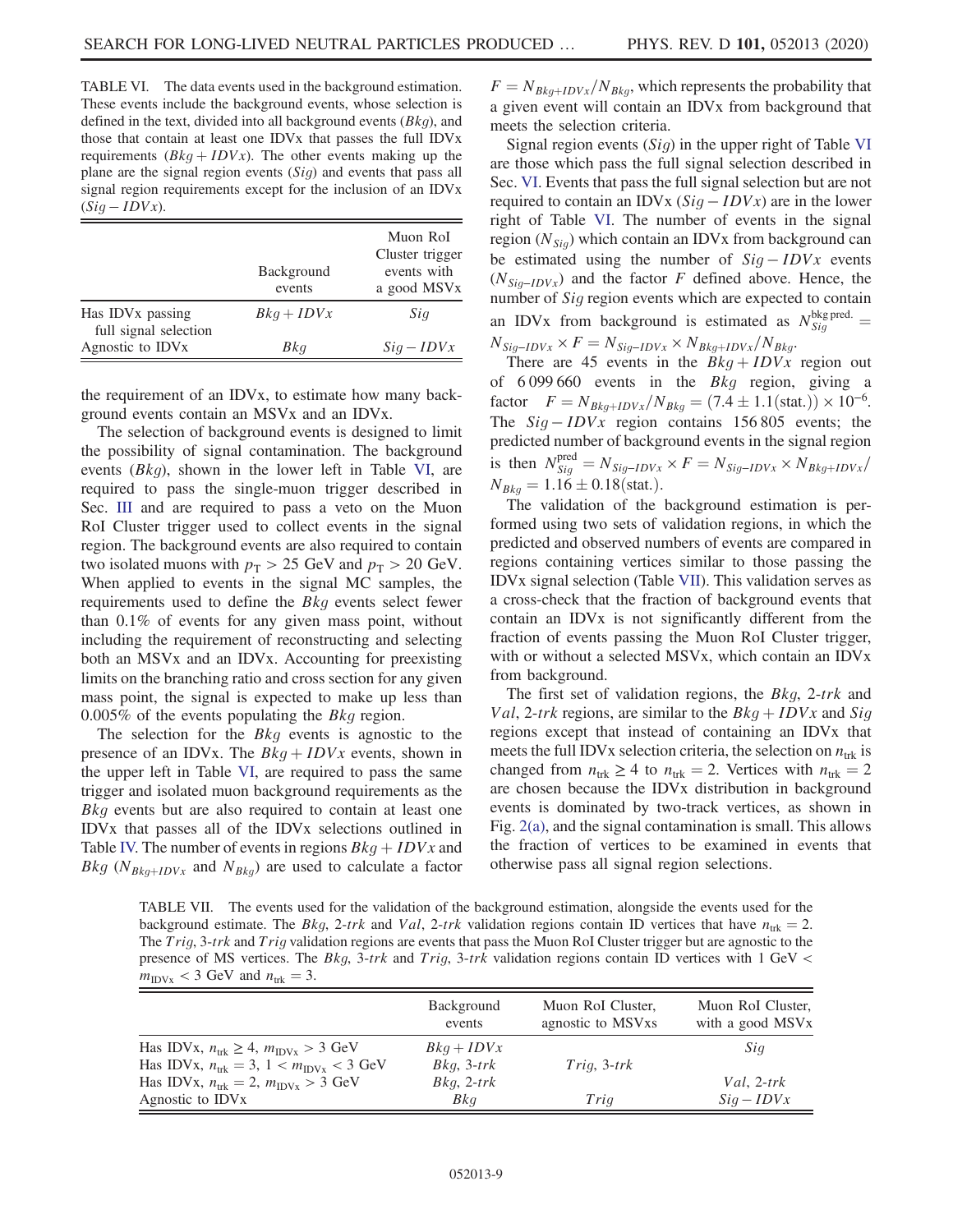The sources of background that contribute primarily to ID vertices with  $n_{\text{trk}} = 2$  are not exactly the same as those that contribute to higher  $n_{\text{trk}}$  ID vertices; thus a second set of validation regions is studied. The signal contamination is non-negligible for ID vertices with  $n_{\text{trk}} > 2$  in events that pass the Muon RoI Cluster trigger and also contain an MSVx. In order to study higher  $n_{\text{trk}}$  vertices, the requirement of the MSVx is removed (*Trig* and *Trig*,  $3$ -trk regions) in the second set of validation regions. In order to further reduce the signal contamination for ID vertices with higher  $n_{trk}$ , the requirement on  $m_{\text{IDVx}}$  is modified to select an  $m_{\text{IDVx}}$  range adjacent to that used for the final signal selection. The  $Bkg$ , 3-trk and Trig, 3-trk regions contain background events and events passing the Muon RoI Cluster trigger, respectively, that have ID vertices which pass the full signal selection, with the exceptions that the  $m_{\text{IDVx}}$  selection is changed to 1 GeV  $< m_{IDVx} < 3$  GeV and the  $n_{trk}$  selection is changed to  $n_{\text{trk}} = 3$ .

The predicted and observed numbers of events in the Val, 2-trk and Trig, 3-trkregions are listed in Table [VIII](#page-10-1). The predicted and observed numbers of events in the Val, 2-trk region agree within  $2\%$ , and the kinematic distributions for the two-track vertices in the Val, 2-trk and Bkg, 2-trk regions are also found to be in good agreement. The predicted and observed numbers of events in the Trig, 3-trk region agree within 25%.

The event selection used to populate the different regions impacts the jet multiplicity in each region. The probability to find an IDVx from background is highly correlated with the jet activity in the events, and the effect is more pronounced for higher  $n_{\text{trk}}$  ID vertices than for two-track ID vertices. It is found that scaling to adjust for the differences in the jet multiplicities reduces the difference in the predicted and observed numbers of events in the Trig, 3-trk region. However, the impact of applying the same scaling to the predicted number of background events in the final signal region changed the final background estimate by less than the statistical uncertainty, so this scaling was not ultimately applied.

The largest difference in all background systematic uncertainty studies is observed to be within 25%, so this

<span id="page-10-1"></span>TABLE VIII. Numbers used in the background estimation method and for the validation of the estimate, for the observed  $(n_{obs})$  number of events in the Bkg, Bkg + IDVx, and Sig–IDVx regions, and the predicted  $(n_{pred})$  and observed numbers of events in the Val, 2-trk, Trig, 3-trk, and Sig regions.

|                     | $n_{\rm obs}$                          |               |
|---------------------|----------------------------------------|---------------|
| Region Bkg          | 6 0 9 6 6 6 0                          |               |
| Region $Bkg + IDVx$ | 45                                     |               |
| Region $Sig - IDVx$ | 156805                                 |               |
|                     | $n_{\text{pred}}$                      | $n_{\rm obs}$ |
| Region Val, 2-trk   | $11,269 \pm 46$ (stat.)                | 11470         |
| Region Trig, 3-trk  | $1750 \pm 64(stat.)$                   | 2132          |
| Region Sig          | $1.16 \pm 0.18(stat.) \pm 0.29(syst.)$ |               |

value is taken to be the systematic uncertainty of the background estimation. The sensitivity of the results to this choice is tested by doubling the systematic uncertainty on the background; the resulting change in the predicted and observed limits is negligible, as the number of predicted background events is small. With a 25% systematic uncertainty, the predicted number of background events passing the final signal selection is  $1.16 \pm 0.18$ (stat.)  $\pm 0.29$ (syst.).

# <span id="page-10-0"></span>VIII. SYSTEMATIC UNCERTAINTIES IN SIGNAL PREDICTIONS

Several sources of systematic uncertainty in the signal selection efficiency are considered. The dominant uncertainty is due to the difference in performance of the LRT and ID displaced vertex reconstruction algorithms between data and MC simulation.

# A. Systematic uncertainties in large-radius tracking and displaced vertex reconstruction

To assess the systematic uncertainty of the ID vertex reconstruction efficiency due to the modeling of the largeradius tracking and vertex reconstruction, the rates of displaced vertices consistent with  $K^0_S \to \pi^+\pi^-$  decays are compared between data and multijet simulation. The uncertainty is estimated by examining the variations between data and simulation in the  $K_S^0$  yield as a function of vertex radius.

Events in data and MC samples are selected by requiring the presence of a PV. The events used in data are in the selected subset of events that underwent the reconstruction of displaced tracks and vertices. The same reconstruction is performed on the multijet MC sample, and the simulated events are reweighted to correctly reproduce the distribution of the mean number of interactions per bunch crossing in the data. To minimize the statistical uncertainty, no additional event-level requirements are applied. From the selected events, candidate  $K_S^0$  vertices are identified by requiring that the vertices have a decay length greater than 15 mm, exactly two tracks, and an invariant mass in the region 450 to 550 MeV. After the last two selection criteria are applied, the vast majority of selected vertices originate from  $K_S^0$  decays, and the possibility of signal contamination is minimized. The kinematic distributions of candidate  $K_S^0$ vertices are compared between data and MC and are found to have good agreement within statistical uncertainties.

The number of  $K_S^0$  candidate vertices found in data and simulation are binned by their decay radius  $R$ . To achieve a better estimate of the number of  $K_S^0$  in each bin, the background contribution is computed from the sidebands of the invariant mass distribution, from 350 to 450 MeV and from 550 to 650 MeV, and subtracted from the number of  $K_S^0$  candidates in the region 450 to 550 MeV.

Tracks originating from a  $K_S^0$  decay can be reconstructed by either the standard tracking or the LRT algorithm. The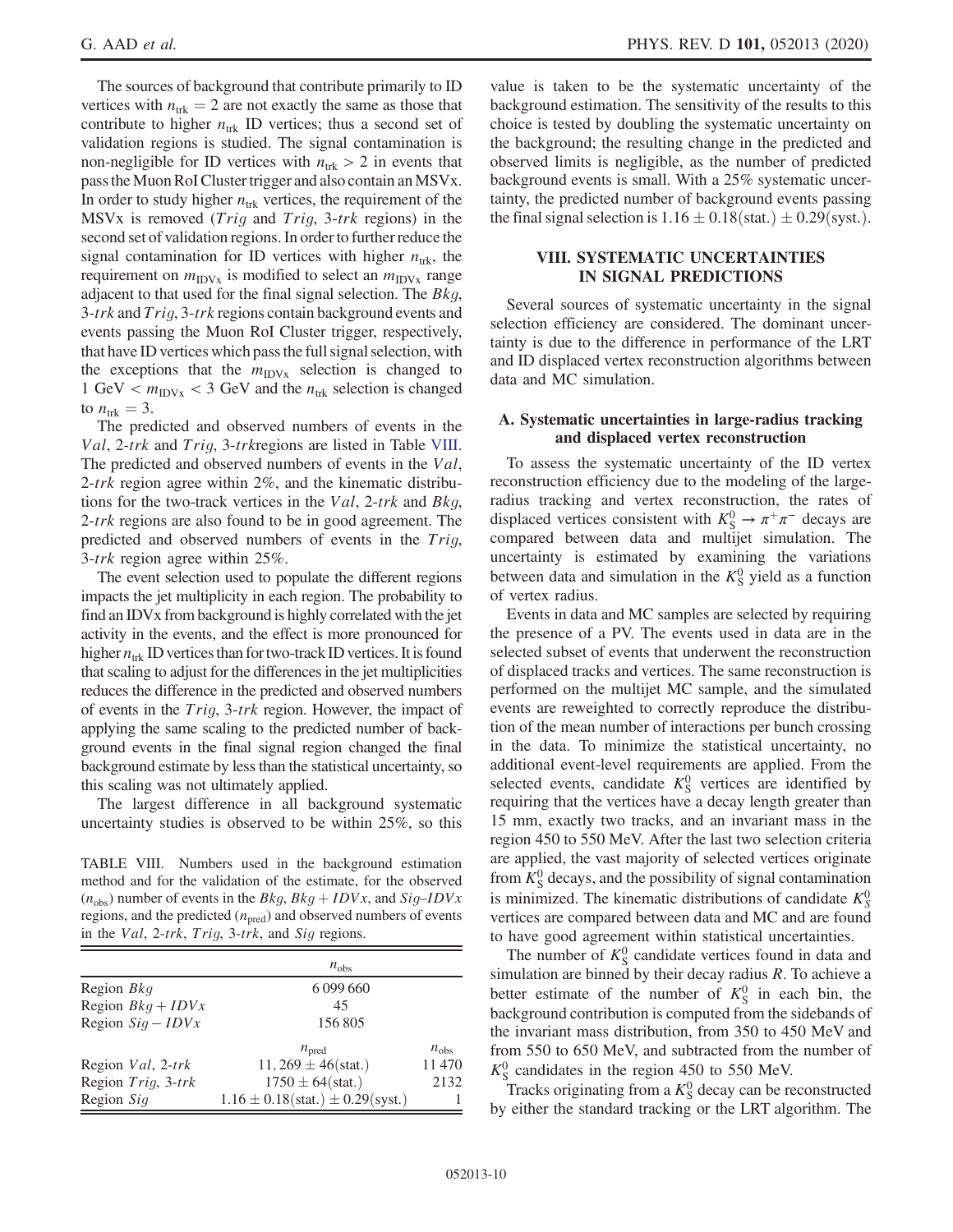<span id="page-11-1"></span>

FIG. 4. CL<sub>S</sub> upper limits at 95% CL on the branching ratio  $B_{H\rightarrow ss}$  for (a)  $m_H = 125$  GeV, and on the cross section times branching ratio  $\sigma \times B_{\phi \to ss}$  for (b)  $m_{\Phi} = 200-400$  GeV and (c)  $m_{\Phi} = 600-1000$  GeV.

data are normalized such that the number of  $K_S^0$  vertices with two standard tracks is the same between data and simulation. This accounts for any differences that may exist between data and simulation in the total number of  $K^0$ decays. The vertex yields of  $K_S^0$  with two large-radius tracks are compared between data and MC simulation, and the largest difference in the ratio of data to MC is found to be 20%. For vertices in the signal region, the effect of this tracking inefficiency is reduced due to the high multiplicity of tracks present in the vertices. The uncertainty in the vertex reconstruction efficiency is taken to be 20% and is applied as an uncertainty of the global selection efficiency.

# B. Other systematic uncertainties

The uncertainty of the integrated luminosity measurement is 2.2% [\[57\]](#page-16-9), obtained using the LUCID-2 detector [\[58\]](#page-16-10) for the primary luminosity measurements.

The systematic uncertainties of the Muon RoI Cluster trigger efficiency and the MSVx reconstruction efficiency are examined in Ref. [\[17\]](#page-15-7). The systematic uncertainty due to the trigger scale factors is evaluated by varying the scale

factors up and down by the uncertainty of the scale factor fit and comparing the trigger efficiency resulting from the modified scale factors with the trigger efficiency from the nominal scale factor. The systematic uncertainties are evaluated separately in the barrel and the end caps. Similar methods are used to determine the impact of the pileup uncertainty and the systematic uncertainty from the PDF used to generate the signal MC events on the trigger efficiency. The largest relative uncertainty in the trigger efficiency in any given mass point used in this analysis is found to be 4.8%.

These methods are also used to evaluate the impact of the pileup and PDF uncertainties on the MSVx reconstruction efficiency, and the largest relative uncertainty for any mass point in the barrel or end cap is found to be 5.5%.

#### IX. RESULTS

<span id="page-11-0"></span>One event is observed that passes the full signal selection, consistent with the estimated background of  $1.16 \pm 0.18$ (stat.)  $\pm 0.29$ (syst.) events.

Upper limits at the 95% confidence level (CL) are set on the production cross section times branching ratio, for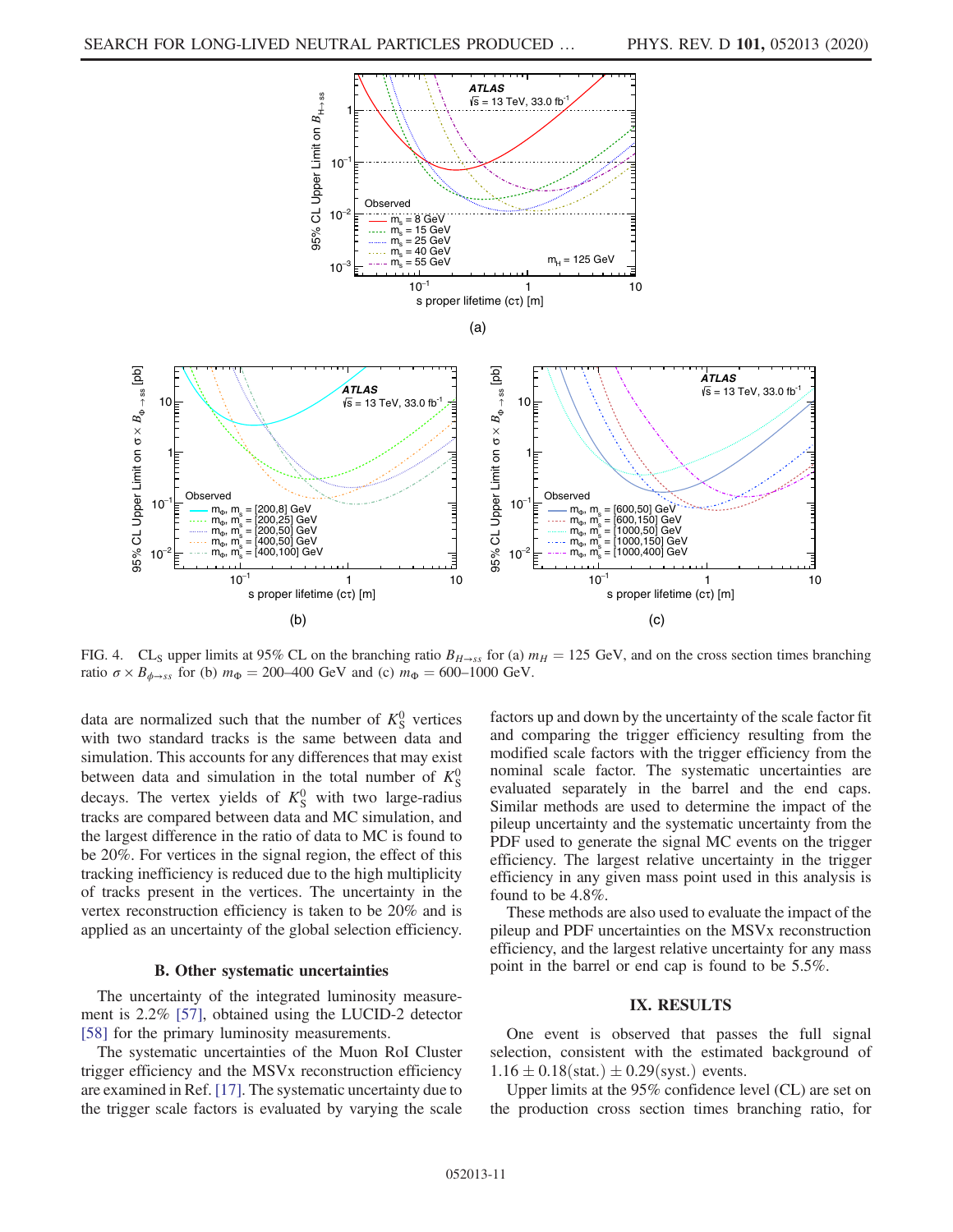<span id="page-12-0"></span>

FIG. 5. Combined limits from this analysis (ID) and the CR and MS analyses for  $m_H = 125$  GeV decaying into (a) 15, (b) 25, (c) 40, and (d) 55 GeV mass scalars. The expected limit is shown as a dashed line with shading for the  $\pm 1\sigma$  error band, and the observed limit is shown with a solid line. The combination of the CR and MS analyses used both the MS1 and MS2 channels for  $m_H = 125$  GeV, but due to orthogonality considerations, only the MS2 channel was used when performing the combination with the ID analysis. The MS analysis did not place limits on the 55 GeV LLP mass point (d) so the combined limits use the results of the ID and CR analyses only.

various signal mass hypotheses, following the  $CL<sub>S</sub>$  prescription [\[59\]](#page-16-11) with a profile likelihood ratio used as the test statistic. An asymptotic approach [\[60\]](#page-16-12) is used to compute the  $CL<sub>s</sub>$  value. This method was tested and found to give results consistent with those obtained from ensemble tests. A Poisson probability term describing the total number of observed events is used, and the systematic uncertainties of the signal efficiency, background estimation, and luminosity are treated as nuisance parameters and are assigned Gaussian constraints.

To evaluate the efficiency of the full event selection as a function of the proper lifetime of the LLP, a reweighting procedure is used, following the method described in Ref. [\[16\]](#page-15-6). The extrapolated efficiency from the 5 m mean lab-frame decay length sample agrees with the efficiency from the 9 m mean lab-frame decay length sample within the combined statistical uncertainty from the efficiency and extrapolation computations.

The observed limits for all benchmark models consid-ered are summarized in Fig. [4](#page-11-1). For the  $m_H = 125$  GeV mediator, the SM Higgs boson gluon–gluon fusion production cross section of 49 pb [\[61\]](#page-16-13) at 13 TeV is assumed, and limits on the branching ratio  $B_{H\rightarrow ss}$  are shown. The observed limits are consistent with the expected limits within  $\pm 1\sigma$  and significantly extend the limits set by previous displaced jet searches [\[16,17\]](#page-15-6) for low scalar masses and short lifetimes. The analysis is most sensitive to  $c\tau$  values between 0.1 m and 3 m, where equal numbers of LLP decays are found in the fiducial volumes of the ID and the MS.

# A. Combination of results with other displaced jet searches

The results presented in this paper are complementary to the CR [\[16\]](#page-15-6) and MS [\[17\]](#page-15-7) analyses, which set limits on the same benchmark models as used in this analysis. The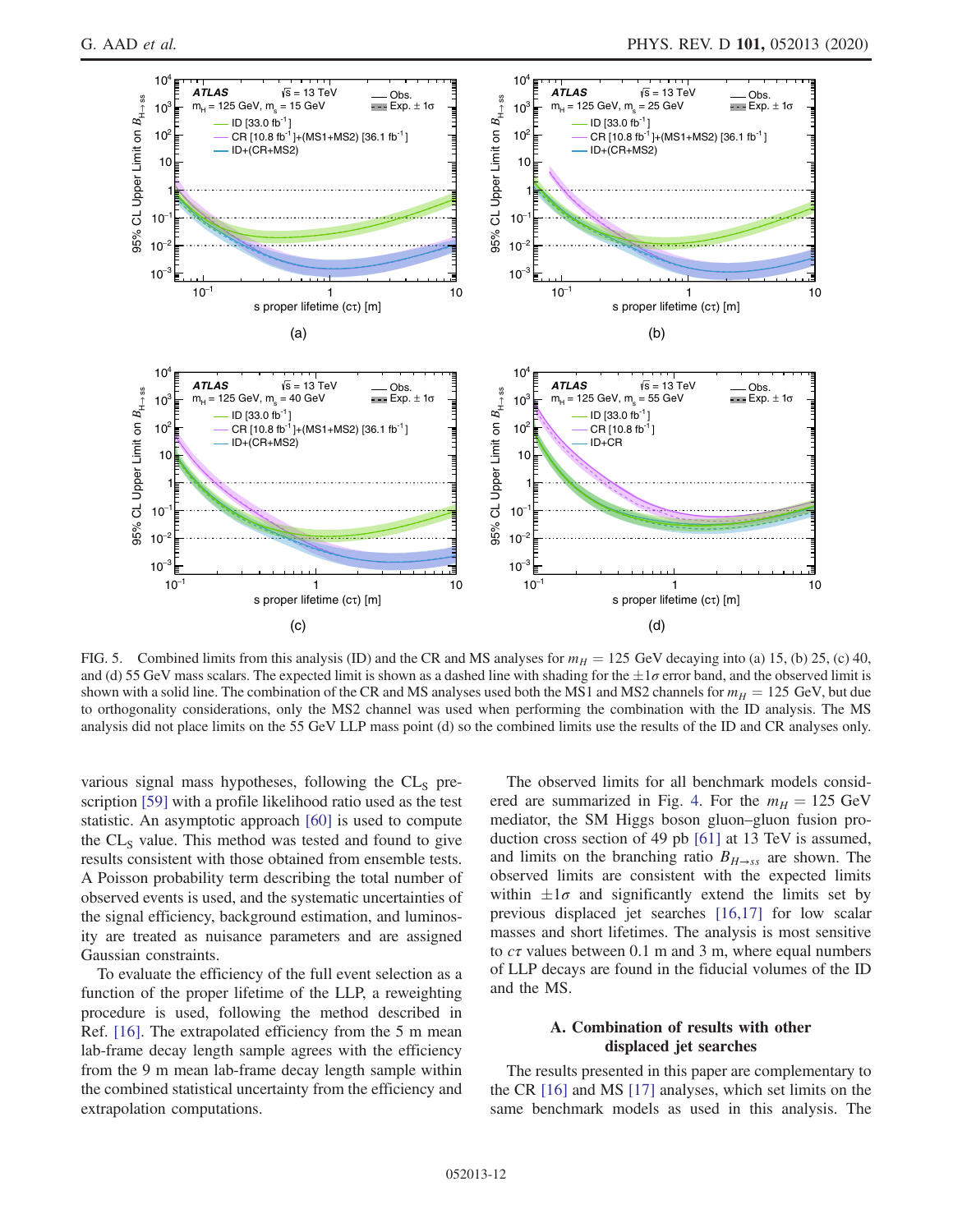<span id="page-13-0"></span>

FIG. 6. Combined limits from this analysis (ID) and the CR and MS analyses for benchmark models with  $m_{\Phi} = 200$  GeV decaying into (a) 25 and (b) 50 GeV mass scalars. The expected limit is shown as a dashed line with shading for the  $\pm 1\sigma$  error band, and the observed limit is shown with a solid line.

results derived above are combined with the results from the CR and MS analyses to provide increased sensitivity over a greater range of proper lifetimes.

The orthogonality of the search presented in this paper (the ID analysis) and the CR analysis is ensured by vetoing on the hadronic calorimeter triggers in both the data and signal MC events as described in Sec. [VI](#page-5-0). The MS analysis is separated into the 1-MSVx plus missing transverse momentum (MS1) and 2-MSVx (MS2) channels. To ensure orthogonality between the ID and MS analyses, only the 2-MSVx channel is used in the combination. Across all MC signal samples in this channel, only a few events are found which contain both an IDV<sub>x</sub> and two M<sub>S</sub> vertices passing all selections used by the respective analyses, and these events are explicitly vetoed for the combination. There are no events found in data which pass the full selection of both the ID and MS2 analyses. The orthogonality between the CR and MS analyses has been verified in Ref. [\[16\]](#page-15-6). This ensures that the final selected MC signal events and data events in all three analyses used in the combination are statistically independent.

The combination is performed using a simultaneous fit of the likelihood functions of each analysis. The signal strength is correlated between all three likelihoods, as is the nuisance parameter for the luminosity uncertainties. The signal uncertainties are treated as uncorrelated since they are dominated by different experimental uncertainties in each search. The background estimates in each analysis are derived using independent data-driven methods and are therefore not correlated.

As in the individual searches, the asymptotic approach is used to compute the  $CL<sub>S</sub>$  value, and the limits are defined by the region excluded at 95% CL. The limits are calculated using a global fit, where the overall likelihood function is the product of the individual likelihood functions of the searches to be combined. The limits are calculated separately at each  $c\tau$  point, and at each point the signal efficiency is scaled by the result of the lifetime extrapolation procedure.

Figures [5](#page-12-0) and [6](#page-13-0) show the observed and expected limits for the ID analysis, as well as the combination of the CR and MS analyses both with and without their combination with the ID analysis. For the models with  $m<sub>H</sub> = 125$  GeV or  $m_{\Phi} = 200$  GeV and 8 GeV  $< m_s \leq 55$  GeV, the ID analysis has greater sensitivity than the combination of the CR and MS analyses for proper lifetimes ranging from 0.05 m up to 0.7 m. Although the IDVx reconstruction efficiency diminishes with decreasing LLP masses, requiring both a good MSVx and a good IDVx suppresses the background in the final signal region and allows stronger limits to be set at low  $c\tau$  for these mass points.

Table [IX](#page-13-1) summarizes the proper lifetime ranges excluded by the combinations for the  $m_H = 125$  GeV mediator, assuming a 10% branching ratio for  $H \rightarrow ss$  and using the SM Higgs boson gluon–gluon fusion production cross section.

The combination of the results was also explored for signal points with  $m_{\Phi} \geq 400$  GeV. The sensitivity of this analysis increases as the  $\Phi$ - and s-boson masses increase, due to the increased fraction of reconstructed ID vertices passing the IDVx selection requirements, as shown in Fig. [2](#page-7-0).

<span id="page-13-1"></span>TABLE IX. Ranges of proper lifetimes excluded at 95% CL for the  $m_H = 125$  GeV benchmark model assuming a 10% branching ratio for  $H \rightarrow ss$ . The  $m_s = 55$  GeV exclusion range uses the results of the ID and CR analyses only.

| $m_s$ [GeV] | Excluded $c\tau$ range<br>at $95\%$ CL [m] |  |
|-------------|--------------------------------------------|--|
| 8           | $0.06 - 15$                                |  |
| 15          | $0.09 - 64$                                |  |
| 25          | $0.12 - 116$                               |  |
| 40          | $0.26 - 197$                               |  |
| 55          | $0.39 - 8.1$                               |  |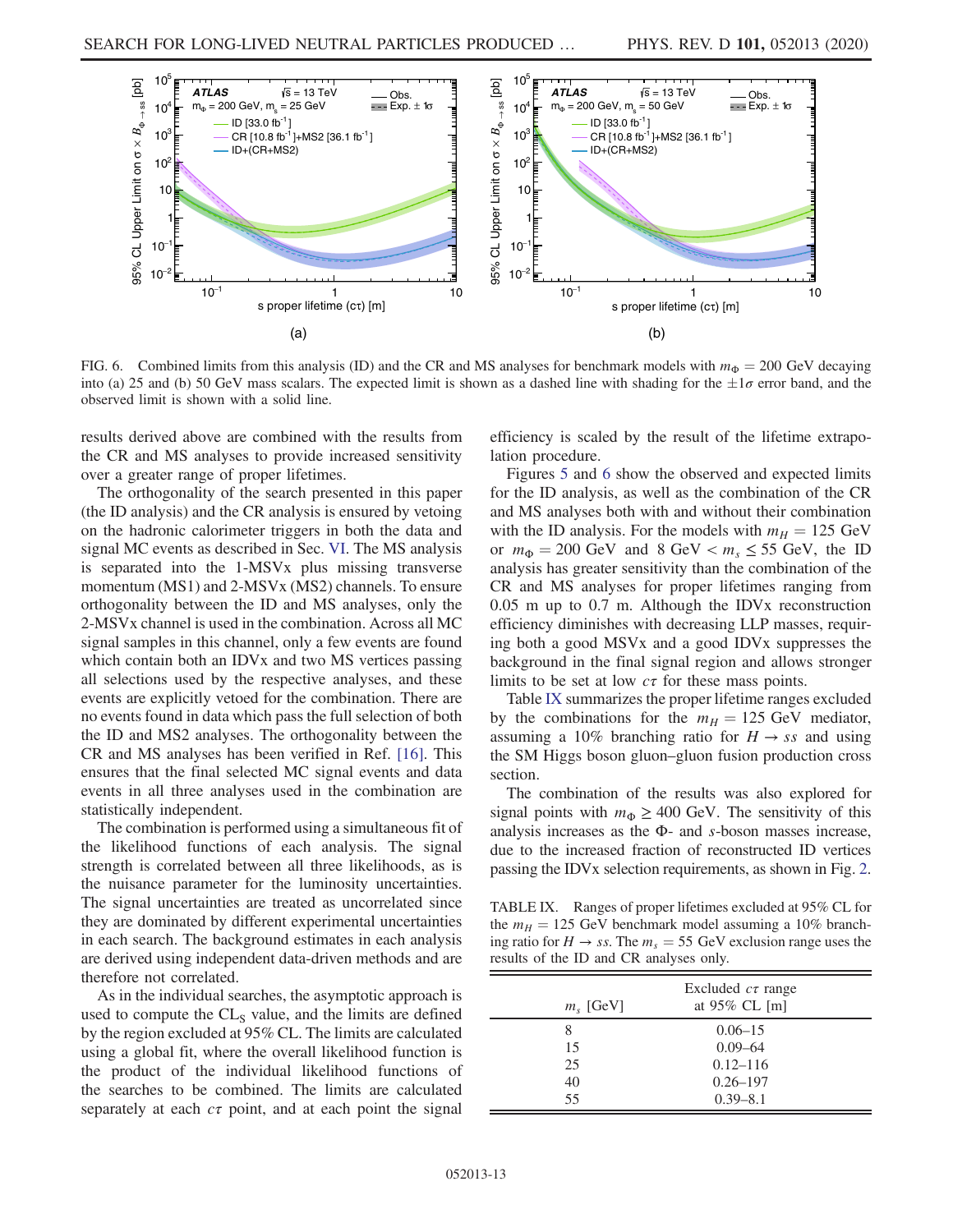However, the gain in sensitivity with increasing masses is much larger for the CR analysis. Thus, the addition of the results from this analysis does not noticeably extend the combined exclusion limits for signal points with  $m_{\Phi} \ge$ 400 GeV, and they are therefore not shown in this paper.

# X. CONCLUSION

<span id="page-14-4"></span>This paper presents a search for pairs of long-lived particles decaying in the ATLAS inner tracking detector and muon spectrometer, using 33.0 fb<sup>-1</sup> of  $\sqrt{s} = 13$  TeV proton–proton collision data which were collected at the LHC in 2016. Benchmark HS models are studied, using a scalar mediator that ranges in mass from 125 to 1000 GeV, decaying into pairs of long-lived scalars ranging in mass from 8 to 400 GeV, depending on the mass of the mediator. The search presented focuses on the topology consisting of one displaced hadronic decay in the inner detector and one in the muon spectrometer. The search employs dedicated techniques to reconstruct both the displaced inner detector and muon spectrometer hadronic vertices. A data-driven background estimation is performed, which predicts approximately one event in the signal region from background sources. One event is found in the signal region, and limits are set on the various signal mass points. This search has a greater sensitivity for low-mass, long-lived scalars at shorter lifetimes than previously published searches. The limits resulting from the combination of this search with the previous ATLAS searches for long-lived particles are the most stringent thus far on the branching ratios from the Higgs boson to several low-mass scalars, and on the cross section times branching ratio for a 200 GeV mass Φ decaying into long-lived scalars with masses of 25 and 50 GeV.

#### ACKNOWLEDGMENTS

We thank CERN for the very successful operation of the LHC, as well as the support staff from our institutions without whom ATLAS could not be operated efficiently. We acknowledge the support of ANPCyT, Argentina; YerPhI, Armenia; ARC, Australia; BMWFW and FWF, Austria; ANAS, Azerbaijan; SSTC, Belarus; CNPq and FAPESP, Brazil; NSERC, NRC, and CFI, Canada; CERN; CONICYT, Chile; CAS, MOST, and NSFC, China; COLCIENCIAS, Colombia; MSMT CR, MPO CR, and VSC CR, Czech Republic; DNRF and DNSRC, Denmark; IN2P3-CNRS and CEA-DRF/IRFU, France; SRNSFG, Georgia; BMBF, HGF, and MPG, Germany; GSRT, Greece; RGC and Hong Kong SAR, China; ISF and Benoziyo Center, Israel; INFN, Italy; MEXT and JSPS, Japan; CNRST, Morocco; NWO, Netherlands; RCN, Norway; MNiSW and NCN, Poland; FCT, Portugal; MNE/IFA, Romania; MES of Russia and NRC KI, Russia Federation; JINR; MESTD, Serbia; MSSR, Slovakia; ARRS and MIZŠ, Slovenia; DST/NRF, South Africa; MINECO, Spain; SRC and Wallenberg Foundation, Sweden; SERI, SNSF, and Cantons of Bern and Geneva, Switzerland; MOST, Taiwan; TAEK, Turkey; STFC, United Kingdom; DOE and NSF, United States. In addition, individual groups and members have received support from BCKDF, CANARIE, Compute Canada, and CRC, Canada; ERC, ERDF, Horizon 2020, Marie Skłodowska-Curie Actions, and COST, European Union; Investissements d'Avenir Labex, Investissements d'Avenir Idex, and ANR, France; DFG and AvH Foundation, Germany; Herakleitos, Thales, and Aristeia programmes co-financed by EU-ESF and the Greek NSRF, Greece; BSF-NSF and GIF, Israel; CERCA Programme Generalitat de Catalunya and PROMETEO Programme Generalitat Valenciana, Spain; Göran Gustafssons Stiftelse, Sweden; and The Royal Society and Leverhulme Trust, United Kingdom. The crucial computing support from all WLCG partners is gratefully acknowledged, in particular, from CERN, the ATLAS Tier-1 facilities at TRIUMF (Canada), NDGF (Denmark, Norway, Sweden), CC-IN2P3 (France), KIT/ GridKA (Germany), INFN-CNAF (Italy), NL-T1 (Netherlands), PIC (Spain), ASGC (Taiwan), RAL (UK) and BNL (USA), the Tier-2 facilities worldwide, and large non-WLCG resource providers. Major contributors of computing resources are listed in Ref. [\[62\]](#page-16-14).

- <span id="page-14-0"></span>[1] G.F. Giudice and R. Rattazzi, Theories with gaugemediated supersymmetry breaking, [Phys. Rep.](https://doi.org/10.1016/S0370-1573(99)00042-3) 322, 419 [\(1999\).](https://doi.org/10.1016/S0370-1573(99)00042-3)
- [2] R. Barbier et al., R-parity-violating supersymmetry, [Phys.](https://doi.org/10.1016/j.physrep.2005.08.006) Rep. 420[, 1 \(2005\).](https://doi.org/10.1016/j.physrep.2005.08.006)
- [3] J. Fan, M. Reece, and J. T. Ruderman, A stealth supersymmetry sampler, [J. High Energy Phys. 07 \(2012\) 196.](https://doi.org/10.1007/JHEP07(2012)196)
- [4] C. Csáki, E. Kuflik, O. Slone, and T. Volansky, Models of dynamical R-parity violation, [J. High Energy Phys. 06](https://doi.org/10.1007/JHEP06(2015)045) [\(2015\) 045.](https://doi.org/10.1007/JHEP06(2015)045)
- <span id="page-14-1"></span>[5] M. J. Strassler and K. Zurek, Echoes of a hidden valley at hadron colliders, [Phys. Lett. B](https://doi.org/10.1016/j.physletb.2007.06.055) 651, 374 (2007).
- <span id="page-14-3"></span>[6] M. J. Strassler and K. M. Zurek, Discovering the Higgs through highly-displaced vertices, [Phys. Lett. B](https://doi.org/10.1016/j.physletb.2008.02.008) 661, 263 (2008).
- [7] T. Han, Z. Si, K. Zurek, and M. J. Strassler, Phenomenology of hidden valleys at hadron colliders, [J. High Energy Phys.](https://doi.org/10.1088/1126-6708/2008/07/008) [07 \(2008\) 008.](https://doi.org/10.1088/1126-6708/2008/07/008)
- <span id="page-14-2"></span>[8] Z. Chacko, H.-S. Goh, and R. Harnik, Natural Electroweak Breaking from a Mirror Symmetry, [Phys. Rev. Lett.](https://doi.org/10.1103/PhysRevLett.96.231802) 96, [231802 \(2006\).](https://doi.org/10.1103/PhysRevLett.96.231802)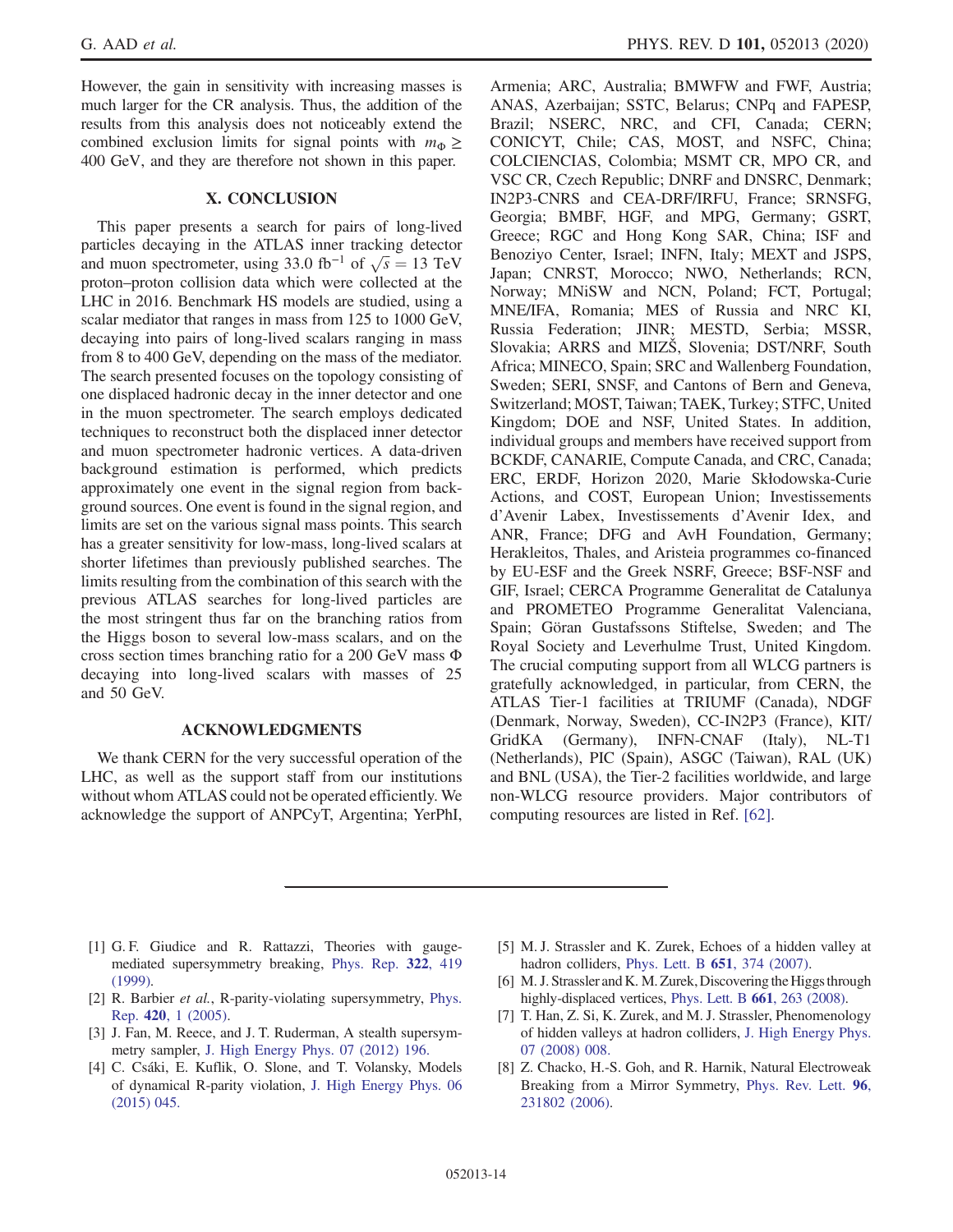- [9] H. Cai, H.-C. Cheng, and J. Terning, A quirky little Higgs model, [J. High Energy Phys. 05 \(2009\) 045.](https://doi.org/10.1088/1126-6708/2009/05/045)
- [10] Z. Chacko, D. Curtin, and C. B. Verhaaren, A quirky probe of neutral naturalness, [Phys. Rev. D](https://doi.org/10.1103/PhysRevD.94.011504) 94, 011504 [\(2016\).](https://doi.org/10.1103/PhysRevD.94.011504)
- <span id="page-15-0"></span>[11] ATLAS Collaboration, Combined measurements of Higgs boson production and decay using up to 80 fb<sup>-1</sup> of proton-proton collision data at  $\sqrt{s} = 13$  TeV collected with the ATLAS experiment, [Phys. Rev. D](https://doi.org/10.1103/PhysRevD.101.012002) 101, 012002 [\(2020\).](https://doi.org/10.1103/PhysRevD.101.012002)
- [12] ATLAS Collaboration, Constraints on new phenomena via Higgs boson couplings and invisible decays with the ATLAS detector, [J. High Energy Phys. 11 \(2015\) 206.](https://doi.org/10.1007/JHEP11(2015)206)
- [13] M.J. Strassler, Possible effects of a hidden valley on supersymmetric phenomenology, [arXiv:hep-ph/0607160](https://arXiv.org/abs/hep-ph/0607160).
- <span id="page-15-1"></span>[14] D. Curtin and C.B. Verhaaren, Discovering uncolored naturalness in exotic Higgs decays, [J. High Energy Phys.](https://doi.org/10.1007/JHEP12(2015)072) [12 \(2015\) 072.](https://doi.org/10.1007/JHEP12(2015)072)
- <span id="page-15-2"></span>[15] D. Curtin et al., Exotic decays of the 125 GeV Higgs boson, Phys. Rev. D 90[, 075004 \(2014\)](https://doi.org/10.1103/PhysRevD.90.075004).
- <span id="page-15-6"></span>[16] ATLAS Collaboration, Search for long-lived neutral particles in *pp* collisions at  $\sqrt{s} = 13$  TeV that decay into displaced hadronic jets in the ATLAS calorimeter, [Eur. Phys. J. C](https://doi.org/10.1140/epjc/s10052-019-6962-6) 79, 481 (2019).
- <span id="page-15-7"></span>[17] ATLAS Collaboration, Search for long-lived particles produced in *pp* collisions at  $\sqrt{s} = 13$  TeV that decay into displaced hadronic jets in the ATLAS muon spectrometer, Phys. Rev. D 99[, 052005 \(2019\)](https://doi.org/10.1103/PhysRevD.99.052005).
- <span id="page-15-3"></span>[18] K. Jedamzik, Big bang nucleosynthesis constraints on hadronically and electromagnetically decaying relic neutral particles, Phys. Rev. D 74[, 103509 \(2006\).](https://doi.org/10.1103/PhysRevD.74.103509)
- <span id="page-15-4"></span>[19] ATLAS Collaboration, Search for a Light Higgs Boson Decaying to Long-Lived Weakly Interacting Particles in Proton–Proton Collisions at  $\sqrt{s} = 7$  TeV with the ATLAS Detector, Phys. Rev. Lett. 108[, 251801 \(2012\)](https://doi.org/10.1103/PhysRevLett.108.251801).
- [20] LHCb Collaboration, Search for long-lived particles decaying to jet pairs, [Eur. Phys. J. C](https://doi.org/10.1140/epjc/s10052-015-3344-6) 75, 152 (2015).
- <span id="page-15-8"></span>[21] ATLAS Collaboration, Search for long-lived, weakly interacting particles that decay to displaced hadronic jets in proton–proton collisions at  $\sqrt{s} = 8$  TeV with the ATLAS detector, Phys. Rev. D 92[, 012010 \(2015\)](https://doi.org/10.1103/PhysRevD.92.012010).
- [22] ATLAS Collaboration, Search for massive, long-lived particles using multitrack displaced vertices or displaced lepton pairs in *pp* collisions at  $\sqrt{s} = 8$  TeV with the ATLAS detector, Phys. Rev. D 92[, 072004 \(2015\)](https://doi.org/10.1103/PhysRevD.92.072004).
- [23] CMS Collaboration, Search for long-lived neutral particles decaying to quark–antiquark pairs in proton–proton collisions at  $\sqrt{s} = 8$  TeV, Phys. Rev. D 91[, 012007 \(2015\)](https://doi.org/10.1103/PhysRevD.91.012007).
- [24] ATLAS Collaboration, Search for pair-produced long-lived neutral particles decaying to jets in the ATLAS hadronic calorimeter in *pp* collisions at  $\sqrt{s} = 8$  TeV, [Phys. Lett. B](https://doi.org/10.1016/j.physletb.2015.02.015) 743[, 15 \(2015\).](https://doi.org/10.1016/j.physletb.2015.02.015)
- [25] LHCb Collaboration, Updated search for long-lived particles decaying to jet pairs, [Eur. Phys. J. C](https://doi.org/10.1140/epjc/s10052-017-5178-x) 77, 812 (2017).
- [26] LHCb Collaboration, Search for massive long-lived particles decaying semileptonically in the LHCb detector, [Eur.](https://doi.org/10.1140/epjc/s10052-017-4744-6) Phys. J. C 77[, 224 \(2017\).](https://doi.org/10.1140/epjc/s10052-017-4744-6)
- <span id="page-15-5"></span>[27] CMS Collaboration, Search for new long-lived particles at  $\sqrt{s}$  = 13 TeV, [Phys. Lett. B](https://doi.org/10.1016/j.physletb.2018.03.019) **780**, 432 (2018).
- <span id="page-15-9"></span>[28] ATLAS Collaboration, Search for long-lived, massive particles in events with displaced vertices and missing transverse momentum in  $\sqrt{s} = 13$  TeV *pp* collisions with the ATLAS detector, Phys. Rev. D 97[, 052012 \(2018\).](https://doi.org/10.1103/PhysRevD.97.052012)
- [29] ATLAS Collaboration, Search for long-lived particles in final states with displaced dimuon vertices in  $pp$  collisions at  $\sqrt{s}$  = 13 TeV with the ATLAS detector, [Phys. Rev. D](https://doi.org/10.1103/PhysRevD.99.012001) 99, [012001 \(2019\).](https://doi.org/10.1103/PhysRevD.99.012001)
- <span id="page-15-20"></span>[30] ATLAS Collaboration, Triggers for displaced decays of long-lived neutral particles in the ATLAS detector, J. Instrum. 8[, P07015 \(2013\)](https://doi.org/10.1088/1748-0221/8/07/P07015).
- <span id="page-15-21"></span>[31] ATLAS Collaboration, Performance of the reconstruction of large impact parameter tracks in the inner detector of ATLAS, CERN Report No. ATL-PHYS-PUB-2017-014, 2017, <https://cds.cern.ch/record/2275635>.
- [32] ATLAS Collaboration, A study of the material in the ATLAS inner detector using secondary hadronic interactions, J. Instrum. 7[, P01013 \(2012\)](https://doi.org/10.1088/1748-0221/7/01/P01013).
- <span id="page-15-10"></span>[33] ATLAS Collaboration, Standalone vertex finding in the ATLAS muon spectrometer, J. Instrum. 9[, P02001 \(2014\).](https://doi.org/10.1088/1748-0221/9/02/P02001)
- <span id="page-15-11"></span>[34] R. Bruce et al., Sources of machine-induced background in the ATLAS and CMS detectors at the CERN Large Hadron Collider, [Nucl. Instrum. Methods Phys. Res., Sect. A](https://doi.org/10.1016/j.nima.2013.08.058) 729, [825 \(2013\)](https://doi.org/10.1016/j.nima.2013.08.058).
- [35] ATLAS Collaboration, Comparison between simulated and observed LHC beam backgrounds in the ATLAS experiment at  $E_{\text{beam}} = 4 \text{ TeV}$ , J. Instrum. 13[, P12006 \(2018\).](https://doi.org/10.1088/1748-0221/13/12/P12006)
- <span id="page-15-12"></span>[36] ATLAS Collaboration, The ATLAS Experiment at the CERN Large Hadron Collider, J. Instrum. 3[, S08003 \(2008\).](https://doi.org/10.1088/1748-0221/3/08/S08003)
- [37] ATLAS Collaboration, ATLAS insertable B-layer technical design report, CERN Report No. ATLAS-TDR-19, 2010, [https://cds.cern.ch/record/1291633;](https://cds.cern.ch/record/1291633) ATLAS insertable B-layer technical design report Addendum, CERN Report No. ATLAS-TDR-19-ADD-1, 2012, [https://cds.cern.ch/](https://cds.cern.ch/record/1451888) [record/1451888.](https://cds.cern.ch/record/1451888)
- <span id="page-15-13"></span>[38] B. Abbott et al., Production and integration of the ATLAS insertable B-layer, J. Instrum. 13[, T05008 \(2018\).](https://doi.org/10.1088/1748-0221/13/05/T05008)
- <span id="page-15-14"></span>[39] ATLAS Collaboration, Performance of the ATLAS trigger system in 2015, [Eur. Phys. J. C](https://doi.org/10.1140/epjc/s10052-017-4852-3) 77, 317 (2017).
- [40] J. Alwall, R. Frederix, S. Frixione, V. Hirschi, F. Maltoni, O. Mattelaer, H.-S. Shao, T. Stelzer, P. Torrielli, and M. Zaro, The automated computation of tree-level and next-toleading order differential cross sections, and their matching to parton shower simulations, [J. High Energy Phys. 07](https://doi.org/10.1007/JHEP07(2014)079) [\(2014\) 079.](https://doi.org/10.1007/JHEP07(2014)079)
- <span id="page-15-15"></span>[41] T. Sjöstrand, S. Ask, J. R. Christiansen, R. Corke, N. Desai, P. Ilten, S. Mrenna, S. Prestel, C. O. Rasmussen, and P. Z. Skands, An introduction to PYTHIA 8.2, [Comput. Phys.](https://doi.org/10.1016/j.cpc.2015.01.024) Commun. 191[, 159 \(2015\)](https://doi.org/10.1016/j.cpc.2015.01.024).
- <span id="page-15-16"></span>[42] ATLAS Collaboration, ATLAS PYTHIA 8 tunes to 7 TeV data, CERN Report No. ATL-PHYS-PUB-2014-021, 2014, [https://cds.cern.ch/record/1966419.](https://cds.cern.ch/record/1966419)
- <span id="page-15-18"></span><span id="page-15-17"></span>[43] R. D. Ball et al., Parton distributions with LHC data, [Nucl.](https://doi.org/10.1016/j.nuclphysb.2012.10.003) Phys. B867[, 244 \(2013\).](https://doi.org/10.1016/j.nuclphysb.2012.10.003)
- <span id="page-15-19"></span>[44] ATLAS Collaboration, The ATLAS simulation infrastructure, [Eur. Phys. J. C](https://doi.org/10.1140/epjc/s10052-010-1429-9) 70, 823 (2010).
- [45] S. Agostinelli et al., GEANT4-A simulation toolkit, [Nucl. Instrum. Methods Phys. Res., Sect. A](https://doi.org/10.1016/S0168-9002(03)01368-8) 506, 250 [\(2003\).](https://doi.org/10.1016/S0168-9002(03)01368-8)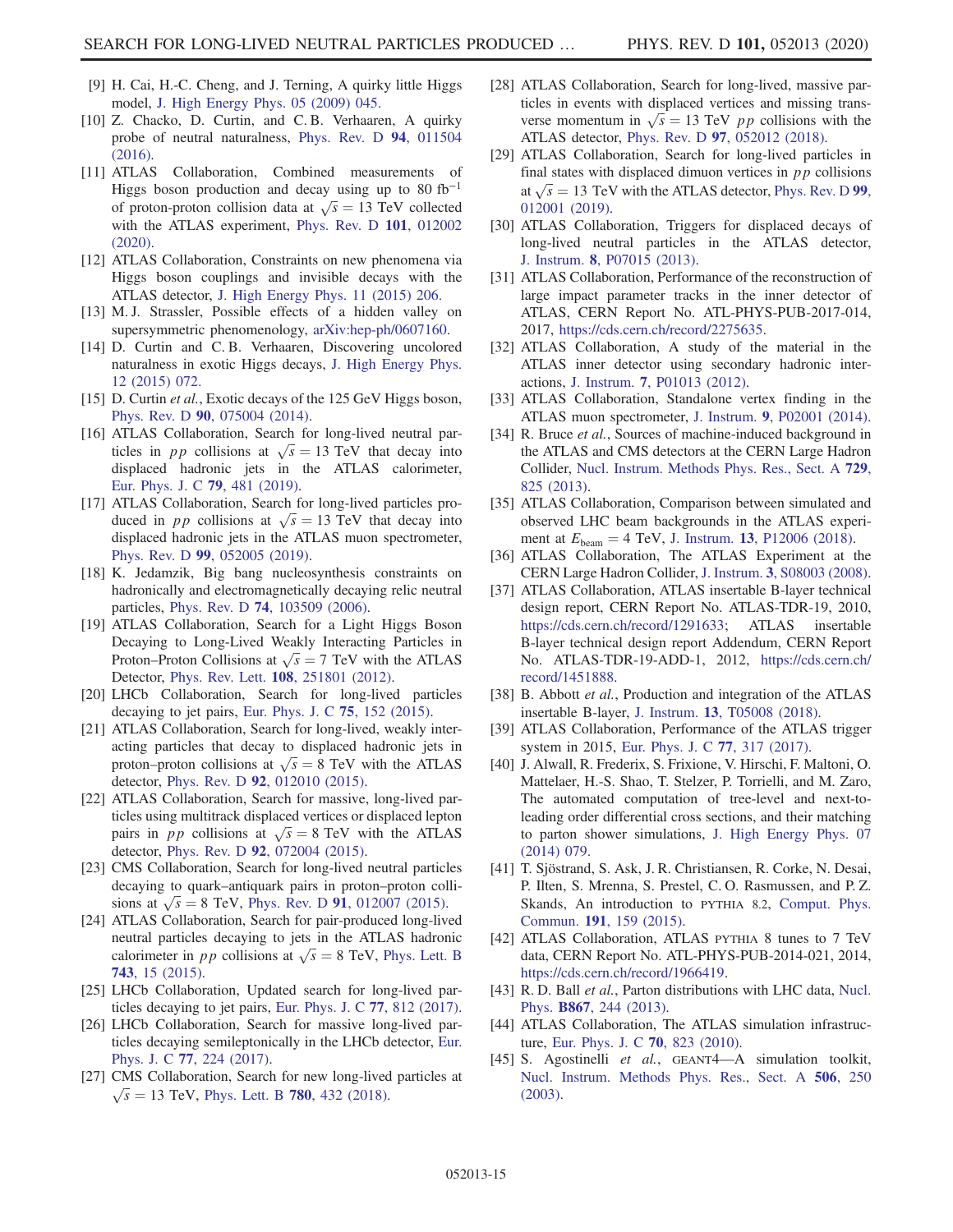- <span id="page-16-0"></span>[46] R. D. Ball et al., Parton distributions for the LHC Run II, [J. High Energy Phys. 04 \(2015\) 040.](https://doi.org/10.1007/JHEP04(2015)040)
- <span id="page-16-1"></span>[47] ATLAS Collaboration, Jet energy scale measurements and their systematic uncertainties in proton–proton collisions at  $\sqrt{s}$  = 13 TeV with the ATLAS detector, [Phys. Rev. D](https://doi.org/10.1103/PhysRevD.96.072002) 96, [072002 \(2017\).](https://doi.org/10.1103/PhysRevD.96.072002)
- [48] ATLAS Collaboration, Topological cell clustering in the ATLAS calorimeters and its performance in LHC Run 1, [Eur. Phys. J. C](https://doi.org/10.1140/epjc/s10052-017-5004-5) 77, 490 (2017).
- <span id="page-16-2"></span>[49] M. Cacciari, G. P. Salam, and G. Soyez, The anti- $k_t$  jet clustering algorithm, [J. High Energy Phys. 04 \(2008\) 063.](https://doi.org/10.1088/1126-6708/2008/04/063)
- <span id="page-16-3"></span>[50] M. Cacciari, G. P. Salam, and G. Soyez, FastJet user manual, [Eur. Phys. J. C](https://doi.org/10.1140/epjc/s10052-012-1896-2) 72, 1896 (2012).
- <span id="page-16-4"></span>[51] ATLAS Collaboration, Performance of the ATLAS silicon pattern recognition algorithm in data and simulation at  $\sqrt{s}$  = 7 TeV, Report No. ATLAS-CONF-2010-072, 2010, [https://cds.cern.ch/record/1281363.](https://cds.cern.ch/record/1281363)
- <span id="page-16-5"></span>[52] R. Frühwirth, Application of Kalman filtering to track and vertex fitting, [Nucl. Instrum. Methods Phys. Res., Sect. A](https://doi.org/10.1016/0168-9002(87)90887-4) 262[, 444 \(1987\)](https://doi.org/10.1016/0168-9002(87)90887-4).
- <span id="page-16-6"></span>[53] ATLAS Collaboration, Vertex reconstruction performance of the ATLAS detector at  $\sqrt{s} = 13$  TeV, CERN Report No. ATL-PHYS-PUB-2015-026, 2015, [https://cds.cern.ch/](https://cds.cern.ch/record/2037717) [record/2037717.](https://cds.cern.ch/record/2037717)
- <span id="page-16-7"></span>[54] ATLAS Collaboration, Performance of pile-up mitigation techniques for jets in *pp* collisions at  $\sqrt{s} = 8$  TeV using the ATLAS detector, [Eur. Phys. J. C](https://doi.org/10.1140/epjc/s10052-016-4395-z) 76, 581 (2016).
- <span id="page-16-8"></span>[55] ATLAS Collaboration, A measurement of material in the ATLAS tracker using secondary hadronic interactions in7 TeV pp collisions, J. Instrum. 11[, P11020 \(2016\).](https://doi.org/10.1088/1748-0221/11/11/P11020)
- [56] ATLAS Collaboration, Study of the material of the ATLAS inner detector for Run 2 of the LHC, [J. Instrum.](https://doi.org/10.1088/1748-0221/12/12/P12009) 12, P12009 [\(2017\).](https://doi.org/10.1088/1748-0221/12/12/P12009)
- <span id="page-16-9"></span>[57] ATLAS Collaboration, Luminosity determination in pp collisions at  $\sqrt{s} = 13$  TeV using the ATLAS detector at the LHC, CERN Tech. Reports No. ATLAS-CONF-2019-021 and No. CERN, 2019, [https://cds.cern.ch/record/](https://cds.cern.ch/record/2677054) [2677054.](https://cds.cern.ch/record/2677054)
- <span id="page-16-10"></span>[58] G. Avoni et al., The new LUCID-2 detector for luminosity measurement and monitoring in ATLAS, [J. Instrum.](https://doi.org/10.1088/1748-0221/13/07/P07017) 13, [P07017 \(2018\)](https://doi.org/10.1088/1748-0221/13/07/P07017).
- <span id="page-16-11"></span>[59] A. L. Read, Presentation of search results: The CLS technique, J. Phys. G 28[, 2693 \(2002\).](https://doi.org/10.1088/0954-3899/28/10/313)
- <span id="page-16-12"></span>[60] G. Cowan, K. Cranmer, E. Gross, and O. Vitells, Asymptotic formulae for likelihood-based tests of new physics, [Eur. Phys. J. C](https://doi.org/10.1140/epjc/s10052-011-1554-0) 71, 1554 (2011); 73[, 2501\(E\) \(2013\).](https://doi.org/10.1140/epjc/s10052-013-2501-z)
- <span id="page-16-13"></span>[61] D. de Florian et al., Handbook of LHC Higgs Cross Sections: 4. Deciphering the Nature of the Higgs Sector, CERN Yellow Reports: Monographs Vol. 2 (CERN, Geneva, Switzerland, 2017).
- <span id="page-16-14"></span>[62] ATLAS Collaboration, ATLAS computing acknowledgements, CERN Report No. ATL-GEN-PUB-2016-002, [https://cds.cern.ch/record/2202407.](https://cds.cern.ch/record/2202407)

<span id="page-16-18"></span><span id="page-16-17"></span><span id="page-16-16"></span><span id="page-16-15"></span>G. Aad,<sup>102</sup> B. Abbott,<sup>129</sup> D. C. Abbott,<sup>103</sup> A. Abed Abud,<sup>36</sup> K. Abeling,<sup>53</sup> D. K. Abhayasinghe,<sup>94</sup> S. H. Abidi,<sup>167</sup> O. S. AbouZeid,<sup>40</sup> N. L. Abraham,<sup>156</sup> H. Abramowicz,<sup>161</sup> H. Abreu,<sup>160</sup> Y. Abulaiti,<sup>6</sup> B. S. Acharya,<sup>67a,67b[,b](#page-29-0)</sup> B. Achkar,<sup>53</sup> S. Adachi,<sup>163</sup> L. Adam,<sup>100</sup> C. Adam Bourdarios,<sup>5</sup> L. Adamczyk,<sup>84a</sup> L. Adamek,<sup>167</sup> J. Adelman,<sup>121</sup> M. Adersberger,<sup>114</sup> A. Adiguzel,<sup>12c</sup> S. Adorni,<sup>54</sup> T. Adye,<sup>144</sup> A. A. Affolder,<sup>146</sup> Y. Afik,<sup>160</sup> C. Agapopoulou,<sup>65</sup> M. N. Agaras,<sup>38</sup> A. Aggarwal,<sup>119</sup> C. Agheorghiesei,<sup>27c</sup> J. A. Aguilar-Saavedra,<sup>140f,140a[,c](#page-29-1)</sup> F. Ahmadov,<sup>80</sup> W. S. Ahmed,<sup>104</sup> X. Ai,<sup>18</sup> G. Aielli,<sup>74a,74b</sup> S. Akatsuka,<sup>86</sup> T. P. A. Åkesson,  $97$  E. Akilli, <sup>54</sup> A. V. Akimov, <sup>111</sup> K. Al Khoury, <sup>65</sup> G. L. Alberghi, <sup>23b,23a</sup> J. Albert, <sup>176</sup> M. J. Alconada Verzini,<sup>161</sup> S. Alderweireldt,<sup>36</sup> M. Aleksa,<sup>36</sup> I. N. Aleksandrov,<sup>80</sup> C. Alexa,<sup>27b</sup> T. Alexopoulos,<sup>10</sup> A. Alfonsi,<sup>120</sup> F. Alfonsi,<sup>23b,23a</sup> M. Alhroob,<sup>129</sup> B. Ali,<sup>142</sup> M. Aliev,<sup>166</sup> G. Alimonti,<sup>69a</sup> S. P. Alkire,<sup>148</sup> C. Allaire,<sup>65</sup> B. M. M. Allbrooke,<sup>156</sup> B. W. Allen,<sup>132</sup> P. P. Allport,<sup>21</sup> A. Aloisio,<sup>70a,70b</sup> F. Alonso,<sup>89</sup> C. Alpigiani,<sup>148</sup> A. A. Alshehri,<sup>57</sup> M. Alvarez Estevez,<sup>99</sup> M. G. Alviggi,<sup>70a,70b</sup> Y. Amaral Coutinho,<sup>81b</sup> A. Ambler,<sup>104</sup> L. Ambroz,<sup>135</sup> C. Amelung,<sup>26</sup> D. Amidei,<sup>106</sup> S. P. Amor Dos Santos,<sup>140a</sup> S. Amoroso,<sup>46</sup> C. S. Amrouche,<sup>54</sup> F. An,<sup>79</sup> C. Anastopoulos,<sup>149</sup> N. Andari,<sup>145</sup> T. Andeen,  $11$  C. F. Anders,  $61b$  J. K. Anders,  $20$  A. Andreazza,  $69a,69b$  V. Andrei,  $61a$  C. R. Anelli,  $176$  S. Angelidakis,  $38$ A. Angerami,<sup>39</sup> A. V. Anisenkov,<sup>122b,122a</sup> A. Annovi,<sup>72a</sup> C. Antel,<sup>54</sup> M. T. Anthony,<sup>149</sup> E. Antipov,<sup>130</sup> M. Antonelli,<sup>51</sup> D. J. A. Antrim,<sup>171</sup> F. Anulli,<sup>73a</sup> M. Aoki,<sup>82</sup> J. A. Aparisi Pozo,<sup>174</sup> L. Aperio Bella,<sup>15a</sup> J. P. Araque,<sup>140a</sup> V. Araujo Ferraz,<sup>81b</sup> R. Araujo Pereira, <sup>81b</sup> C. Arcangeletti,<sup>51</sup> A. T. H. Arce,<sup>49</sup> F. A. Arduh,<sup>89</sup> J-F. Arguin,<sup>110</sup> S. Argyropoulos,<sup>78</sup> J.-H. Arling,<sup>46</sup> A. J. Armbruster,<sup>36</sup> A. Armstrong,<sup>171</sup> O. Arnaez,<sup>167</sup> H. Arnold,<sup>120</sup> Z. P. Arrubarrena Tame,<sup>114</sup> G. Artoni,<sup>135</sup> S. Artz,<sup>100</sup> S. Asai,<sup>163</sup> T. Asawatavonvanich,<sup>165</sup> N. Asbah,<sup>59</sup> E. M. Asimakopoulou,<sup>172</sup> L. Asquith,<sup>156</sup> J. Assahsah,<sup>35d</sup> K. Assamagan,<sup>29</sup> R. Astalos,<sup>28a</sup> R. J. Atkin,<sup>33a</sup> M. Atkinson,<sup>173</sup> N. B. Atlay,<sup>19</sup> H. Atmani,<sup>65</sup> K. Augsten,<sup>142</sup> G. Avolio,<sup>36</sup> R. Avramidou,<sup>60a</sup> M. K. Ayoub,<sup>15a</sup> A. M. Azoulay,<sup>168b</sup> G. Azuelos,<sup>11[0,d](#page-29-2)</sup> H. Bachacou,<sup>145</sup> K. Bachas,<sup>68a,68b</sup> M. Backes,<sup>135</sup> F. Backman,<sup>45a,45b</sup> P. Bagnaia,<sup>73a,73b</sup> M. Bahmani,<sup>85</sup> H. Bahrasemani,<sup>152</sup> A. J. Bailey,<sup>174</sup> V. R. Bailey,<sup>173</sup> J. T. Baines,<sup>144</sup> C. Bakalis,<sup>10</sup> O. K. Baker,<sup>183</sup> P. J. Bakker,<sup>120</sup> D. Bakshi Gupta, <sup>8</sup> S. Balaji,<sup>157</sup> E. M. Baldin,<sup>122b,122a</sup> P. Balek,<sup>180</sup> F. Balli,<sup>145</sup> W. K. Balunas,<sup>135</sup> J. Balz,<sup>100</sup> E. Banas,<sup>85</sup> A. Bandyopadhyay,<sup>24</sup> Sw. Banerjee,<sup>181[,e](#page-29-3)</sup> A. A. E. Bannoura,<sup>182</sup> L. Barak,<sup>161</sup> W. M. Barbe,<sup>38</sup> E. L. Barberio,<sup>105</sup> D. Barberis,<sup>55b,55a</sup> M. Barbero,<sup>102</sup> G. Barbour,<sup>95</sup> T. Barillari,<sup>115</sup> M-S. Barisits,<sup>36</sup> J. Barkeloo,<sup>132</sup> T. Barklow,<sup>153</sup> R. Barnea,<sup>160</sup> S. L. Barnes,<sup>60c</sup> B. M. Barnett,<sup>144</sup> R. M. Barnett,<sup>18</sup> Z. Barnovska-Blenessy,<sup>60a</sup>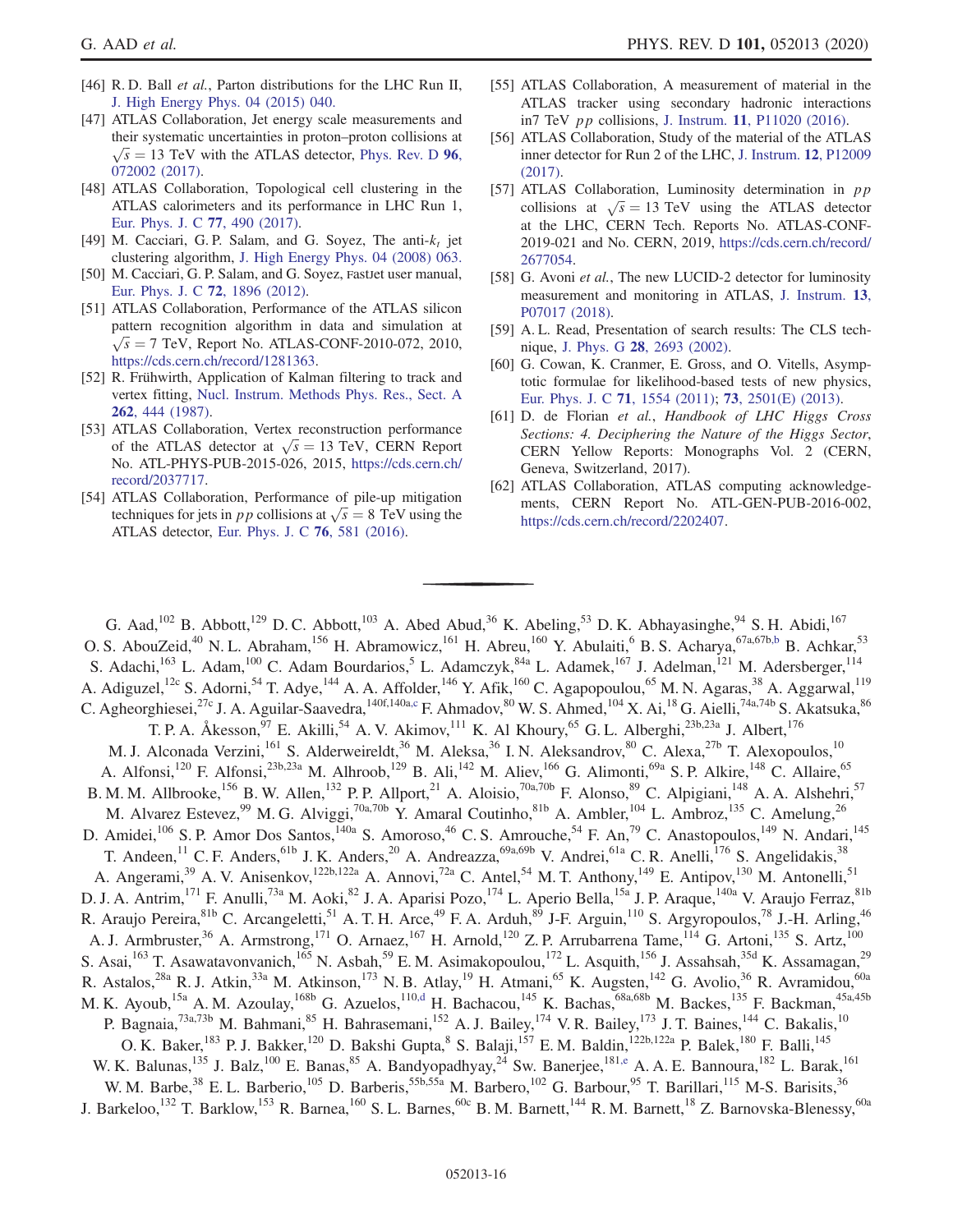<span id="page-17-5"></span><span id="page-17-4"></span><span id="page-17-3"></span><span id="page-17-2"></span><span id="page-17-1"></span><span id="page-17-0"></span>A. Baroncelli,<sup>60a</sup> G. Barone,<sup>29</sup> A. J. Barr,<sup>135</sup> L. Barranco Navarro,<sup>45a,45b</sup> F. Barreiro,<sup>99</sup> J. Barreiro Guimarães da Costa,<sup>15a</sup> S. Barsov,<sup>138</sup> R. Bartoldus,<sup>153</sup> G. Bartolini,<sup>102</sup> A. E. Barton,<sup>90</sup> P. Bartos,<sup>28a</sup> A. Basalaev,<sup>46</sup> A. Basan,<sup>100</sup> A. Bassalat,<sup>6[5,f](#page-29-4)</sup> M. J. Basso, <sup>167</sup> R. L. Bates, <sup>57</sup> S. Batlamous, <sup>35e</sup> J. R. Batley, <sup>32</sup> B. Batool, <sup>151</sup> M. Battaglia, <sup>146</sup> M. Bauce, <sup>73a, 73b</sup> F. Bauer, <sup>145</sup> K. T. Bauer, <sup>171</sup> H. S. Bawa, <sup>31</sup> J. B. Beacham, <sup>49</sup> T. Beau, <sup>136</sup> P. H. Beauchemin, <sup>170</sup> F. Becherer, <sup>52</sup> P. Bechtle, <sup>24</sup> H. C. Beck, <sup>53</sup> H. P. Beck,<sup>2[0,g](#page-29-5)</sup> K. Becker,<sup>178</sup> C. Becot,<sup>46</sup> A. Beddall,<sup>12d</sup> A. J. Beddall,<sup>12a</sup> V. A. Bednyakov,<sup>80</sup> M. Bedognetti,<sup>120</sup> C. P. Bee,<sup>155</sup> T. A. Beermann,<sup>182</sup> M. Begalli,<sup>81b</sup> M. Begel,<sup>29</sup> A. Behera,<sup>155</sup> J. K. Behr,<sup>46</sup> F. Beisiegel,<sup>24</sup> A. S. Bell,<sup>95</sup> G. Bella,<sup>161</sup> L. Bellagamba,<sup>23b</sup> A. Bellerive,<sup>34</sup> P. Bellos,<sup>9</sup> K. Beloborodov,<sup>122b,122a</sup> K. Belotskiy,<sup>112</sup> N. L. Belyaev,<sup>112</sup> D. Benchekroun,<sup>35a</sup> N. Benekos,<sup>10</sup> Y. Benhammou,<sup>161</sup> D. P. Benjamin,<sup>6</sup> M. Benoit,<sup>54</sup> J. R. Bensinger,<sup>26</sup> S. Bentvelsen,<sup>120</sup> L. Beresford,<sup>135</sup> M. Beretta,<sup>51</sup> D. Berge,<sup>46</sup> E. Bergeaas Kuutmann,<sup>172</sup> N. Berger,<sup>5</sup> B. Bergmann,<sup>142</sup> L. J. Bergsten,<sup>26</sup> J. Beringer,<sup>18</sup> S. Berlendis,<sup>7</sup> G. Bernardi,<sup>136</sup> C. Bernius,<sup>153</sup> F.U. Bernlochner,<sup>24</sup> T. Berry,<sup>94</sup> P. Berta,<sup>100</sup> C. Bertella,<sup>15a</sup> I. A. Bertram,<sup>90</sup> O. Bessidskaia Bylund,<sup>182</sup> N. Besson,<sup>145</sup> A. Bethani,<sup>101</sup> S. Bethke,<sup>115</sup> A. Betti,<sup>42</sup> A. J. Bevan,<sup>93</sup> J. Beyer,<sup>115</sup> D. S. Bhattacharya, <sup>177</sup> P. Bhattarai, <sup>26</sup> R. Bi, <sup>139</sup> R. M. Bianchi, <sup>139</sup> O. Biebel, <sup>114</sup> D. Biedermann, <sup>19</sup> R. Bielski, <sup>36</sup> K. Bierwagen,<sup>100</sup> N. V. Biesuz,<sup>72a,72b</sup> M. Biglietti,<sup>75a</sup> T. R. V. Billoud,<sup>110</sup> M. Bindi,<sup>53</sup> A. Bingul,<sup>12d</sup> C. Bini,<sup>73a,73b</sup> S. Biondi,<sup>23b,23a</sup> M. Birman,<sup>180</sup> T. Bisanz,<sup>53</sup> J. P. Biswal,<sup>161</sup> D. Biswas,<sup>18[1,e](#page-29-3)</sup> A. Bitadze,<sup>101</sup> C. Bittrich,<sup>48</sup> K. Bjørke,<sup>134</sup> T. Blazek,<sup>28a</sup> I. Bloch,<sup>46</sup> C. Blocker,<sup>26</sup> A. Blue,<sup>57</sup> U. Blumenschein,<sup>93</sup> G. J. Bobbink,<sup>120</sup> V. S. Bobrovnikov,<sup>122b,122a</sup> S. S. Bocchetta, <sup>97</sup> A. Bocci, <sup>49</sup> D. Boerner, <sup>46</sup> D. Bogavac, <sup>14</sup> A. G. Bogdanchikov, <sup>122b, 122a</sup> C. Bohm, <sup>45a</sup> V. Boisvert, <sup>94</sup> P. Bokan,<sup>53,172</sup> T. Bold,<sup>84a</sup> A. S. Boldyrev,<sup>113</sup> A. E. Bolz,<sup>61b</sup> M. Bomben,<sup>136</sup> M. Bona,<sup>93</sup> J. S. Bonilla,<sup>132</sup> M. Boonekamp,<sup>145</sup> C. D. Booth,  $94$  H. M. Borecka-Bielska,  $91$  A. Borisov,  $123$  G. Borissov,  $90$  J. Bortfeldt,  $36$  D. Bortoletto,  $135$  D. Boscherini,  $23b$ M. Bosman,<sup>14</sup> J. D. Bossio Sola,<sup>104</sup> K. Bouaouda,<sup>35a</sup> J. Boudreau,<sup>139</sup> E. V. Bouhova-Thacker,<sup>90</sup> D. Boumediene,<sup>38</sup> S. K. Boutle,<sup>57</sup> A. Boveia,<sup>127</sup> J. Boyd,<sup>36</sup> D. Boye,<sup>33b[,h](#page-29-6)</sup> I. R. Boyko,<sup>80</sup> A. J. Bozson,<sup>94</sup> J. Bracinik,<sup>21</sup> N. Brahimi,<sup>102</sup> G. Brandt,<sup>182</sup> O. Brandt,<sup>32</sup> F. Braren,<sup>46</sup> B. Brau,<sup>103</sup> J. E. Brau,<sup>132</sup> W. D. Breaden Madden,<sup>57</sup> K. Brendlinger,<sup>46</sup> L. Brenner,<sup>46</sup> R. Brenner,<sup>172</sup> S. Bressler,<sup>180</sup> B. Brickwedde,<sup>100</sup> D. L. Briglin,<sup>21</sup> D. Britton,<sup>57</sup> D. Britzger,<sup>115</sup> I. Brock,<sup>24</sup> R. Brock,<sup>107</sup> G. Brooijmans,<sup>39</sup> W. K. Brooks,<sup>147c</sup> E. Brost,<sup>121</sup> J. H Broughton,<sup>21</sup> P. A. Bruckman de Renstrom,<sup>85</sup> D. Bruncko,<sup>28b</sup> A. Bruni,<sup>23b</sup> G. Bruni,<sup>23b</sup> L. S. Bruni,<sup>120</sup> S. Bruno,<sup>74a,74b</sup> M. Bruschi,<sup>23b</sup> N. Bruscino,<sup>73a,73b</sup> P. Bryant,<sup>37</sup> L. Bryngemark,<sup>97</sup> T. Buanes,<sup>17</sup> Q. Buat,<sup>36</sup> P. Buchholz,<sup>151</sup> A. G. Buckley,<sup>57</sup> I. A. Budagov,<sup>80</sup> M. K. Bugge,<sup>134</sup> F. Bührer,<sup>52</sup> O. Bulekov,<sup>112</sup> T. J. Burch,<sup>121</sup> S. Burdin,<sup>91</sup> C. D. Burgard,<sup>120</sup> A. M. Burger,<sup>130</sup> B. Burghgrave,<sup>8</sup> J. T. P. Burr,<sup>46</sup> C. D. Burton,<sup>11</sup> J. C. Burzynski,<sup>103</sup> V. Büscher,<sup>100</sup> E. Buschmann,<sup>53</sup> P. J. Bussey,<sup>57</sup> J. M. Butler,<sup>25</sup> C. M. Buttar,<sup>57</sup> J. M. Butterworth,<sup>95</sup> P. Butti,<sup>36</sup> W. Buttinger,<sup>36</sup> C. J. Buxo Vazquez,<sup>107</sup> A. Buzatu,<sup>158</sup> A. R. Buzykaev,<sup>122b,122a</sup> G. Cabras,<sup>23b,23a</sup> S. Cabrera Urbán, <sup>174</sup> D. Caforio, <sup>56</sup> H. Cai, <sup>173</sup> V. M. M. Cairo, <sup>153</sup> O. Cakir, <sup>4a</sup> N. Calace, <sup>36</sup> P. Calafiura, <sup>18</sup> A. Calandri, <sup>102</sup> G. Calderini,<sup>136</sup> P. Calfayan,<sup>66</sup> G. Callea,<sup>57</sup> L. P. Caloba,<sup>81b</sup> A. Caltabiano,<sup>74a,74b</sup> S. Calvente Lopez,<sup>99</sup> D. Calvet,<sup>38</sup> S. Calvet,<sup>38</sup> T. P. Calvet,<sup>155</sup> M. Calvetti,<sup>72a,72b</sup> R. Camacho Toro,<sup>136</sup> S. Camarda,<sup>36</sup> D. Camarero Munoz,<sup>99</sup> P. Camarri,<sup>74a,74b</sup> D. Cameron,<sup>134</sup> R. Caminal Armadans,<sup>103</sup> C. Camincher,<sup>36</sup> S. Campana,<sup>36</sup> M. Campanelli,<sup>95</sup> A. Camplani,<sup>40</sup> A. Campoverde, <sup>151</sup> V. Canale, <sup>70a, 70b</sup> A. Canesse, <sup>104</sup> M. Cano Bret, <sup>60c</sup> J. Cantero, <sup>130</sup> T. Cao, <sup>161</sup> Y. Cao, <sup>173</sup> M. D. M. Capeans Garrido,<sup>36</sup> M. Capua,<sup>41b,41a</sup> R. Cardarelli,<sup>74a</sup> F. Cardillo,<sup>149</sup> G. Carducci,<sup>41b,41a</sup> I. Carli,<sup>143</sup> T. Carli,<sup>36</sup> G. Carlino,<sup>70a</sup> B. T. Carlson,<sup>139</sup> L. Carminati,<sup>69a,69b</sup> R. M. D. Carney,<sup>153</sup> S. Caron,<sup>119</sup> E. Carquin,<sup>147c</sup> S. Carrá,<sup>46</sup> J. W. S. Carter, <sup>167</sup> M. P. Casado, <sup>1[4,i](#page-29-7)</sup> A. F. Casha, <sup>167</sup> D. W. Casper, <sup>171</sup> R. Castelijn, <sup>120</sup> F. L. Castillo, <sup>174</sup> L. Castillo Garcia, <sup>14</sup> V. Castillo Gimenez,<sup>174</sup> N. F. Castro,<sup>140a,140e</sup> A. Catinaccio,<sup>36</sup> J. R. Catmore,<sup>134</sup> A. Cattai,<sup>36</sup> V. Cavaliere,<sup>29</sup> E. Cavallaro,<sup>14</sup> M. Cavalli-Sforza,<sup>14</sup> V. Cavasinni,<sup>72a,72b</sup> E. Celebi,<sup>12b</sup> L. Cerda Alberich,<sup>174</sup> K. Cerny,<sup>131</sup> A. S. Cerqueira,<sup>81a</sup> A. Cerri,<sup>156</sup> L. Cerrito, <sup>74a,74b</sup> F. Cerutti, <sup>18</sup> A. Cervelli, <sup>23b,23a</sup> S. A. Cetin, <sup>12b</sup> Z. Chadi, <sup>35a</sup> D. Chakraborty, <sup>121</sup> W. S. Chan, <sup>120</sup> W. Y. Chan, <sup>91</sup> J. D. Chapman,<sup>32</sup> B. Chargeishvili,<sup>159b</sup> D. G. Charlton,<sup>21</sup> T. P. Charman,<sup>93</sup> C. C. Chau,<sup>34</sup> S. Che,<sup>127</sup> S. Chekanov,<sup>6</sup> S. V. Chekulaev,  $^{168a}$  G. A. Chelkov,  $^{80,j}$  $^{80,j}$  $^{80,j}$  M. A. Chelstowska,  $^{36}$  B. Chen,  $^{79}$  C. Chen,  $^{60a}$  C. H. Chen,  $^{79}$  H. Chen,  $^{29}$  J. Chen,  $^{60a}$ J. Chen,<sup>39</sup> J. Chen,<sup>26</sup> S. Chen,<sup>137</sup> S. J. Chen,<sup>15c</sup> X. Chen,<sup>15b</sup> Y-H. Chen,<sup>46</sup> H. C. Cheng,<sup>63a</sup> H. J. Cheng,<sup>15a</sup> A. Cheplakov,<sup>80</sup> E. Cheremushkina,<sup>123</sup> R. Cherkaoui El Moursli,<sup>35e</sup> E. Cheu,<sup>7</sup> K. Cheung,<sup>64</sup> T. J. A. Chevalérias,<sup>145</sup> L. Chevalier,<sup>145</sup> V. Chiarella,<sup>51</sup> G. Chiarelli,<sup>72a</sup> G. Chiodini,<sup>68a</sup> A. S. Chisholm,<sup>21</sup> A. Chitan,<sup>27b</sup> I. Chiu,<sup>163</sup> Y. H. Chiu,<sup>176</sup> M. V. Chizhov,<sup>80</sup> K. Choi,<sup>11</sup> A. R. Chomont,<sup>73a,73b</sup> S. Chouridou,<sup>162</sup> Y. S. Chow,<sup>120</sup> M. C. Chu,<sup>63a</sup> X. Chu,<sup>15a,15d</sup> J. Chudoba,<sup>141</sup> A. J. Chuinard, <sup>104</sup> J. J. Chwastowski, <sup>85</sup> L. Chytka, <sup>131</sup> D. Cieri, <sup>115</sup> K. M. Ciesla, <sup>85</sup> D. Cinca, <sup>47</sup> V. Cindro, <sup>92</sup> I. A. Cioară, <sup>27b</sup> A. Ciocio,<sup>18</sup> F. Cirotto,<sup>70a,70b</sup> Z. H. Citron,<sup>18[0,k](#page-29-9)</sup> M. Citterio,<sup>69a</sup> D. A. Ciubotaru,<sup>27b</sup> B. M. Ciungu,<sup>167</sup> A. Clark,<sup>54</sup> M. R. Clark,<sup>39</sup> P. J. Clark,<sup>50</sup> C. Clement,<sup>45a,45b</sup> Y. Coadou,<sup>102</sup> M. Cobal,<sup>67a,67c</sup> A. Coccaro,<sup>55b</sup> J. Cochran,<sup>79</sup> H. Cohen,<sup>161</sup> A. E. C. Coimbra,  $36$  L. Colasurdo,  $119$  B. Cole,  $39$  A. P. Colijn,  $120$  J. Collot,  $58$  P. Conde Muiño,  $140a,140h$  S. H. Connell,  $33b$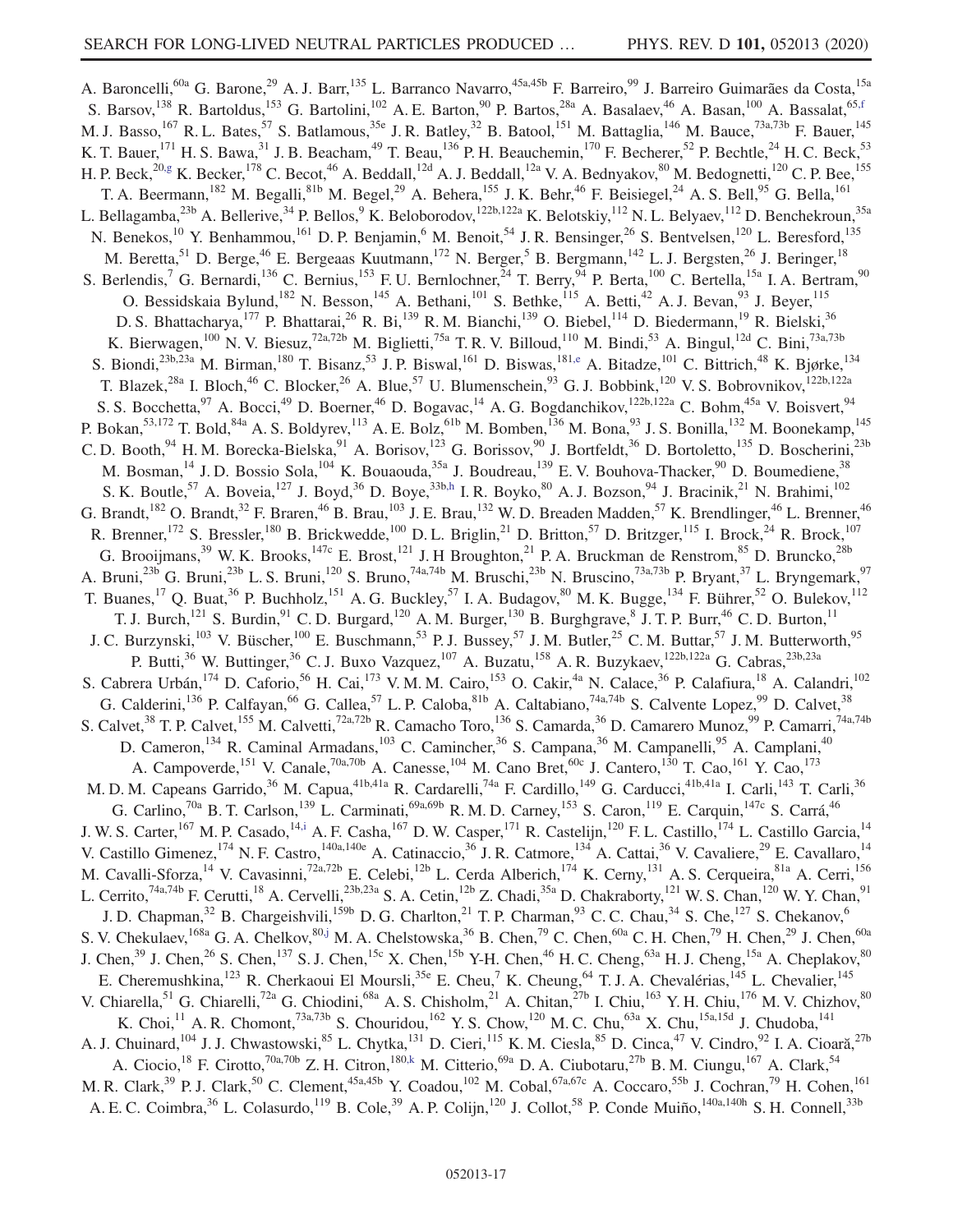<span id="page-18-6"></span><span id="page-18-5"></span><span id="page-18-4"></span><span id="page-18-3"></span><span id="page-18-2"></span><span id="page-18-1"></span><span id="page-18-0"></span>I. A. Connelly,<sup>57</sup> S. Constantinescu,<sup>27b</sup> F. Conventi,<sup>70[a,l](#page-29-10)</sup> A. M. Cooper-Sarkar,<sup>135</sup> F. Cormier,<sup>175</sup> K. J. R. Cormier,<sup>167</sup> L. D. Corpe,<sup>95</sup> M. Corradi,<sup>73a,73b</sup> E. E. Corrigan,<sup>97</sup> F. Corriveau,<sup>104[,m](#page-29-11)</sup> A. Cortes-Gonzalez,<sup>36</sup> M. J. Costa,<sup>174</sup> F. Costanza,<sup>5</sup> D. Costanzo,<sup>149</sup> G. Cowan,<sup>94</sup> J. W. Cowley,<sup>32</sup> J. Crane,<sup>101</sup> K. Cranmer,<sup>125</sup> S. J. Crawley,<sup>57</sup> R. A. Creager,<sup>137</sup> S. Crépé-Renaudin,<sup>58</sup> F. Crescioli,<sup>136</sup> M. Cristinziani,<sup>24</sup> V. Croft,<sup>170</sup> G. Crosetti,<sup>41b,41a</sup> A. Cueto,<sup>5</sup> T. Cuhadar Donszelmann,<sup>149</sup> A. R. Cukierman,<sup>153</sup> W. R. Cunningham,<sup>57</sup> S. Czekierda,<sup>85</sup> P. Czodrowski,<sup>36</sup> M. J. Da Cunha Sargedas De Sousa,<sup>60b</sup> J. V. Da Fonseca Pinto,<sup>81b</sup> C. Da Via,<sup>101</sup> W. Dabrowski,<sup>84a</sup> F. Dachs,<sup>36</sup> T. Dado,<sup>28a</sup> S. Dahbi,<sup>33d</sup> T. Dai,<sup>106</sup> C. Dallapiccola,<sup>103</sup> M. Dam,<sup>40</sup> G. D'amen,<sup>29</sup> V. D'Amico,<sup>75a,75b</sup> J. Damp,<sup>100</sup> J. R. Dandoy,<sup>137</sup> M. F. Daneri,<sup>30</sup> N. P. Dang,<sup>181[,e](#page-29-3)</sup> N. S. Dann,<sup>101</sup> M. Danninger,<sup>175</sup> V. Dao,<sup>36</sup> G. Darbo,<sup>55b</sup> O. Dartsi,<sup>5</sup> A. Dattagupta,<sup>132</sup> T. Daubney,<sup>46</sup> S. D'Auria,<sup>69a,69b</sup> C. David,<sup>168b</sup> T. Davidek,<sup>143</sup> D. R. Davis,<sup>49</sup> I. Dawson,<sup>149</sup> K. De,<sup>8</sup> R. De Asmundis,<sup>70a</sup> M. De Beurs,<sup>120</sup> S. De Castro,<sup>23b,23a</sup> S. De Cecco,<sup>73a,73b</sup> N. De Groot,<sup>119</sup> P. de Jong,<sup>120</sup> H. De la Torre,<sup>107</sup> A. De Maria,<sup>15c</sup> D. De Pedis,<sup>73a</sup> A. De Salvo,<sup>73a</sup> U. De Sanctis,<sup>74a,74b</sup> M. De Santis,<sup>74a,74b</sup> A. De Santo,<sup>156</sup> K. De Vasconcelos Corga,<sup>102</sup> J. B. De Vivie De Regie,<sup>65</sup> C. Debenedetti,<sup>146</sup> D. V. Dedovich,<sup>80</sup> A. M. Deiana,<sup>42</sup> J. Del Peso,<sup>99</sup> Y. Delabat Diaz,<sup>46</sup> D. Delgove,<sup>65</sup> F. Deliot,<sup>145[,n](#page-29-12)</sup> C. M. Delitzsch,<sup>7</sup> M. Della Pietra,<sup>70a,70b</sup> D. Della Volpe,<sup>54</sup> A. Dell'Acqua,<sup>36</sup> L. Dell'Asta,<sup>74a,74b</sup> M. Delmastro,<sup>5</sup> C. Delporte,<sup>65</sup> P. A. Delsart,<sup>58</sup> D. A. DeMarco,<sup>167</sup> S. Demers,<sup>183</sup> M. Demichev,<sup>80</sup> G. Demontigny,<sup>110</sup> S. P. Denisov,<sup>123</sup> L. D'Eramo,<sup>136</sup> D. Derendarz,<sup>85</sup> J. E. Derkaoui,<sup>35d</sup> F. Derue,<sup>136</sup> P. Dervan,<sup>91</sup> K. Desch,<sup>24</sup> C. Deterre,<sup>46</sup> K. Dette,<sup>167</sup> C. Deutsch,<sup>24</sup> M. R. Devesa,<sup>30</sup> P. O. Deviveiros,<sup>36</sup> A. Dewhurst,<sup>144</sup> F. A. Di Bello,<sup>54</sup> A. Di Ciaccio,<sup>74a,74b</sup> L. Di Ciaccio,<sup>5</sup> W. K. Di Clemente,<sup>137</sup> C. Di Donato,<sup>70a,70b</sup> A. Di Girolamo,<sup>36</sup> G. Di Gregorio,<sup>72a,72b</sup> B. Di Micco,<sup>75a,75b</sup> R. Di Nardo,<sup>75a,75b</sup> K. F. Di Petrillo,<sup>59</sup> R. Di Sipio,<sup>167</sup> D. Di Valentino,<sup>34</sup> C. Diaconu,<sup>102</sup> F. A. Dias,<sup>40</sup> T. Dias Do Vale,<sup>140a</sup> M. A. Diaz,  $^{147a}$  J. Dickinson,  $^{18}$  E. B. Diehl,  $^{106}$  J. Dietrich,  $^{19}$  S. Díez Cornell,  $^{46}$  A. Dimitrievska,  $^{18}$  W. Ding,  $^{15b}$ J. Dingfelder,<sup>24</sup> F. Dittus,<sup>36</sup> F. Djama,<sup>102</sup> T. Djobava,<sup>159b</sup> J. I. Djuvsland,<sup>17</sup> M. A. B. Do Vale,<sup>81c</sup> M. Dobre,<sup>27b</sup> D. Dodsworth,<sup>26</sup> C. Doglioni,<sup>97</sup> J. Dolejsi,<sup>143</sup> Z. Dolezal,<sup>143</sup> M. Donadelli,<sup>81d</sup> B. Dong,<sup>60c</sup> J. Donini,<sup>38</sup> A. D'onofrio,<sup>15c</sup> M. D'Onofrio,<sup>91</sup> J. Dopke,<sup>144</sup> A. Doria,<sup>70a</sup> M. T. Dova,<sup>89</sup> A. T. Doyle,<sup>57</sup> E. Drechsler,<sup>152</sup> E. Dreyer,<sup>152</sup> T. Dreyer,<sup>53</sup> A. S. Drobac,<sup>170</sup> D. Du,<sup>60b</sup> Y. Duan,<sup>60b</sup> F. Dubinin,<sup>111</sup> M. Dubovsky,<sup>28a</sup> A. Dubreuil,<sup>54</sup> E. Duchovni,<sup>180</sup> G. Duckeck,<sup>114</sup> A. Ducourthial,<sup>136</sup> O. A. Ducu,<sup>110</sup> D. Duda,<sup>115</sup> A. Dudarev,<sup>36</sup> A. C. Dudder,<sup>100</sup> E. M. Duffield,<sup>18</sup> L. Duflot,<sup>65</sup> M. Dührssen,<sup>36</sup> C. Dülsen,<sup>182</sup> M. Dumancic,<sup>180</sup> A. E. Dumitriu,<sup>27b</sup> A. K. Duncan,<sup>57</sup> M. Dunford,<sup>61a</sup> A. Duperrin,<sup>102</sup> H. Duran Yildiz,<sup>4a</sup> M. Düren,<sup>56</sup> A. Durglishvili,<sup>159b</sup> D. Duschinger,<sup>48</sup> B. Dutta,<sup>46</sup> D. Duvnjak,<sup>1</sup> G. I. Dyckes,<sup>137</sup> M. Dyndal,<sup>36</sup> S. Dysch,<sup>101</sup> B. S. Dziedzic,<sup>85</sup> K. M. Ecker,<sup>115</sup> R. C. Edgar,<sup>106</sup> M. G. Eggleston,<sup>49</sup> T. Eifert,<sup>8</sup> G. Eigen,<sup>17</sup> K. Einsweiler,<sup>18</sup> T. Ekelof,<sup>172</sup> H. El Jarrari,<sup>35e</sup> R. El Kosseifi,<sup>102</sup> V. Ellajosyula,<sup>172</sup> M. Ellert,<sup>172</sup> F. Ellinghaus,<sup>182</sup> A. A. Elliot,<sup>93</sup> N. Ellis,<sup>36</sup> J. Elmsheuser,<sup>29</sup> M. Elsing,<sup>36</sup> D. Emeliyanov,<sup>144</sup> A. Emerman,<sup>39</sup> Y. Enari,<sup>163</sup> M. B. Epland,<sup>49</sup> J. Erdmann,<sup>47</sup> A. Ereditato,<sup>20</sup> P. A. Erland,<sup>85</sup> M. Errenst,<sup>36</sup> M. Escalier,<sup>65</sup> C. Escobar,<sup>174</sup> O. Estrada Pastor,<sup>174</sup> E. Etzion,<sup>161</sup> H. Evans,<sup>66</sup> A. Ezhilov,<sup>138</sup> F. Fabbri,<sup>57</sup> L. Fabbri,<sup>23b,23a</sup> V. Fabiani,<sup>119</sup> G. Facini,<sup>95</sup> R. M. Faisca Rodrigues Pereira,<sup>140a</sup> R. M. Fakhrutdinov,<sup>123</sup> S. Falciano,<sup>73a</sup> P. J. Falke,<sup>5</sup> S. Falke,<sup>5</sup> J. Faltova,<sup>143</sup> Y. Fang,<sup>15a</sup> Y. Fang,<sup>15a</sup> G. Fanourakis,<sup>44</sup> M. Fanti,<sup>69a,69b</sup> M. Faraj,<sup>67a,67[c,o](#page-29-13)</sup> A. Farbin,<sup>8</sup> A. Farilla,<sup>75a</sup> E. M. Farina,<sup>71a,71b</sup> T. Farooque,<sup>107</sup> S. Farrell,<sup>18</sup> S. M. Farrington,<sup>50</sup> P. Farthouat,<sup>36</sup> F. Fassi,<sup>35e</sup> P. Fassnacht,<sup>36</sup> D. Fassouliotis,<sup>9</sup> M. Faucci Giannelli,<sup>50</sup> W. J. Fawcett,<sup>32</sup> L. Fayard,<sup>65</sup> O. L. Fedin,<sup>13[8,p](#page-29-14)</sup> W. Fedorko,<sup>175</sup> A. Fehr,<sup>20</sup> M. Feickert,<sup>173</sup> L. Feligioni,<sup>102</sup> A. Fell,<sup>149</sup> C. Feng,<sup>60b</sup> M. Feng,<sup>49</sup> M. J. Fenton,<sup>57</sup> A. B. Fenyuk,<sup>123</sup> S. W. Ferguson,<sup>43</sup> J. Ferrando,<sup>46</sup> A. Ferrante,<sup>173</sup> A. Ferrari,<sup>172</sup> P. Ferrari,<sup>120</sup> R. Ferrari,<sup>71a</sup> D. E. Ferreira de Lima,<sup>61b</sup> A. Ferrer,<sup>174</sup> D. Ferrere,<sup>54</sup> C. Ferretti,  $^{106}$  F. Fiedler,  $^{100}$  A. Filipčič,  $^{92}$  F. Filthaut,  $^{119}$  K. D. Finelli,  $^{25}$  M. C. N. Fiolhais,  $^{140a,140c,q}$  $^{140a,140c,q}$  $^{140a,140c,q}$  L. Fiorini,  $^{174}$  F. Fischer,  $^{114}$ W. C. Fisher,<sup>107</sup> I. Fleck,<sup>151</sup> P. Fleischmann,<sup>106</sup> R. R. M. Fletcher,<sup>137</sup> T. Flick,<sup>182</sup> B. M. Flierl,<sup>114</sup> L. Flores,<sup>137</sup> L. R. Flores Castillo,<sup>63a</sup> F. M. Follega,<sup>76a,76b</sup> N. Fomin,<sup>17</sup> J. H. Foo,<sup>167</sup> G. T. Forcolin,<sup>76a,76b</sup> A. Formica,<sup>145</sup> F. A. Förster,<sup>14</sup> A. C. Forti,<sup>101</sup> A. G. Foster,<sup>21</sup> M. G. Foti,<sup>135</sup> D. Fournier,<sup>65</sup> H. Fox,<sup>90</sup> P. Francavilla,<sup>72a,72b</sup> S. Francescato,<sup>73a,73b</sup> M. Franchini,<sup>23b,23a</sup> S. Franchino,<sup>61a</sup> D. Francis,<sup>36</sup> L. Franconi,<sup>20</sup> M. Franklin,<sup>59</sup> A. N. Fray,<sup>93</sup> P. M. Freeman,<sup>21</sup> B. Freund,<sup>110</sup> W. S. Freund, <sup>81b</sup> E. M. Freundlich, <sup>47</sup> D. C. Frizzell, <sup>129</sup> D. Froidevaux, <sup>36</sup> J. A. Frost, <sup>135</sup> C. Fukunaga, <sup>164</sup> E. Fullana Torregrosa,<sup>174</sup> E. Fumagalli,<sup>55b,55a</sup> T. Fusayasu,<sup>116</sup> J. Fuster,<sup>174</sup> A. Gabrielli,<sup>23b,23a</sup> A. Gabrielli,<sup>18</sup> S. Gadatsch,<sup>54</sup> P. Gadow,<sup>115</sup> G. Gagliardi,<sup>55b,55a</sup> L. G. Gagnon,<sup>110</sup> C. Galea,<sup>27b</sup> B. Galhardo,<sup>140a</sup> G. E. Gallardo,<sup>135</sup> E. J. Gallas,<sup>135</sup> B. J. Gallop,  $^{144}$  G. Galster, $^{40}$  R. Gamboa Goni, $^{93}$  K. K. Gan, $^{127}$  S. Ganguly,  $^{180}$  J. Gao,  $^{60a}$  Y. Gao,  $^{50}$  Y. S. Gao,  $^{31,r}$  $^{31,r}$  $^{31,r}$  C. García,  $^{174}$ J. E. García Navarro,<sup>174</sup> J. A. García Pascual,<sup>15a</sup> C. Garcia-Argos,<sup>52</sup> M. Garcia-Sciveres,<sup>18</sup> R. W. Gardner,<sup>37</sup> N. Garelli,<sup>153</sup> S. Gargiulo,<sup>52</sup> C. A. Garner,<sup>167</sup> V. Garonne,<sup>134</sup> S. J. Gasiorowski,<sup>148</sup> P. Gaspar,<sup>81b</sup> A. Gaudiello,<sup>55b,55a</sup> G. Gaudio,<sup>71a</sup> I. L. Gavrilenko, $^{111}$  A. Gavrilyuk, $^{124}$  C. Gay, $^{175}$  G. Gaycken, $^{46}$  E. N. Gazis, $^{10}$  A. A. Geanta, $^{27b}$  C. M. Gee, $^{146}$  C. N. P. Gee, $^{144}$ J. Geisen,<sup>53</sup> M. Geisen,<sup>100</sup> C. Gemme, <sup>55b</sup> M. H. Genest, <sup>58</sup> C. Geng, <sup>106</sup> S. Gentile,<sup>73a,73b</sup> S. George, <sup>94</sup> T. Geralis,<sup>44</sup>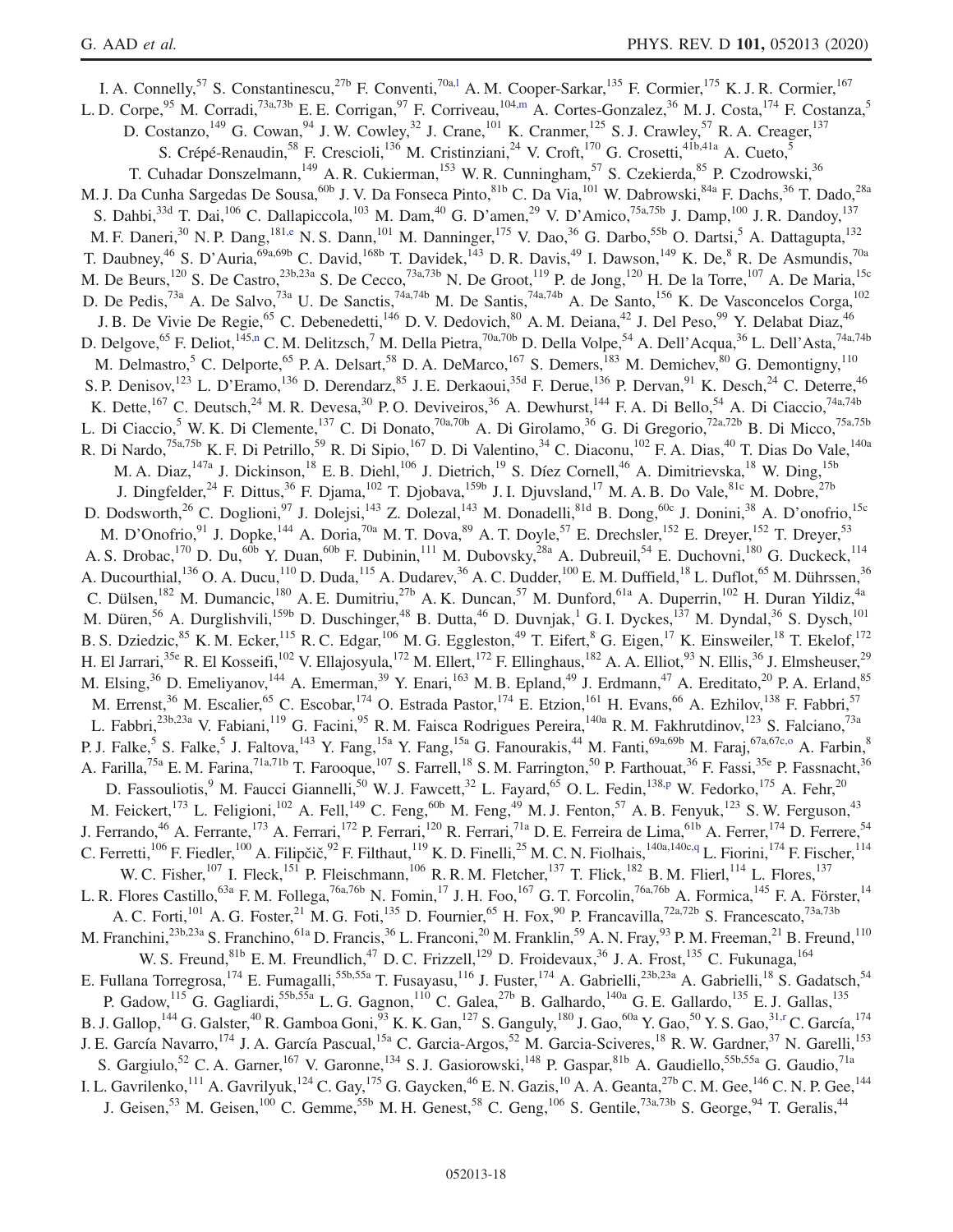<span id="page-19-8"></span><span id="page-19-7"></span><span id="page-19-6"></span><span id="page-19-5"></span><span id="page-19-4"></span><span id="page-19-3"></span><span id="page-19-2"></span><span id="page-19-1"></span><span id="page-19-0"></span>L. O. Gerlach,<sup>53</sup> P. Gessinger-Befurt,<sup>100</sup> G. Gessner,<sup>47</sup> S. Ghasemi,<sup>151</sup> M. Ghasemi Bostanabad,<sup>176</sup> M. Ghneimat,<sup>151</sup> A. Ghosh,<sup>65</sup> A. Ghosh,<sup>78</sup> B. Giacobbe,<sup>23b</sup> S. Giagu,<sup>73a,73b</sup> N. Giangiacomi,<sup>23b,23a</sup> P. Giannetti,<sup>72a</sup> A. Giannini,<sup>70a,70b</sup> G. Giannini,<sup>14</sup> S. M. Gibson,<sup>94</sup> M. Gignac,<sup>146</sup> D. Gillberg,<sup>34</sup> G. Gilles,<sup>182</sup> D. M. Gingrich,<sup>3[,d](#page-29-2)</sup> M. P. Giordani,<sup>67a,67c</sup> P. F. Giraud,<sup>145</sup> G. Giugliarelli,<sup>67a,67c</sup> D. Giugni,<sup>69a</sup> F. Giuli,<sup>74a,74b</sup> S. Gkaitatzis,<sup>162</sup> I. Gkialas,<sup>[9,s](#page-29-17)</sup> E. L. Gkougkousis,<sup>14</sup> P. Gkountoumis,<sup>10</sup> L. K. Gladilin,<sup>113</sup> C. Glasman,<sup>99</sup> J. Glatzer,<sup>14</sup> P. C. F. Glaysher,<sup>46</sup> A. Glazov,<sup>46</sup> G. R. Gledhill,<sup>132</sup> M. Goblirsch-Kolb,<sup>26</sup> D. Godin,<sup>110</sup> S. Goldfarb,<sup>105</sup> T. Golling,<sup>54</sup> D. Golubkov,<sup>123</sup> A. Gomes,<sup>140a,140b</sup> R. Goncalves Gama,<sup>53</sup> R. Gonçalo,<sup>140a</sup> G. Gonella,<sup>52</sup> L. Gonella,<sup>21</sup> A. Gongadze,<sup>80</sup> F. Gonnella,<sup>21</sup> J. L. Gonski,<sup>39</sup> S. González de la Hoz,<sup>174</sup> S. Gonzalez-Sevilla,<sup>54</sup> G. R. Gonzalvo Rodriguez,<sup>174</sup> L. Goossens,<sup>36</sup> N. A. Gorasia,<sup>21</sup> P. A. Gorbounov,<sup>124</sup> H. A. Gordon,<sup>29</sup> B. Gorini,<sup>36</sup> E. Gorini,<sup>68a,68b</sup> A. Gorišek,<sup>92</sup> A. T. Goshaw,<sup>49</sup> M. I. Gostkin,<sup>80</sup> C. A. Gottardo,<sup>119</sup> M. Gouighri,<sup>35b</sup> A. G. Goussiou,<sup>148</sup> N. Govender,<sup>33b</sup> C. Goy,<sup>5</sup> E. Gozani,<sup>160</sup> I. Grabowska-Bold,<sup>84a</sup> E. C. Graham,<sup>91</sup> J. Gramling,<sup>171</sup> E. Gramstad,<sup>134</sup> S. Grancagnolo,<sup>19</sup> M. Grandi,<sup>156</sup> V. Gratchev,<sup>138</sup> P. M. Gravila,<sup>27f</sup> F. G. Gravili,<sup>68a,68b</sup> C. Gray,<sup>57</sup> H. M. Gray,<sup>18</sup> C. Grefe,<sup>24</sup> K. Gregersen,<sup>97</sup> I. M. Gregor,<sup>46</sup> P. Grenier,<sup>153</sup> K. Grevtsov,<sup>46</sup> C. Grieco,<sup>14</sup> N. A. Grieser,<sup>129</sup> A. A. Grillo,<sup>146</sup> K. Grimm,<sup>31[,t](#page-29-18)</sup> S. Grinstein,<sup>14[,u](#page-29-19)</sup> J.-F. Grivaz,<sup>65</sup> S. Groh,<sup>100</sup> E. Gross,<sup>180</sup> J. Grosse-Knetter,<sup>53</sup> Z. J. Grout,<sup>95</sup> C. Grud,  $^{106}$  A. Grummer,  $^{118}$  L. Guan,  $^{106}$  W. Guan,  $^{181}$  C. Gubbels,  $^{175}$  J. Guenther,  $^{36}$  A. Guerguichon,  $^{65}$ J. G. R. Guerrero Rojas,<sup>174</sup> F. Guescini,<sup>115</sup> D. Guest,<sup>171</sup> R. Gugel,<sup>52</sup> T. Guillemin,<sup>5</sup> S. Guindon,<sup>36</sup> U. Gul,<sup>57</sup> J. Guo,<sup>60c</sup> W. Guo,<sup>106</sup> Y. Guo,<sup>60[a,v](#page-29-20)</sup> Z. Guo,<sup>102</sup> R. Gupta,<sup>46</sup> S. Gurbuz,<sup>12c</sup> G. Gustavino,<sup>129</sup> M. Guth,<sup>52</sup> P. Gutierrez,<sup>129</sup> C. Gutschow,<sup>95</sup> C. Guyot,<sup>145</sup> C. Gwenlan,<sup>135</sup> C. B. Gwilliam,<sup>91</sup> A. Haas,<sup>125</sup> C. Haber,<sup>18</sup> H. K. Hadavand,<sup>8</sup> A. Hadef,<sup>60a</sup> S. Hageböck,<sup>36</sup> M. Haleem, <sup>177</sup> J. Haley, <sup>130</sup> G. Halladjian, <sup>107</sup> G. D. Hallewell, <sup>102</sup> K. Hamacher, <sup>182</sup> P. Hamal, <sup>131</sup> K. Hamano, <sup>176</sup> H. Hamdaoui, $^{35e}$  M. Hamer, $^{24}$  G. N. Hamity, $^{50}$  K. Han, $^{60a,w}$  $^{60a,w}$  $^{60a,w}$  L. Han, $^{60a}$  S. Han, $^{15a}$  Y. F. Han, $^{167}$  K. Hanagaki, $^{82,x}$  $^{82,x}$  $^{82,x}$  M. Hance, $^{146}$ D. M. Handl,<sup>114</sup> B. Haney,<sup>137</sup> R. Hankache,<sup>136</sup> E. Hansen,<sup>97</sup> J. B. Hansen,<sup>40</sup> J. D. Hansen,<sup>40</sup> M. C. Hansen,<sup>24</sup> P. H. Hansen,<sup>40</sup> E. C. Hanson,<sup>101</sup> K. Hara,<sup>169</sup> T. Harenberg,<sup>182</sup> S. Harkusha,<sup>108</sup> P. F. Harrison,<sup>178</sup> N. M. Hartmann,<sup>114</sup> Y. Hasegawa,<sup>150</sup> A. Hasib,<sup>50</sup> S. Hassani,<sup>145</sup> S. Haug,<sup>20</sup> R. Hauser,<sup>107</sup> L. B. Havener,<sup>39</sup> M. Havranek,<sup>142</sup> C. M. Hawkes,<sup>21</sup> R. J. Hawkings,<sup>36</sup> D. Hayden,<sup>107</sup> C. Hayes,<sup>106</sup> R. L. Hayes,<sup>175</sup> C. P. Hays,<sup>135</sup> J. M. Hays,<sup>93</sup> H. S. Hayward,<sup>91</sup> S. J. Haywood,<sup>144</sup> F. He,<sup>60a</sup> M. P. Heath,<sup>50</sup> V. Hedberg,<sup>97</sup> S. Heer,<sup>24</sup> K. K. Heidegger,<sup>52</sup> W. D. Heidorn,<sup>79</sup> J. Heilman,<sup>34</sup> S. Heim,<sup>46</sup> T. Heim,<sup>18</sup> B. Heinemann,<sup>4[6,y](#page-29-23)</sup> J. J. Heinrich,<sup>132</sup> L. Heinrich,<sup>36</sup> J. Hejbal,<sup>141</sup> L. Helary,<sup>61b</sup> A. Held,<sup>175</sup> S. Hellesund,<sup>134</sup> C. M. Helling,<sup>146</sup> S. Hellman,  $45a,45b$  C. Helsens,  $36$  R. C. W. Henderson,  $90$  Y. Heng,  $181$  L. Henkelmann,  $61a$  S. Henkelmann,  $175$ A. M. Henriques Correia,<sup>36</sup> H. Herde,<sup>26</sup> V. Herget,<sup>177</sup> Y. Hernández Jiménez,<sup>33d</sup> H. Herr,<sup>100</sup> M. G. Herrmann,<sup>114</sup> T. Herrmann,<sup>48</sup> G. Herten,<sup>52</sup> R. Hertenberger,<sup>114</sup> L. Hervas,<sup>36</sup> T. C. Herwig,<sup>137</sup> G. G. Hesketh,<sup>95</sup> N. P. Hessey,<sup>168a</sup> A. Higashida,<sup>163</sup> S. Higashino,<sup>82</sup> E. Higón-Rodriguez,<sup>174</sup> K. Hildebrand,<sup>37</sup> J. C. Hill,<sup>32</sup> K. K. Hill,<sup>29</sup> K. H. Hiller,<sup>46</sup> S. J. Hillier,<sup>21</sup> M. Hils,<sup>48</sup> I. Hinchliffe,<sup>18</sup> F. Hinterkeuser,<sup>24</sup> M. Hirose,<sup>133</sup> S. Hirose,<sup>52</sup> D. Hirschbuehl,<sup>182</sup> B. Hiti,<sup>92</sup> O. Hladik,<sup>141</sup> D. R. Hlaluku,<sup>33d</sup> X. Hoad,<sup>50</sup> J. Hobbs,<sup>155</sup> N. Hod,<sup>180</sup> M. C. Hodgkinson,<sup>149</sup> A. Hoecker,<sup>36</sup> D. Hohn,<sup>52</sup> D. Hohov,<sup>65</sup> T. Holm,<sup>24</sup> T. R. Holmes,<sup>37</sup> M. Holzbock,<sup>114</sup> L. B. A. H. Hommels,<sup>32</sup> S. Honda,<sup>169</sup> T. M. Hong,<sup>139</sup> J. C. Honig,<sup>52</sup> A. Hönle,<sup>115</sup> B. H. Hooberman,<sup>173</sup> W. H. Hopkins,<sup>6</sup> Y. Horii,<sup>117</sup> P. Horn,<sup>48</sup> L. A. Horyn,<sup>37</sup> S. Hou,<sup>158</sup> A. Hoummada,<sup>35a</sup> J. Howarth,<sup>101</sup> J. Hoya,<sup>89</sup> M. Hrabovsky,<sup>131</sup> J. Hrdinka,<sup>77</sup> I. Hristova,<sup>19</sup> J. Hrivnac,<sup>65</sup> A. Hrynevich,<sup>109</sup> T. Hryn'ova,<sup>5</sup> P. J. Hsu,<sup>64</sup> S.-C. Hsu,<sup>148</sup> Q. Hu,<sup>29</sup> S. Hu,<sup>60c</sup> Y. F. Hu,<sup>15a,15d</sup> D. P. Huang,<sup>95</sup> Y. Huang,<sup>60a</sup> Y. Huang,<sup>15a</sup> Z. Hubacek,<sup>142</sup> F. Hubaut,<sup>102</sup> M. Huebner,<sup>24</sup> F. Huegging,<sup>24</sup> T. B. Huffman,<sup>135</sup> M. Huhtinen,<sup>36</sup> R. F. H. Hunter,<sup>34</sup> P. Huo,<sup>155</sup> N. Huseynov,<sup>80,2</sup> J. Huston,<sup>107</sup> J. Huth,<sup>59</sup> R. Hyneman,<sup>106</sup> S. Hyrych,<sup>28a</sup> G. Iacobucci,<sup>54</sup> G. Iakovidis,<sup>29</sup> I. Ibragimov,<sup>151</sup> L. Iconomidou-Fayard,<sup>65</sup> P. Iengo,<sup>36</sup> R. Ignazzi,<sup>40</sup> O. Igonkina,<sup>120[,a,aa](#page-29-25)</sup> R. Iguchi,<sup>163</sup> T. Iizawa,<sup>54</sup> Y. Ikegami,<sup>82</sup> M. Ikeno,<sup>82</sup> D. Iliadis,<sup>162</sup> N. Ilic,<sup>119,167[,m](#page-29-11)</sup> F. Iltzsche,<sup>48</sup> G. Introzzi,<sup>71a,71b</sup> M. Iodice,<sup>75a</sup> K. Iordanidou,<sup>168a</sup> V. Ippolito,<sup>73a,73b</sup> M. F. Isacson,<sup>172</sup> M. Ishino,<sup>163</sup> W. Islam,<sup>130</sup> C. Issever,<sup>19,46</sup> S. Istin,<sup>160</sup> F. Ito,<sup>169</sup> J. M. Iturbe Ponce,<sup>63a</sup> R. Iuppa,<sup>76a,76b</sup> A. Ivina,  $180$  H. Iwasaki,  $82$  J. M. Izen,  $43$  V. Izzo,  $70a$  P. Jacka,  $141$  P. Jackson,  $1$  R. M. Jacobs,  $24$  B. P. Jaeger,  $152$  V. Jain,  $2$ G. Jäkel,  $^{182}$  K. B. Jakobi,  $^{100}$  K. Jakobs,  $^{52}$  T. Jakoubek,  $^{141}$  J. Jamieson,  $^{57}$  K. W. Janas,  $^{84a}$  R. Jansky,  $^{54}$  J. Janssen,  $^{24}$  M. Janus,  $^{53}$ P. A. Janus, <sup>84a</sup> G. Jarlskog, <sup>97</sup> N. Javadov, <sup>80[,z](#page-29-24)</sup> T. Javůrek, <sup>36</sup> M. Javurkova, <sup>103</sup> F. Jeanneau, <sup>145</sup> L. Jeanty, <sup>132</sup> J. Jejelava, <sup>159a</sup> A. Jelinskas,<sup>178</sup> P. Jenni,<sup>5[2,bb](#page-29-26)</sup> J. Jeong,<sup>46</sup> N. Jeong,<sup>46</sup> S. Jézéquel,<sup>5</sup> H. Ji,<sup>181</sup> J. Jia,<sup>155</sup> H. Jiang,<sup>79</sup> Y. Jiang,<sup>60a</sup> Z. Jiang,<sup>15[3,cc](#page-29-27)</sup> S. Jiggins,<sup>52</sup> F. A. Jimenez Morales,<sup>38</sup> J. Jimenez Pena,<sup>115</sup> S. Jin,<sup>15c</sup> A. Jinaru,<sup>27b</sup> O. Jinnouchi,<sup>165</sup> H. Jivan,<sup>33d</sup> P. Johansson,<sup>149</sup> K. A. Johns,<sup>7</sup> C. A. Johnson,<sup>66</sup> R. W. L. Jones,<sup>90</sup> S. D. Jones,<sup>156</sup> S. Jones,<sup>7</sup> T. J. Jones,<sup>91</sup> J. Jongmanns,<sup>61a</sup> P. M. Jorge,<sup>140a</sup> J. Jovicevic,<sup>36</sup> X. Ju,<sup>18</sup> J. J. Junggeburth,<sup>115</sup> A. Juste Rozas,<sup>1[4,u](#page-29-19)</sup> A. Kaczmarska,<sup>85</sup> M. Kado,<sup>73a,73b</sup> H. Kagan,<sup>127</sup> M. Kagan,<sup>153</sup> A. Kahn,<sup>39</sup> C. Kahra,<sup>100</sup> T. Kaji,<sup>179</sup> E. Kajomovitz,<sup>160</sup> C. W. Kalderon,<sup>97</sup> A. Kaluza,<sup>100</sup> A. Kamenshchikov,<sup>123</sup> M. Kaneda,<sup>163</sup> N. J. Kang,<sup>146</sup> S. Kang,<sup>79</sup> L. Kanjir,<sup>92</sup> Y. Kano,<sup>117</sup> V. A. Kantserov,<sup>112</sup> J. Kanzaki,<sup>82</sup>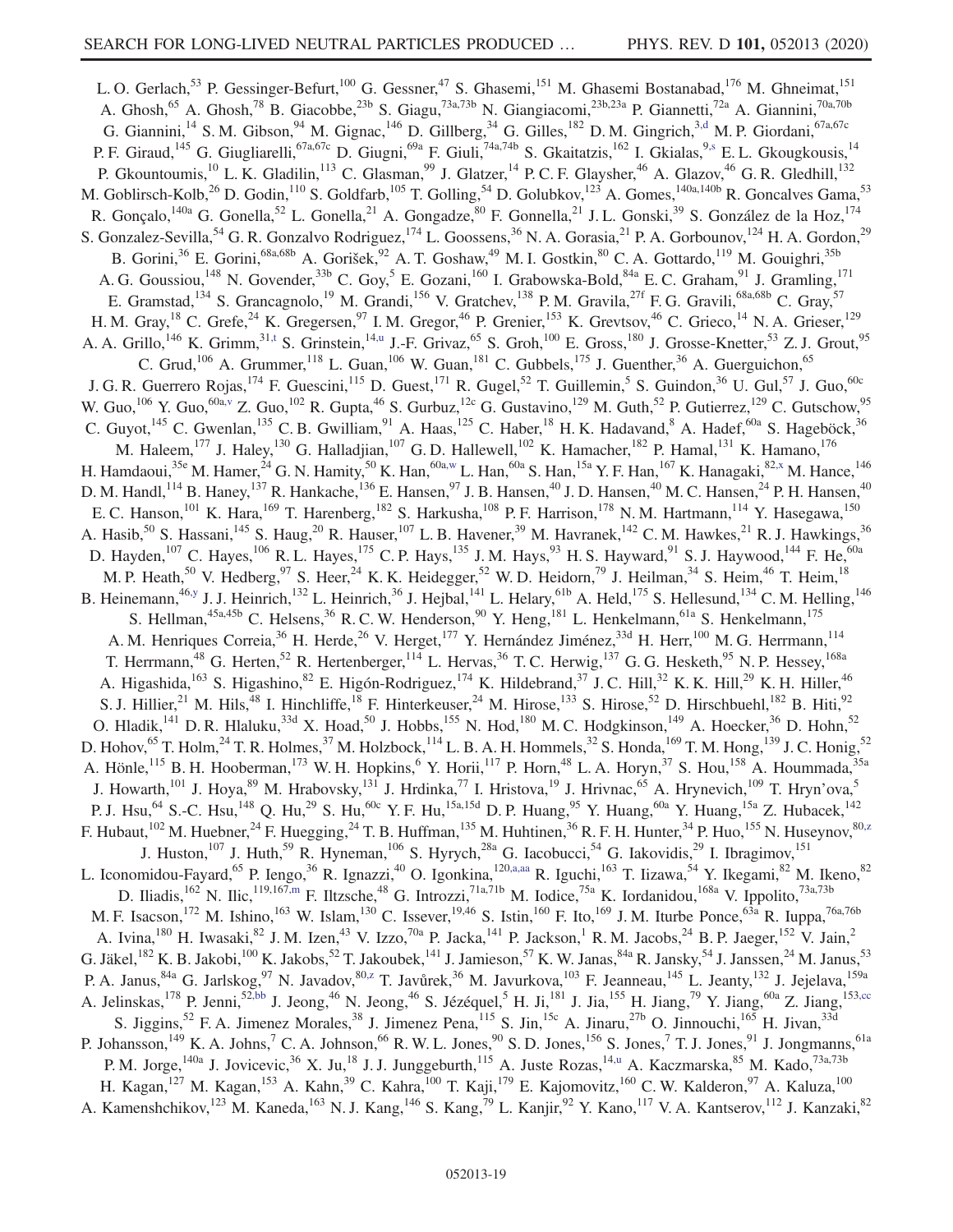<span id="page-20-3"></span><span id="page-20-2"></span><span id="page-20-1"></span><span id="page-20-0"></span>L. S. Kaplan,<sup>181</sup> D. Kar,<sup>33d</sup> K. Karava,<sup>135</sup> M. J. Kareem,<sup>168b</sup> S. N. Karpov,<sup>80</sup> Z. M. Karpova,<sup>80</sup> V. Kartvelishvili,<sup>90</sup> A. N. Karyukhin,<sup>123</sup> L. Kashif,<sup>181</sup> R. D. Kass,<sup>127</sup> A. Kastanas,<sup>45a,45b</sup> C. Kato,<sup>60d,60c</sup> J. Katzy,<sup>46</sup> K. Kawade,<sup>150</sup> K. Kawagoe,<sup>88</sup> T. Kawaguchi,<sup>117</sup> T. Kawamoto,<sup>145</sup> G. Kawamura,<sup>53</sup> E. F. Kay,<sup>176</sup> V. F. Kazanin,<sup>122b,122a</sup> R. Keeler,<sup>176</sup> R. Kehoe,<sup>42</sup> J. S. Keller,<sup>34</sup> E. Kellermann,<sup>97</sup> D. Kelsey,<sup>156</sup> J. J. Kempster,<sup>21</sup> J. Kendrick,<sup>21</sup> K. E. Kennedy,<sup>39</sup> O. Kepka,<sup>141</sup> S. Kersten,<sup>182</sup> B. P. Kerševan, <sup>92</sup> S. Ketabchi Haghighat, <sup>167</sup> M. Khader, <sup>173</sup> F. Khalil-Zada, <sup>13</sup> M. Khandoga, <sup>145</sup> A. Khanov, <sup>130</sup> A. G. Kharlamov,<sup>122b,122a</sup> T. Kharlamova,<sup>122b,122a</sup> E. E. Khoda,<sup>175</sup> A. Khodinov,<sup>166</sup> T. J. Khoo,<sup>54</sup> E. Khramov,<sup>80</sup> J. Khubua,<sup>159b</sup> S. Kido,<sup>83</sup> M. Kiehn,<sup>54</sup> C. R. Kilby,<sup>94</sup> Y. K. Kim,<sup>37</sup> N. Kimura,<sup>95</sup> O. M. Kind,<sup>19</sup> B. T. King,<sup>9[1,a](#page-29-25)</sup> D. Kirchmeier,<sup>48</sup> J. Kirk,<sup>144</sup> A. E. Kiryunin,<sup>115</sup> T. Kishimoto,<sup>163</sup> D. P. Kisliuk,<sup>167</sup> V. Kitali,<sup>46</sup> O. Kivernyk,<sup>5</sup> T. Klapdor-Kleingrothaus,<sup>52</sup> M. Klassen,<sup>61a</sup> C. Klein,<sup>32</sup> M. H. Klein,<sup>106</sup> M. Klein,<sup>91</sup> U. Klein,<sup>91</sup> K. Kleinknecht,<sup>100</sup> P. Klimek,<sup>121</sup> A. Klimentov,<sup>29</sup> T. Klingl,<sup>24</sup> T. Klioutchnikova,<sup>36</sup> F. F. Klitzner,<sup>114</sup> P. Kluit,<sup>120</sup> S. Kluth,<sup>115</sup> E. Kneringer,<sup>77</sup> E. B. F. G. Knoops, <sup>102</sup> A. Knue, <sup>52</sup> D. Kobayashi, <sup>88</sup> T. Kobayashi, <sup>163</sup> M. Kobel, <sup>48</sup> M. Kocian, <sup>153</sup> T. Kodama, <sup>163</sup> P. Kodys, <sup>143</sup> P. T. Koenig,<sup>24</sup> T. Koffas,<sup>34</sup> N. M. Köhler,<sup>36</sup> T. Koi,<sup>153</sup> M. Kolb,<sup>145</sup> I. Koletsou,<sup>5</sup> T. Komarek,<sup>131</sup> T. Kondo,<sup>82</sup> K. Köneke,<sup>52</sup> A. X. Y. Kong,<sup>1</sup> A. C. König,<sup>119</sup> T. Kono,<sup>126</sup> R. Konoplich,<sup>125[,dd](#page-29-28)</sup> V. Konstantinides,<sup>95</sup> N. Konstantinidis,<sup>95</sup> B. Konya,<sup>97</sup> R. Kopeliansky, <sup>66</sup> S. Koperny, <sup>84a</sup> K. Korcyl, <sup>85</sup> K. Kordas, <sup>162</sup> G. Koren, <sup>161</sup> A. Korn, <sup>95</sup> I. Korolkov, <sup>14</sup> E. V. Korolkova, <sup>149</sup> N. Korotkova,<sup>113</sup> O. Kortner,<sup>115</sup> S. Kortner,<sup>115</sup> T. Kosek,<sup>143</sup> V. V. Kostyukhin,<sup>149,166</sup> A. Kotsokechagia,<sup>65</sup> A. Kotwal,<sup>49</sup> A. Koulouris,<sup>10</sup> A. Kourkoumeli-Charalampidi,<sup>71a,71b</sup> C. Kourkoumelis,<sup>9</sup> E. Kourlitis,<sup>149</sup> V. Kouskoura,<sup>29</sup> A. B. Kowalewska, <sup>85</sup> R. Kowalewski,<sup>176</sup> W. Kozanecki,<sup>145</sup> A. S. Kozhin,<sup>123</sup> V. A. Kramarenko,<sup>113</sup> G. Kramberger,<sup>92</sup> D. Krasnopevtsev,<sup>60a</sup> M. W. Krasny,<sup>136</sup> A. Krasznahorkay,<sup>36</sup> D. Krauss,<sup>115</sup> J. A. Kremer,<sup>84a</sup> J. Kretzschmar,<sup>91</sup> P. Krieger,<sup>167</sup> F. Krieter,<sup>114</sup> A. Krishnan,<sup>61b</sup> K. Krizka,<sup>18</sup> K. Kroeninger,<sup>47</sup> H. Kroha,<sup>115</sup> J. Kroll,<sup>141</sup> J. Kroll,<sup>137</sup> K. S. Krowpman,<sup>107</sup> J. Krstic,<sup>16</sup> U. Kruchonak,<sup>80</sup> H. Krüger,<sup>24</sup> N. Krumnack,<sup>79</sup> M. C. Kruse,<sup>49</sup> J. A. Krzysiak,<sup>85</sup> T. Kubota,<sup>105</sup> O. Kuchinskaia,<sup>166</sup> S. Kuday,<sup>4b</sup> J. T. Kuechler,<sup>46</sup> S. Kuehn,<sup>36</sup> A. Kugel,<sup>61a</sup> T. Kuhl,<sup>46</sup> V. Kukhtin,<sup>80</sup> R. Kukla,<sup>102</sup> Y. Kulchitsky,<sup>108[,ee](#page-29-29)</sup> S. Kuleshov,<sup>147c</sup> Y. P. Kulinich,<sup>173</sup> M. Kuna,<sup>58</sup> T. Kunigo,<sup>86</sup> A. Kupco,<sup>141</sup> T. Kupfer,<sup>47</sup> O. Kuprash,<sup>52</sup> H. Kurashige,<sup>83</sup> L. L. Kurchaninov, <sup>168a</sup> Y. A. Kurochkin, <sup>108</sup> A. Kurova, <sup>112</sup> M. G. Kurth, <sup>15a, 15d</sup> E. S. Kuwertz, <sup>36</sup> M. Kuze, <sup>165</sup> A. K. Kvam, <sup>148</sup> J. Kvita,<sup>131</sup> T. Kwan,<sup>104</sup> A. La Rosa,<sup>115</sup> L. La Rotonda,<sup>41b,41a</sup> F. La Ruffa,<sup>41b,41a</sup> C. Lacasta,<sup>174</sup> F. Lacava,<sup>73a,73b</sup> D. P. J. Lack,<sup>101</sup> H. Lacker,<sup>19</sup> D. Lacour,<sup>136</sup> E. Ladygin,<sup>80</sup> R. Lafaye,<sup>5</sup> B. Laforge,<sup>136</sup> T. Lagouri,<sup>33d</sup> S. Lai,<sup>53</sup> I. K. Lakomiec,  $84a$  S. Lammers,  $66$  W. Lampl, <sup>7</sup> C. Lampoudis,  $162$  E. Lançon,  $29$  U. Landgraf,  $52$  M. P. J. Landon,  $93$ M. C. Lanfermann,<sup>54</sup> V. S. Lang,<sup>46</sup> J. C. Lange,<sup>53</sup> R. J. Langenberg,<sup>103</sup> A. J. Lankford,<sup>171</sup> F. Lanni,<sup>29</sup> K. Lantzsch,<sup>24</sup> A. Lanza,<sup>71a</sup> A. Lapertosa,<sup>55b,55a</sup> S. Laplace,<sup>136</sup> J. F. Laporte,<sup>145</sup> T. Lari,<sup>69a</sup> F. Lasagni Manghi,<sup>23b,23a</sup> M. Lassnig,<sup>36</sup> T. S. Lau,<sup>63a</sup> A. Laudrain,<sup>65</sup> A. Laurier,<sup>34</sup> M. Lavorgna,<sup>70a,70b</sup> S. D. Lawlor,<sup>94</sup> M. Lazzaroni,<sup>69a,69b</sup> B. Le,<sup>105</sup> E. Le Guirriec,<sup>102</sup> M. LeBlanc,<sup>7</sup> T. LeCompte,<sup>6</sup> F. Ledroit-Guillon,<sup>58</sup> A. C. A. Lee,<sup>95</sup> C. A. Lee,<sup>29</sup> G. R. Lee,<sup>17</sup> L. Lee,<sup>59</sup> S. C. Lee,<sup>158</sup> S. J. Lee,<sup>34</sup> S. Lee,<sup>79</sup> B. Lefebvre,<sup>168a</sup> H. P. Lefebvre,<sup>94</sup> M. Lefebvre,<sup>176</sup> C. Leggett,<sup>18</sup> K. Lehmann,<sup>152</sup> N. Lehmann,<sup>182</sup> G. Lehmann Miotto,<sup>36</sup> W. A. Leight,<sup>46</sup> A. Leisos,<sup>16[2,ff](#page-29-30)</sup> M. A. L. Leite,<sup>81d</sup> C. E. Leitgeb,<sup>114</sup> R. Leitner,<sup>143</sup> D. Lellouch,<sup>18[0,a](#page-29-25)</sup> K. J. C. Leney,<sup>42</sup> T. Lenz,<sup>24</sup> R. Leone,<sup>7</sup> S. Leone,<sup>72a</sup> C. Leonidopoulos,<sup>50</sup> A. Leopold,<sup>136</sup> C. Leroy,<sup>110</sup> R. Les,<sup>167</sup> C. G. Lester,<sup>32</sup> M. Levchenko,<sup>138</sup> J. Levêque,<sup>5</sup> D. Levin,<sup>106</sup> L. J. Levinson,<sup>180</sup> D. J. Lewis,<sup>21</sup> B. Li,<sup>15b</sup> B. Li,<sup>106</sup> C-Q. Li,<sup>60a</sup> F. Li, $^{60c}$  H. Li, $^{60a}$  H. Li, $^{60b}$  J. Li, $^{60c}$  K. Li, $^{148}$  L. Li, $^{60c}$  M. Li, $^{15a,15d}$  Q. Li, $^{15a,15d}$  Q. Y. Li, $^{60a}$  S. Li, $^{60d,60c}$  X. Li, $^{46}$  Y. Li, $^{46}$  Z. Li, $^{60b}$ Z. Liang, <sup>15a</sup> B. Liberti, <sup>74a</sup> A. Liblong, <sup>167</sup> K. Lie, <sup>63c</sup> S. Lim, <sup>29</sup> C. Y. Lin, <sup>32</sup> K. Lin, <sup>107</sup> T. H. Lin, <sup>100</sup> R. A. Linck, <sup>66</sup> J. H. Lindon,<sup>21</sup> A. L. Lionti,<sup>54</sup> E. Lipeles,<sup>137</sup> A. Lipniacka,<sup>17</sup> T. M. Liss,<sup>17[3,gg](#page-29-31)</sup> A. Lister,<sup>175</sup> J. D. Little,<sup>8</sup> B. Liu,<sup>79</sup> B. L. Liu,<sup>6</sup> H. B. Liu,<sup>29</sup> H. Liu,<sup>106</sup> J. B. Liu,<sup>60a</sup> J. K. K. Liu,<sup>37</sup> K. Liu,<sup>136</sup> M. Liu,<sup>60a</sup> P. Liu,<sup>18</sup> Y. Liu,<sup>15a,15d</sup> Y. L. Liu,<sup>106</sup> Y. W. Liu,<sup>60a</sup> M. Livan,<sup>71a,71b</sup> A. Lleres,<sup>58</sup> J. Llorente Merino,<sup>152</sup> S. L. Lloyd,<sup>93</sup> C. Y. Lo,<sup>63b</sup> F. Lo Sterzo,<sup>42</sup> E. M. Lobodzinska,<sup>46</sup> P. Loch,<sup>7</sup> S. Loffredo,<sup>74a,74b</sup> T. Lohse,<sup>19</sup> K. Lohwasser,<sup>149</sup> M. Lokajicek,<sup>141</sup> J. D. Long,<sup>173</sup> R. E. Long,<sup>90</sup> L. Longo,<sup>36</sup> K. A. Looper,<sup>127</sup> J. A. Lopez, <sup>147c</sup> I. Lopez Paz, <sup>101</sup> A. Lopez Solis, <sup>149</sup> J. Lorenz, <sup>114</sup> N. Lorenzo Martinez, <sup>5</sup> A. M. Lory, <sup>114</sup> M. Losada, <sup>22</sup> P. J. Lösel,<sup>114</sup> A. Lösle,<sup>52</sup> X. Lou,<sup>46</sup> X. Lou,<sup>15a</sup> A. Lounis,<sup>65</sup> J. Love,<sup>6</sup> P. A. Love,<sup>90</sup> J. J. Lozano Bahilo,<sup>174</sup> M. Lu,<sup>60a</sup> Y. J. Lu,<sup>64</sup> H. J. Lubatti,<sup>148</sup> C. Luci,<sup>73a,73b</sup> A. Lucotte,<sup>58</sup> C. Luedtke,<sup>52</sup> F. Luehring,<sup>66</sup> I. Luise,<sup>136</sup> L. Luminari,<sup>73a</sup> B. Lund-Jensen,<sup>154</sup> M. S. Lutz,<sup>103</sup> D. Lynn,<sup>29</sup> H. Lyons,<sup>91</sup> R. Lysak,<sup>141</sup> E. Lytken,<sup>97</sup> F. Lyu,<sup>15a</sup> V. Lyubushkin,<sup>80</sup> T. Lyubushkina,  $80$  H. Ma,  $29$  L. L. Ma,  $60$  Y. Ma,  $60$  G. Maccarrone,  $51$  A. Macchiolo,  $115$  C. M. Macdonald,  $149$ J. Machado Miguens,<sup>137</sup> D. Madaffari,<sup>174</sup> R. Madar,<sup>38</sup> W. F. Mader,<sup>48</sup> M. Madugoda Ralalage Don,<sup>130</sup> N. Madysa,<sup>48</sup> J. Maeda, <sup>83</sup> T. Maeno, <sup>29</sup> M. Maerker, <sup>48</sup> A. S. Maevskiy, <sup>113</sup> V. Magerl, <sup>52</sup> N. Magini, <sup>79</sup> D. J. Mahon, <sup>39</sup> C. Maidantchik, <sup>81b</sup> T. Maier, 114 A. Maio, <sup>140a,140b,140d</sup> K. Maj, <sup>84a</sup> O. Majersky, <sup>28a</sup> S. Majewski, <sup>132</sup> Y. Makida, <sup>82</sup> N. Makovec, <sup>65</sup> B. Malaescu, <sup>136</sup> Pa. Malecki,<sup>85</sup> V. P. Maleev,<sup>138</sup> F. Malek,<sup>58</sup> U. Mallik,<sup>78</sup> D. Malon,<sup>6</sup> C. Malone,<sup>32</sup> S. Maltezos,<sup>10</sup> S. Malyukov,<sup>80</sup>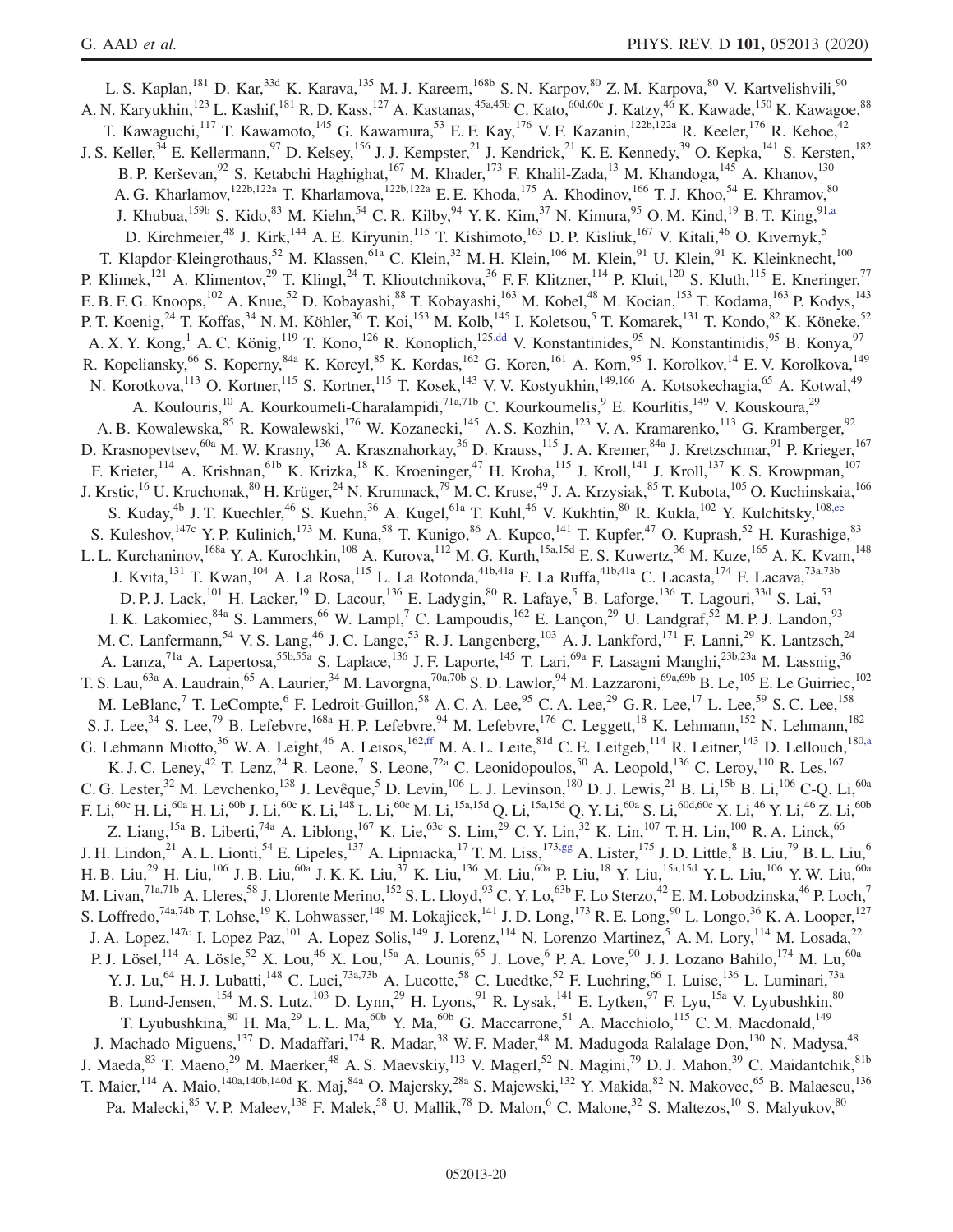<span id="page-21-2"></span><span id="page-21-1"></span><span id="page-21-0"></span>J. Mamuzic, <sup>174</sup> G. Mancini, <sup>51</sup> I. Mandić, <sup>92</sup> L. Manhaes de Andrade Filho, <sup>81a</sup> I. M. Maniatis, <sup>162</sup> J. Manjarres Ramos, <sup>48</sup> K. H. Mankinen,  $97$  A. Mann,  $114$  A. Manousos,  $77$  B. Mansoulie,  $145$  I. Manthos,  $162$  S. Manzoni,  $120$  A. Marantis,  $162$ G. Marceca,<sup>30</sup> L. Marchese,<sup>135</sup> G. Marchiori,<sup>136</sup> M. Marcisovsky,<sup>141</sup> L. Marcoccia,<sup>74a,74b</sup> C. Marcon,<sup>97</sup> C. A. Marin Tobon,<sup>36</sup> M. Marjanovic,<sup>129</sup> Z. Marshall,<sup>18</sup> M. U. F. Martensson,<sup>172</sup> S. Marti-Garcia,<sup>174</sup> C. B. Martin,<sup>127</sup> T. A. Martin,<sup>178</sup> V. J. Martin,<sup>50</sup> B. Martin dit Latour,<sup>17</sup> L. Martinelli,<sup>75a,75b</sup> M. Martinez,<sup>14[,u](#page-29-19)</sup> V. I. Martinez Outschoorn,<sup>103</sup> S. Martin-Haugh,<sup>144</sup> V. S. Martoiu,<sup>27b</sup> A. C. Martyniuk,<sup>95</sup> A. Marzin,<sup>36</sup> S. R. Maschek,<sup>115</sup> L. Masetti,<sup>100</sup> T. Mashimo,<sup>163</sup> R. Mashinistov,<sup>111</sup> J. Masik,<sup>101</sup> A. L. Maslennikov,<sup>122b,122a</sup> L. Massa,<sup>74a,74b</sup> P. Massarotti,<sup>70a,70b</sup> P. Mastrandrea,<sup>72a,72b</sup> A. Mastroberardino,<sup>41b,41a</sup> T. Masubuchi,<sup>163</sup> D. Matakias,<sup>10</sup> A. Matic,<sup>114</sup> N. Matsuzawa,<sup>163</sup> P. Mättig,<sup>24</sup> J. Maurer,<sup>27b</sup> B. Maček,<sup>92</sup> D. A. Maximov,<sup>122b,122a</sup> R. Mazini,<sup>158</sup> I. Maznas,<sup>162</sup> S. M. Mazza,<sup>146</sup> S. P. Mc Kee,<sup>106</sup> T. G. McCarthy,<sup>115</sup> W. P. McCormack,<sup>18</sup> E. F. McDonald,<sup>105</sup> J. A. Mcfayden,<sup>36</sup> G. Mchedlidze,<sup>159b</sup> M. A. McKay,<sup>42</sup> K. D. McLean,<sup>176</sup> S. J. McMahon,<sup>144</sup> P. C. McNamara,<sup>105</sup> C. J. McNicol,<sup>178</sup> R. A. McPherson,<sup>17[6,m](#page-29-11)</sup> J. E. Mdhluli,<sup>33d</sup> Z. A. Meadows,<sup>103</sup> S. Meehan,<sup>36</sup> T. Megy,<sup>52</sup> S. Mehlhase,<sup>114</sup> A. Mehta,<sup>91</sup> T. Meideck,<sup>58</sup> B. Meirose,<sup>43</sup> D. Melini,<sup>160</sup> B. R. Mellado Garcia,<sup>33d</sup> J. D. Mellenthin,<sup>53</sup> M. Melo,<sup>28a</sup> F. Meloni,<sup>46</sup> A. Melzer,<sup>24</sup> S. B. Menary,<sup>101</sup> E. D. Mendes Gouveia,<sup>140a,140e</sup> L. Meng,<sup>36</sup> X. T. Meng, <sup>106</sup> S. Menke, <sup>115</sup> E. Meoni, <sup>41b,41a</sup> S. Mergelmeyer, <sup>19</sup> S. A. M. Merkt, <sup>139</sup> C. Merlassino, <sup>135</sup> P. Mermod, <sup>54</sup> L. Merola,<sup>70a,70b</sup> C. Meroni,<sup>69a</sup> G. Merz,<sup>106</sup> O. Meshkov,<sup>113,111</sup> J. K. R. Meshreki,<sup>151</sup> A. Messina,<sup>73a,73b</sup> J. Metcalfe,<sup>6</sup> A. S. Mete,<sup>6</sup> C. Meyer,<sup>66</sup> J-P. Meyer,<sup>145</sup> H. Meyer Zu Theenhausen,<sup>61a</sup> F. Miano,<sup>156</sup> M. Michetti,<sup>19</sup> R. P. Middleton,<sup>144</sup> L. Mijović,<sup>50</sup> G. Mikenberg,<sup>180</sup> M. Mikestikova,<sup>141</sup> M. Mikuž,<sup>92</sup> H. Mildner,<sup>149</sup> M. Milesi,<sup>105</sup> A. Milic,<sup>167</sup> D. A. Millar,<sup>93</sup> D. W. Miller,<sup>37</sup> A. Milov,<sup>180</sup> D. A. Milstead,<sup>45a,45b</sup> R. A. Mina,<sup>153</sup> A. A. Minaenko,<sup>123</sup> M. Miñano Moya,<sup>174</sup> I. A. Minashvili,<sup>159b</sup> A. I. Mincer,<sup>125</sup> B. Mindur,<sup>84a</sup> M. Mineev,<sup>80</sup> Y. Minegishi,<sup>163</sup> L. M. Mir,<sup>14</sup> A. Mirto,<sup>68a,68b</sup> K. P. Mistry,<sup>137</sup> T. Mitani,<sup>179</sup> J. Mitrevski,<sup>114</sup> V. A. Mitsou,<sup>174</sup> M. Mittal,<sup>60c</sup> O. Miu,<sup>167</sup> A. Miucci,<sup>20</sup> P. S. Miyagawa,<sup>149</sup> A. Mizukami, <sup>82</sup> J. U. Mjörnmark, <sup>97</sup> T. Mkrtchyan, <sup>61a</sup> M. Mlynarikova, <sup>143</sup> T. Moa, <sup>45a, 45b</sup> K. Mochizuki, <sup>110</sup> P. Mogg, <sup>52</sup> S. Mohapatra,<sup>39</sup> R. Moles-Valls,<sup>24</sup> M. C. Mondragon,<sup>107</sup> K. Mönig,<sup>46</sup> J. Monk,<sup>40</sup> E. Monnier,<sup>102</sup> A. Montalbano,<sup>152</sup> J. Montejo Berlingen,<sup>36</sup> M. Montella,<sup>95</sup> F. Monticelli,<sup>89</sup> S. Monzani,<sup>69a</sup> N. Morange,<sup>65</sup> D. Moreno,<sup>22</sup> M. Moreno Llácer,<sup>174</sup> C. Moreno Martinez,<sup>14</sup> P. Morettini,<sup>55b</sup> M. Morgenstern,<sup>120</sup> S. Morgenstern,<sup>48</sup> D. Mori,<sup>152</sup> M. Morii,<sup>59</sup> M. Morinaga,<sup>179</sup> V. Morisbak,<sup>134</sup> A. K. Morley,<sup>36</sup> G. Mornacchi,<sup>36</sup> A. P. Morris,<sup>95</sup> L. Morvaj,<sup>155</sup> P. Moschovakos,<sup>36</sup> B. Moser,<sup>120</sup> M. Mosidze,<sup>159b</sup> T. Moskalets,<sup>145</sup> H. J. Moss,<sup>149</sup> J. Moss,<sup>3[1,hh](#page-29-32)</sup> E. J. W. Moyse,<sup>103</sup> S. Muanza,<sup>102</sup> J. Mueller,<sup>139</sup> R. S. P. Mueller,  $114$  D. Muenstermann,  $90$  G. A. Mullier,  $97$  D. P. Mungo,  $69a,69b$  J. L. Munoz Martinez,  $14$ F. J. Munoz Sanchez,<sup>101</sup> P. Murin,<sup>28b</sup> W. J. Murray,<sup>178,144</sup> A. Murrone,<sup>69a,69b</sup> M. Muškinja,<sup>18</sup> C. Mwewa,<sup>33a</sup> A. G. Myagkov,<sup>123[,ii](#page-29-33)</sup> A. A. Myers,<sup>139</sup> J. Myers,<sup>132</sup> M. Myska,<sup>142</sup> B. P. Nachman,<sup>18</sup> O. Nackenhorst,<sup>47</sup> A. Nag Nag,<sup>48</sup> K. Nagai,<sup>135</sup> K. Nagano,<sup>82</sup> Y. Nagasaka,<sup>62</sup> J. L. Nagle,<sup>29</sup> E. Nagy,<sup>102</sup> A. M. Nairz,<sup>36</sup> Y. Nakahama,<sup>117</sup> K. Nakamura,<sup>82</sup> T. Nakamura,<sup>163</sup> I. Nakano,<sup>128</sup> H. Nanjo,<sup>133</sup> F. Napolitano,<sup>61a</sup> R. F. Naranjo Garcia,<sup>46</sup> R. Narayan,<sup>42</sup> I. Naryshkin,<sup>138</sup> T. Naumann,<sup>46</sup> G. Navarro,<sup>22</sup> P. Y. Nechaeva,<sup>111</sup> F. Nechansky,<sup>46</sup> T. J. Neep,<sup>21</sup> A. Negri,<sup>71a,71b</sup> M. Negrini,<sup>23b</sup> C. Nellist,<sup>53</sup> M. E. Nelson,<sup>45a,45b</sup> S. Nemecek,<sup>141</sup> P. Nemethy,<sup>125</sup> M. Nessi,<sup>3[6,jj](#page-29-34)</sup> M. S. Neubauer,<sup>173</sup> F. Neuhaus,<sup>100</sup> M. Neumann,<sup>182</sup> R. Newhouse,<sup>175</sup> P. R. Newman,<sup>21</sup> C. W. Ng,<sup>139</sup> Y. S. Ng,<sup>19</sup> Y. W. Y. Ng,<sup>171</sup> B. Ngair,<sup>35e</sup> H. D. N. Nguyen,<sup>102</sup> T. Nguyen Manh,<sup>110</sup> E. Nibigira,<sup>38</sup> R. B. Nickerson,<sup>135</sup> R. Nicolaidou,<sup>145</sup> D. S. Nielsen,<sup>40</sup> J. Nielsen,<sup>146</sup> N. Nikiforou,<sup>11</sup> V. Nikolaenko, <sup>123[,ii](#page-29-33)</sup> I. Nikolic-Audit, <sup>136</sup> K. Nikolopoulos, <sup>21</sup> P. Nilsson, <sup>29</sup> H. R. Nindhito, <sup>54</sup> Y. Ninomiya, <sup>82</sup> A. Nisati, <sup>73a</sup> N. Nishu,<sup>60c</sup> R. Nisius,<sup>115</sup> I. Nitsche,<sup>47</sup> T. Nitta,<sup>179</sup> T. Nobe,<sup>163</sup> Y. Noguchi,<sup>86</sup> I. Nomidis,<sup>136</sup> M. A. Nomura,<sup>29</sup> M. Nordberg,<sup>36</sup> N. Norjoharuddeen,<sup>135</sup> T. Novak,<sup>92</sup> O. Novgorodova,<sup>48</sup> R. Novotny,<sup>142</sup> L. Nozka,<sup>131</sup> K. Ntekas,<sup>171</sup> E. Nurse,<sup>95</sup> F. G. Oakham, <sup>34[,d](#page-29-2)</sup> H. Oberlack,<sup>115</sup> J. Ocariz, <sup>136</sup> A. Ochi, <sup>83</sup> I. Ochoa, <sup>39</sup> J. P. Ochoa-Ricoux, <sup>147a</sup> K. O'Connor, <sup>26</sup> S. Oda, <sup>88</sup> S. Odaka,  $82$  S. Oerdek,  $53$  A. Ogrodnik,  $84a$  A. Oh,  $101$  S. H. Oh,  $49$  C. C. Ohm,  $154$  H. Oide,  $165$  M. L. Ojeda,  $167$  H. Okawa,  $169$ Y. Okazaki,<sup>86</sup> M. W. O'Keefe,<sup>91</sup> Y. Okumura,<sup>163</sup> T. Okuyama,<sup>82</sup> A. Olariu,<sup>27b</sup> L. F. Oleiro Seabra,<sup>140a</sup> S. A. Olivares Pino,<sup>147a</sup> D. Oliveira Damazio,<sup>29</sup> J. L. Oliver,<sup>1</sup> M. J. R. Olsson,<sup>171</sup> A. Olszewski,<sup>85</sup> J. Olszowska,<sup>85</sup> D. C. O'Neil,<sup>152</sup> A. P. O'neill,<sup>135</sup> A. Onofre,<sup>140a,140e</sup> P. U. E. Onyisi,<sup>11</sup> H. Oppen,<sup>134</sup> M. J. Oreglia,<sup>37</sup> G. E. Orellana,<sup>89</sup> D. Orestano,<sup>75a,75b</sup> N. Orlando,<sup>14</sup> R. S. Orr, <sup>167</sup> V. O'Shea,<sup>57</sup> R. Ospanov, <sup>60a</sup> G. Otero y Garzon, <sup>30</sup> H. Otono, <sup>88</sup> P. S. Ott, <sup>61a</sup> M. Ouchrif, <sup>35d</sup> J. Ouellette, <sup>29</sup> F. Ould-Saada,<sup>134</sup> A. Ouraou,<sup>145</sup> Q. Ouyang,<sup>15a</sup> M. Owen,<sup>57</sup> R. E. Owen,<sup>21</sup> V. E. Ozcan,<sup>12c</sup> N. Ozturk,<sup>8</sup> J. Pacalt,<sup>131</sup> H. A. Pacey,<sup>32</sup> K. Pachal,<sup>49</sup> A. Pacheco Pages,<sup>14</sup> C. Padilla Aranda,<sup>14</sup> S. Pagan Griso,<sup>18</sup> M. Paganini,<sup>183</sup> G. Palacino,<sup>66</sup> S. Palazzo,<sup>50</sup> S. Palestini,<sup>36</sup> M. Palka,<sup>84b</sup> D. Pallin,<sup>38</sup> I. Panagoulias,<sup>10</sup> C. E. Pandini,<sup>36</sup> J. G. Panduro Vazquez,<sup>94</sup> P. Pani,<sup>46</sup> G. Panizzo, <sup>67a,67c</sup> L. Paolozzi, <sup>54</sup> C. Papadatos, <sup>110</sup> K. Papageorgiou, <sup>[9,s](#page-29-17)</sup> S. Parajuli, <sup>43</sup> A. Paramonov, <sup>6</sup> D. Paredes Hernandez, <sup>63b</sup> S. R. Paredes Saenz,<sup>135</sup> B. Parida,<sup>166</sup> T. H. Park,<sup>167</sup> A. J. Parker,<sup>31</sup> M. A. Parker,<sup>32</sup> F. Parodi,<sup>55b,55a</sup> E. W. Parrish,<sup>121</sup>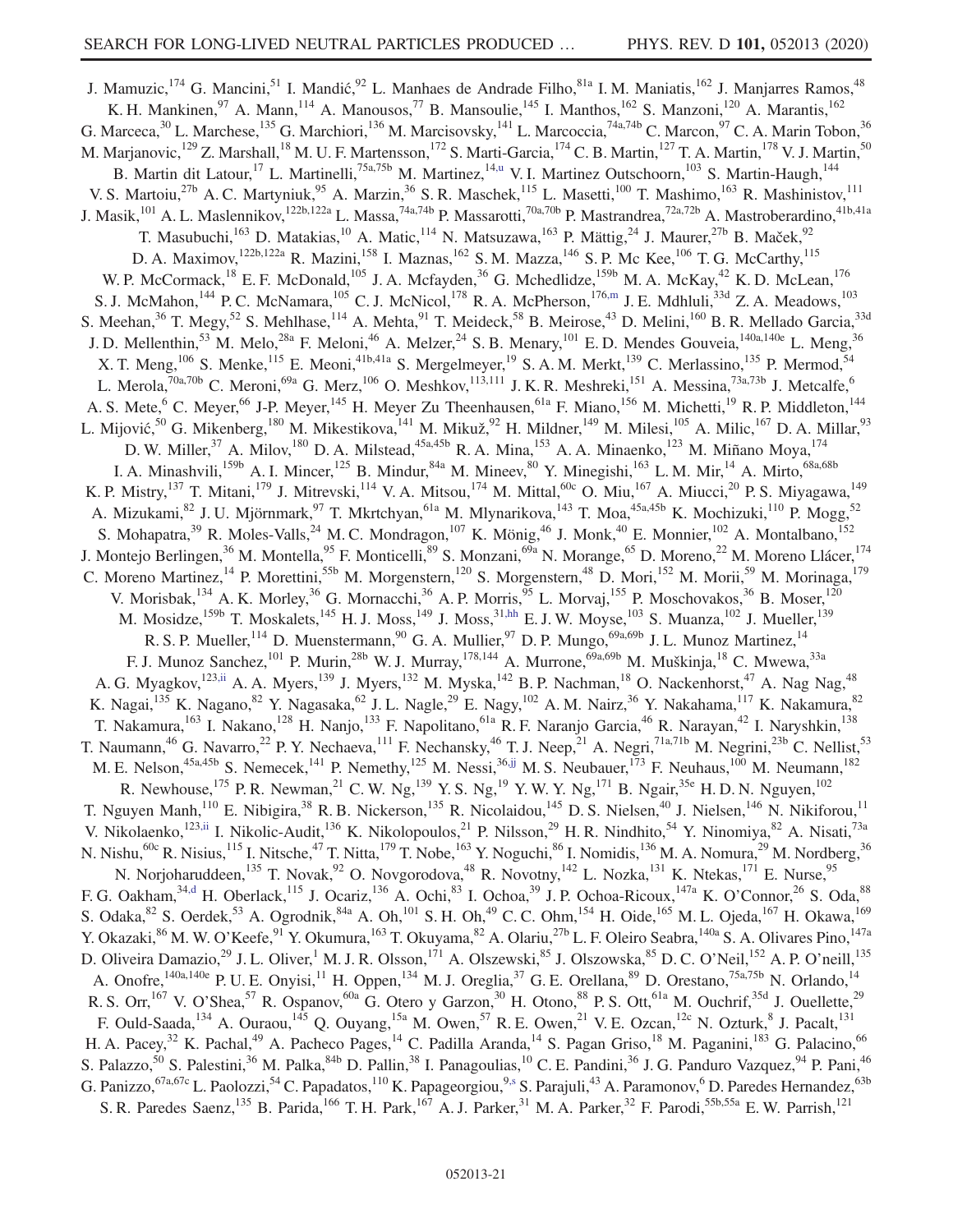<span id="page-22-0"></span>J. A. Parsons,<sup>39</sup> U. Parzefall,<sup>52</sup> L. Pascual Dominguez,<sup>136</sup> V. R. Pascuzzi,<sup>167</sup> J. M. P. Pasner,<sup>146</sup> F. Pasquali,<sup>120</sup> E. Pasqualucci,<sup>73a</sup> S. Passaggio,<sup>55b</sup> F. Pastore,<sup>94</sup> P. Pasuwan,<sup>45a,45b</sup> S. Pataraia,<sup>100</sup> J. R. Pater,<sup>101</sup> A. Pathak,<sup>181[,e](#page-29-3)</sup> J. Patton,<sup>91</sup> T. Pauly,<sup>36</sup> J. Pearkes,<sup>153</sup> B. Pearson,<sup>115</sup> M. Pedersen,<sup>134</sup> L. Pedraza Diaz,<sup>119</sup> R. Pedro,<sup>140a</sup> T. Peiffer,<sup>53</sup> S. V. Peleganchuk,<sup>122b,122a</sup> O. Penc,<sup>141</sup> H. Peng,<sup>60a</sup> B. S. Peralva,<sup>81a</sup> M. M. Perego,<sup>65</sup> A. P. Pereira Peixoto,<sup>140a</sup> D. V. Perepelitsa,<sup>29</sup> F. Peri,<sup>19</sup> L. Perini,<sup>69a,69b</sup> H. Pernegger,<sup>36</sup> S. Perrella,<sup>140a</sup> A. Perrevoort,<sup>120</sup> K. Peters,<sup>46</sup> R. F. Y. Peters,<sup>101</sup> B. A. Petersen,<sup>36</sup> T. C. Petersen,<sup>40</sup> E. Petit,<sup>102</sup> A. Petridis,<sup>1</sup> C. Petridou,<sup>162</sup> P. Petroff,<sup>65</sup> M. Petrov,<sup>135</sup> F. Petrucci,<sup>75a,75b</sup> M. Pettee,<sup>183</sup> N. E. Pettersson,<sup>103</sup> K. Petukhova,<sup>143</sup> A. Peyaud,<sup>145</sup> R. Pezoa,<sup>147c</sup> L. Pezzotti,<sup>71a,71b</sup> T. Pham,<sup>105</sup> F. H. Phillips,<sup>107</sup> P. W. Phillips,<sup>144</sup> M. W. Phipps,<sup>173</sup> G. Piacquadio,<sup>155</sup> E. Pianori,<sup>18</sup> A. Picazio,<sup>103</sup> R. H. Pickles,<sup>101</sup> R. Piegaia,<sup>30</sup> D. Pietreanu,<sup>27b</sup> J. E. Pilcher,<sup>37</sup> A. D. Pilkington,<sup>101</sup> M. Pinamonti,<sup>67a,67c</sup> J. L. Pinfold,<sup>3</sup> M. Pitt,<sup>161</sup> L. Pizzimento,<sup>74a,74b</sup> M.-A. Pleier,<sup>29</sup> V. Pleskot,<sup>143</sup> E. Plotnikova,<sup>80</sup> P. Podberezko,<sup>122b,122a</sup> R. Poettgen,<sup>97</sup> R. Poggi,<sup>54</sup> L. Poggioli,<sup>65</sup> I. Pogrebnyak,<sup>107</sup> D. Pohl,<sup>24</sup> I. Pokharel,<sup>53</sup> G. Polesello,<sup>71a</sup> A. Poley,<sup>18</sup> A. Policicchio,<sup>73a,73b</sup> R. Polifka,<sup>143</sup> A. Polini,<sup>23b</sup> C. S. Pollard,<sup>46</sup> V. Polychronakos,<sup>29</sup> D. Ponomarenko,<sup>112</sup> L. Pontecorvo,<sup>36</sup> S. Popa,<sup>27a</sup> G. A. Popeneciu,<sup>27d</sup> L. Portales,<sup>5</sup> D. M. Portillo Quintero,<sup>58</sup> S. Pospisil,<sup>142</sup> K. Potamianos,<sup>46</sup> I. N. Potrap,<sup>80</sup> C. J. Potter,<sup>32</sup> H. Potti,<sup>11</sup> T. Poulsen,<sup>97</sup> J. Poveda,<sup>36</sup> T. D. Powell,<sup>149</sup> G. Pownall,<sup>46</sup> M. E. Pozo Astigarraga,<sup>36</sup> P. Pralavorio,<sup>102</sup> S. Prell,<sup>79</sup> D. Price,<sup>101</sup> M. Primavera,<sup>68a</sup> S. Prince,<sup>104</sup> M. L. Proffitt,<sup>148</sup> N. Proklova,<sup>112</sup> K. Prokofiev,<sup>63c</sup> F. Prokoshin,<sup>80</sup> S. Protopopescu,<sup>29</sup> J. Proudfoot,<sup>6</sup> M. Przybycien,<sup>84a</sup> D. Pudzha,<sup>138</sup> A. Puri,<sup>173</sup> P. Puzo,<sup>65</sup> J. Qian,<sup>106</sup> Y. Qin,<sup>101</sup> A. Quadt,<sup>53</sup> M. Queitsch-Maitland,<sup>36</sup> A. Qureshi,<sup>1</sup> M. Racko,<sup>28a</sup> F. Ragusa,<sup>69a,69b</sup> G. Rahal,<sup>98</sup> J. A. Raine,<sup>54</sup> S. Rajagopalan,<sup>29</sup> A. Ramirez Morales, <sup>93</sup> K. Ran,<sup>15a,15d</sup> T. Rashid, <sup>65</sup> S. Raspopov, <sup>5</sup> D. M. Rauch, <sup>46</sup> F. Rauscher, <sup>114</sup> S. Rave, <sup>100</sup> B. Ravina,<sup>149</sup> I. Ravinovich,<sup>180</sup> J. H. Rawling,<sup>101</sup> M. Raymond,<sup>36</sup> A. L. Read,<sup>134</sup> N. P. Readioff,<sup>58</sup> M. Reale,<sup>68a,68b</sup> D. M. Rebuzzi,<sup>71a,71b</sup> A. Redelbach,<sup>177</sup> G. Redlinger,<sup>29</sup> K. Reeves,<sup>43</sup> L. Rehnisch,<sup>19</sup> J. Reichert,<sup>137</sup> D. Reikher,<sup>161</sup> A. Reiss,<sup>100</sup> A. Rej,<sup>151</sup> C. Rembser,  $36$  A. Renardi,  $46$  M. Renda,  $27b$  M. Rescigno,  $73a$  S. Resconi,  $69a$  E. D. Resseguie,  $137$  S. Rettie,  $175$  B. Reynolds,  $127$ E. Reynolds,<sup>21</sup> O. L. Rezanova,<sup>122b,122a</sup> P. Reznicek,<sup>143</sup> E. Ricci,<sup>76a,76b</sup> R. Richter,<sup>115</sup> S. Richter,<sup>46</sup> E. Richter-Was,<sup>84b</sup> O. Ricken,<sup>24</sup> M. Ridel,<sup>136</sup> P. Rieck,<sup>115</sup> O. Rifki,<sup>46</sup> M. Rijssenbeek,<sup>155</sup> A. Rimoldi,<sup>71a,71b</sup> M. Rimoldi,<sup>46</sup> L. Rinaldi,<sup>23b</sup> G. Ripellino,<sup>154</sup> I. Riu,<sup>14</sup> J. C. Rivera Vergara,<sup>176</sup> F. Rizatdinova,<sup>130</sup> E. Rizvi,<sup>93</sup> C. Rizzi,<sup>36</sup> R. T. Roberts,<sup>101</sup> S. H. Robertson,<sup>104[,m](#page-29-11)</sup> M. Robin,<sup>46</sup> D. Robinson,<sup>32</sup> J. E. M. Robinson,<sup>46</sup> C. M. Robles Gajardo,<sup>147c</sup> M. Robles Manzano,<sup>100</sup> A. Robson,<sup>57</sup> A. Rocchi,<sup>74a,74b</sup> E. Rocco,<sup>100</sup> C. Roda,<sup>72a,72b</sup> S. Rodriguez Bosca,<sup>174</sup> A. Rodriguez Perez,<sup>14</sup> D. Rodriguez Rodriguez,<sup>174</sup> A. M. Rodríguez Vera,<sup>168b</sup> S. Roe,<sup>36</sup> O. Røhne,<sup>134</sup> R. Röhrig,<sup>115</sup> R. A. Rojas,<sup>147c</sup> B. Roland,<sup>52</sup> C. P. A. Roland,<sup>66</sup> J. Roloff,<sup>29</sup> A. Romaniouk,<sup>112</sup> M. Romano,<sup>23b,23a</sup> N. Rompotis,<sup>91</sup> M. Ronzani,<sup>125</sup> L. Roos,<sup>136</sup> S. Rosati,<sup>73a</sup> G. Rosin,<sup>103</sup> B. J. Rosser,<sup>137</sup> E. Rossi,<sup>46</sup> E. Rossi,<sup>75a,75b</sup> E. Rossi,<sup>70a,70b</sup> L. P. Rossi,<sup>55b</sup> L. Rossini,<sup>69a,69b</sup> R. Rosten,<sup>14</sup> M. Rotaru,<sup>27b</sup> J. Rothberg,<sup>148</sup> B. Rottler,<sup>52</sup> D. Rousseau,<sup>65</sup> G. Rovelli,<sup>71a,71b</sup> A. Roy,<sup>11</sup> D. Roy,<sup>33d</sup> A. Rozanov,<sup>102</sup> Y. Rozen,<sup>160</sup> X. Ruan,<sup>33d</sup> F. Rühr,<sup>52</sup> A. Ruiz-Martinez,<sup>174</sup> A. Rummler,<sup>36</sup> Z. Rurikova,<sup>52</sup> N. A. Rusakovich,<sup>80</sup> H. L. Russell,<sup>104</sup> L. Rustige,  $38,47$  J. P. Rutherfoord, <sup>7</sup> E. M. Rüttinger,  $149$  M. Rybar,  $39$  G. Rybkin,  $65$  E. B. Rye,  $134$  A. Ryzhov,  $123$ J. A. Sabater Iglesias,<sup>46</sup> P. Sabatini,<sup>53</sup> G. Sabato,<sup>120</sup> S. Sacerdoti,<sup>65</sup> H. F-W. Sadrozinski,<sup>146</sup> R. Sadykov,<sup>80</sup> F. Safai Tehrani,<sup>73a</sup> B. Safarzadeh Samani,<sup>156</sup> M. Safdari,<sup>153</sup> P. Saha,<sup>121</sup> S. Saha,<sup>104</sup> M. Sahinsoy,<sup>61a</sup> A. Sahu,<sup>182</sup> M. Saimpert,<sup>46</sup> M. Saito,<sup>163</sup> T. Saito,<sup>163</sup> H. Sakamoto,<sup>163</sup> A. Sakharov,<sup>125[,dd](#page-29-28)</sup> D. Salamani,<sup>54</sup> G. Salamanna,<sup>75a,75b</sup> J. E. Salazar Loyola,<sup>147c</sup> A. Salnikov,<sup>153</sup> J. Salt,<sup>174</sup> D. Salvatore,<sup>41b,41a</sup> F. Salvatore,<sup>156</sup> A. Salvucci,<sup>63a,63b,63c</sup> A. Salzburger,<sup>36</sup> J. Samarati,<sup>36</sup> D. Sammel,<sup>52</sup> D. Sampsonidis,<sup>162</sup> D. Sampsonidou,<sup>162</sup> J. Sánchez,<sup>174</sup> A. Sanchez Pineda,<sup>67a,36,67c</sup> H. Sandaker,<sup>134</sup> C. O. Sander,<sup>46</sup> I. G. Sanderswood,<sup>90</sup> M. Sandhoff,<sup>182</sup> C. Sandoval,<sup>22</sup> D. P. C. Sankey,<sup>144</sup> M. Sannino,<sup>55b,55a</sup> Y. Sano,<sup>117</sup> A. Sansoni,<sup>51</sup> C. Santoni,<sup>38</sup> H. Santos,<sup>140a,140b</sup> S. N. Santpur,<sup>18</sup> A. Santra,<sup>174</sup> A. Sapronov,<sup>80</sup> J. G. Saraiva,<sup>140a,140d</sup> O. Sasaki,<sup>82</sup> K. Sato,<sup>169</sup> F. Sauerburger,<sup>52</sup> E. Sauvan,<sup>5</sup> P. Savard,<sup>167[,d](#page-29-2)</sup> R. Sawada,<sup>163</sup> C. Sawyer,<sup>144</sup> L. Sawyer,<sup>9[6,kk](#page-29-35)</sup> C. Sbarra,<sup>23b</sup> A. Sbrizzi,<sup>23a</sup> T. Scanlon,<sup>95</sup> J. Schaarschmidt,<sup>148</sup> P. Schacht,<sup>115</sup> B. M. Schachtner,<sup>114</sup> D. Schaefer,<sup>37</sup> L. Schaeffer,<sup>137</sup> J. Schaeffer,<sup>100</sup> S. Schaepe,<sup>36</sup> U. Schäfer,<sup>100</sup> A. C. Schaffer,<sup>65</sup> D. Schaile,<sup>114</sup> R. D. Schamberger,<sup>155</sup> N. Scharmberg,<sup>101</sup> V. A. Schegelsky,<sup>138</sup> D. Scheirich,<sup>143</sup> F. Schenck,<sup>19</sup> M. Schernau,<sup>171</sup> C. Schiavi,<sup>55b,55a</sup> S. Schier,<sup>146</sup> L. K. Schildgen,<sup>24</sup> Z. M. Schillaci,<sup>26</sup> E. J. Schioppa,<sup>36</sup> M. Schioppa,<sup>41b,41a</sup> K. E. Schleicher,<sup>52</sup> S. Schlenker,<sup>36</sup> K. R. Schmidt-Sommerfeld,<sup>115</sup> K. Schmieden,<sup>36</sup> C. Schmitt,<sup>100</sup> S. Schmitt,<sup>46</sup> S. Schmitz,<sup>100</sup> J. C. Schmoeckel,<sup>46</sup> U. Schnoor,<sup>52</sup> L. Schoeffel,<sup>145</sup> A. Schoening,<sup>61b</sup> P. G. Scholer,<sup>52</sup> E. Schopf,<sup>135</sup> M. Schott,<sup>100</sup> J. F. P. Schouwenberg,<sup>119</sup> J. Schovancova,<sup>36</sup> S. Schramm,<sup>54</sup> F. Schroeder,<sup>182</sup> A. Schulte,<sup>100</sup> H-C. Schultz-Coulon,<sup>61a</sup> M. Schumacher,<sup>52</sup> B. A. Schumm,<sup>146</sup> Ph. Schune,<sup>145</sup> A. Schwartzman,<sup>153</sup> T. A. Schwarz,  $^{106}$  Ph. Schwemling,  $^{145}$  R. Schwienhorst,  $^{107}$  A. Sciandra,  $^{146}$  G. Sciolla,  $^{26}$  M. Scodeggio,  $^{46}$ M. Scornajenghi,<sup>41b,41a</sup> F. Scuri,<sup>72a</sup> F. Scutti,<sup>105</sup> L. M. Scyboz,<sup>115</sup> C. D. Sebastiani,<sup>73a,73b</sup> P. Seema,<sup>19</sup> S. C. Seidel,<sup>118</sup>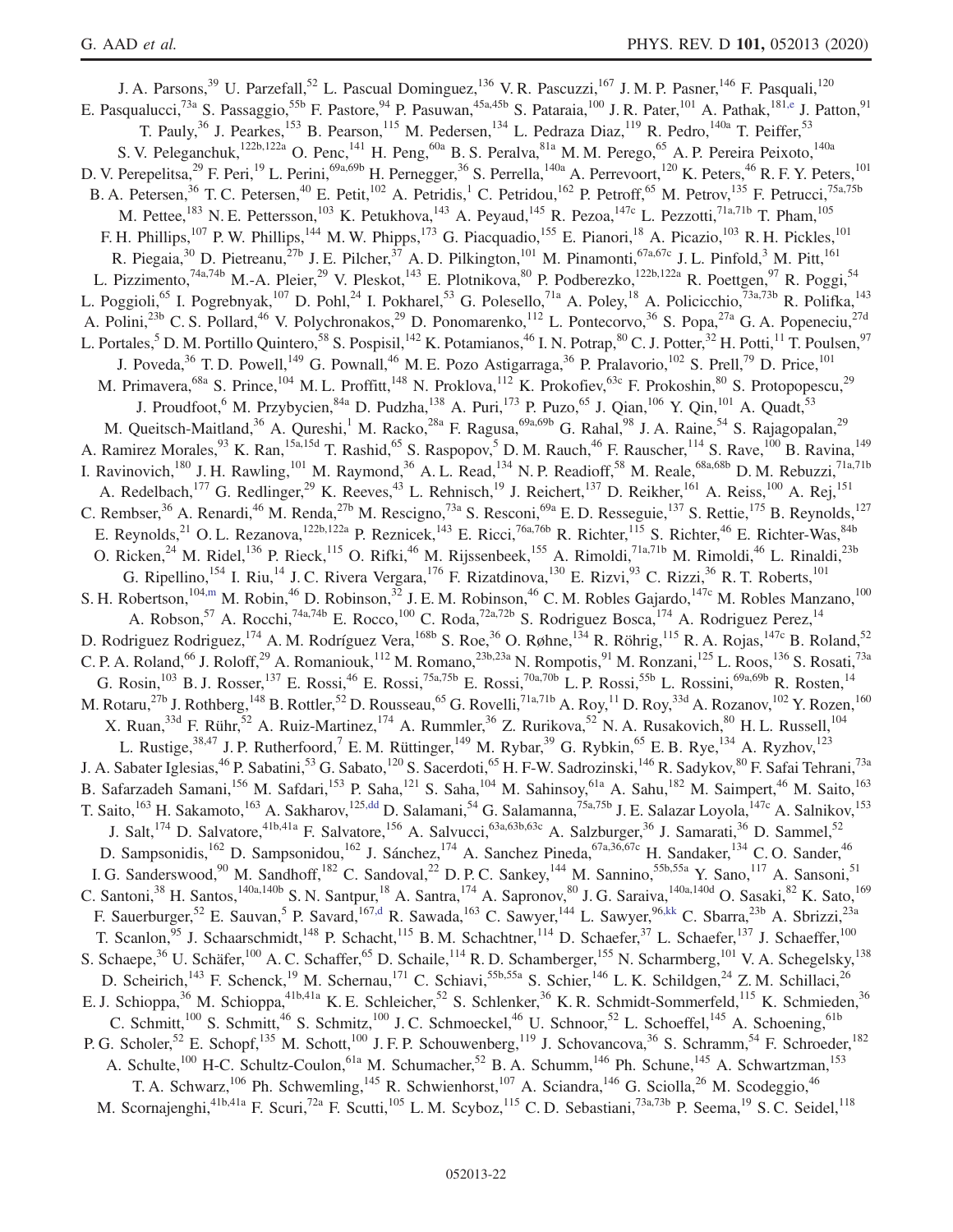<span id="page-23-7"></span><span id="page-23-6"></span><span id="page-23-5"></span><span id="page-23-4"></span><span id="page-23-3"></span><span id="page-23-2"></span><span id="page-23-1"></span><span id="page-23-0"></span>A. Seiden,<sup>146</sup> B. D. Seidlitz,<sup>29</sup> T. Seiss,<sup>37</sup> J. M. Seixas,<sup>81b</sup> G. Sekhniaidze,<sup>70a</sup> K. Sekhon,<sup>106</sup> S. J. Sekula,<sup>42</sup> N. Semprini-Cesari,<sup>23b,23a</sup> S. Sen,<sup>49</sup> C. Serfon,<sup>77</sup> L. Serin,<sup>65</sup> L. Serkin,<sup>67a,67b</sup> M. Sessa,<sup>60a</sup> H. Severini,<sup>129</sup> S. Sevova,<sup>153</sup> T. Šfiligoj,<sup>92</sup> F. Sforza,<sup>55b,55a</sup> A. Sfyrla,<sup>54</sup> E. Shabalina,<sup>53</sup> J.D. Shahinian,<sup>146</sup> N.W. Shaikh,<sup>45a,45b</sup> D. Shaked Renous,<sup>180</sup> L. Y. Shan,<sup>15a</sup> J. T. Shank,<sup>25</sup> M. Shapiro,<sup>18</sup> A. Sharma,<sup>135</sup> A. S. Sharma,<sup>1</sup> P. B. Shatalov,<sup>124</sup> K. Shaw,<sup>156</sup> S. M. Shaw,<sup>101</sup> M. Shehade,<sup>180</sup> Y. Shen,<sup>129</sup> A. D. Sherman,<sup>25</sup> P. Sherwood,<sup>95</sup> L. Shi,<sup>158</sup> S. Shimizu,<sup>82</sup> C. O. Shimmin,<sup>183</sup> Y. Shimogama,<sup>179</sup> M. Shimojima, <sup>116</sup> I. P. J. Shipsey, <sup>135</sup> S. Shirabe, <sup>165</sup> M. Shiyakova, <sup>80, 11</sup> J. Shlomi, <sup>180</sup> A. Shmeleva, <sup>111</sup> M. J. Shochet, <sup>37</sup> J. Shojaii,<sup>105</sup> D. R. Shope,<sup>129</sup> S. Shrestha,<sup>127</sup> E. M. Shrif,<sup>33d</sup> E. Shulga,<sup>180</sup> P. Sicho,<sup>141</sup> A. M. Sickles,<sup>173</sup> P. E. Sidebo,<sup>154</sup> E. Sideras Haddad,<sup>33d</sup> O. Sidiropoulou,<sup>36</sup> A. Sidoti,<sup>23b,23a</sup> F. Siegert,<sup>48</sup> Dj. Sijacki,<sup>16</sup> M. Silva Jr.,<sup>181</sup> M. V. Silva Oliveira,<sup>81a</sup> S. B. Silverstein,<sup>45a</sup> S. Simion,<sup>65</sup> R. Simoniello,<sup>100</sup> S. Simsek,<sup>12b</sup> P. Sinervo,<sup>167</sup> V. Sinetckii,<sup>113</sup> N. B. Sinev,<sup>132</sup> S. Singh,<sup>152</sup> M. Sioli,<sup>23b,23a</sup> I. Siral,<sup>132</sup> S. Yu. Sivoklokov,<sup>113</sup> J. Sjölin,<sup>45a,45b</sup> E. Skorda,<sup>97</sup> P. Skubic,<sup>129</sup> M. Slawinska,<sup>85</sup> K. Sliwa,<sup>170</sup> R. Slovak,<sup>143</sup> V. Smakhtin,<sup>180</sup> B. H. Smart,<sup>144</sup> J. Smiesko,<sup>28a</sup> N. Smirnov,<sup>112</sup> S. Yu. Smirnov,<sup>112</sup> Y. Smirnov,<sup>112</sup> L. N. Smirnova,  $^{113,mm}$  $^{113,mm}$  $^{113,mm}$  O. Smirnova,  $^{97}$  J. W. Smith,  $^{53}$  M. Smizanska,  $^{90}$  K. Smolek,  $^{142}$  A. Smykiewicz,  $^{85}$  A. A. Snesarev,  $^{111}$ H. L. Snoek,<sup>120</sup> I. M. Snyder,<sup>132</sup> S. Snyder,<sup>29</sup> R. Sobie,<sup>17[6,m](#page-29-11)</sup> A. Soffer,<sup>161</sup> A. Søgaard,<sup>50</sup> F. Sohns,<sup>53</sup> C. A. Solans Sanchez,<sup>36</sup> E. Yu. Soldatov,<sup>112</sup> U. Soldevila,<sup>174</sup> A. A. Solodkov,<sup>123</sup> A. Soloshenko,<sup>80</sup> O. V. Solovyanov,<sup>123</sup> V. Solovyev,<sup>138</sup> P. Sommer,<sup>149</sup> H. Son,<sup>170</sup> W. Song,<sup>144</sup> W. Y. Song,<sup>168b</sup> A. Sopczak,<sup>142</sup> A. L. Sopio,<sup>95</sup> F. Sopkova,<sup>28b</sup> C. L. Sotiropoulou,<sup>72a,72b</sup> S. Sottocornola,<sup>71a,71b</sup> R. Soualah,<sup>67a,67c[,nn](#page-29-38)</sup> A. M. Soukharev,<sup>122b,122a</sup> D. South,<sup>46</sup> S. Spagnolo,<sup>68a,68b</sup> M. Spalla,<sup>115</sup> M. Spangenberg,<sup>178</sup> F. Spanò,<sup>94</sup> D. Sperlich,<sup>52</sup> T.M. Spieker,<sup>61a</sup> G. Spigo,<sup>36</sup> M. Spina,<sup>156</sup> D.P. Spiteri,<sup>57</sup> M. Spousta,<sup>143</sup> A. Stabile,<sup>69a,69b</sup> B. L. Stamas,<sup>121</sup> R. Stamen,<sup>61a</sup> M. Stamenkovic,<sup>120</sup> E. Stanecka,<sup>85</sup> B. Stanislaus,<sup>135</sup> M. M. Stanitzki,<sup>46</sup> M. Stankaityte,<sup>135</sup> B. Stapf,<sup>120</sup> E. A. Starchenko,<sup>123</sup> G. H. Stark,<sup>146</sup> J. Stark,<sup>58</sup> P. Staroba,<sup>141</sup> P. Starovoitov,<sup>61a</sup> S. Stärz,<sup>104</sup> R. Staszewski, <sup>85</sup> G. Stavropoulos, <sup>44</sup> M. Stegler, <sup>46</sup> P. Steinberg, <sup>29</sup> A. L. Steinhebel, <sup>132</sup> B. Stelzer, <sup>152</sup> H. J. Stelzer, <sup>139</sup> O. Stelzer-Chilton,<sup>168a</sup> H. Stenzel,<sup>56</sup> T. J. Stevenson,<sup>156</sup> G. A. Stewart,<sup>36</sup> M. C. Stockton,<sup>36</sup> G. Stoicea,<sup>27b</sup> M. Stolarski,<sup>140a</sup> S. Stonjek,<sup>115</sup> A. Straessner,<sup>48</sup> J. Strandberg,<sup>154</sup> S. Strandberg,<sup>45a,45b</sup> M. Strauss,<sup>129</sup> P. Strizenec,<sup>28b</sup> R. Ströhmer,<sup>177</sup> D. M. Strom,<sup>132</sup> R. Stroynowski,<sup>42</sup> A. Strubig,<sup>50</sup> S. A. Stucci,<sup>29</sup> B. Stugu,<sup>17</sup> J. Stupak,<sup>129</sup> N. A. Styles,<sup>46</sup> D. Su,<sup>153</sup> W. Su,<sup>60c</sup> S. Suchek,<sup>61a</sup> V. V. Sulin,<sup>111</sup> M. J. Sullivan,<sup>91</sup> D. M. S. Sultan,<sup>54</sup> S. Sultansoy,<sup>4c</sup> T. Sumida,<sup>86</sup> S. Sun,<sup>106</sup> X. Sun,<sup>3</sup> K. Suruliz,<sup>156</sup> C. J. E. Suster,<sup>157</sup> M. R. Sutton,<sup>156</sup> S. Suzuki,<sup>82</sup> M. Svatos,<sup>141</sup> M. Swiatlowski,<sup>37</sup> S. P. Swift,<sup>2</sup> T. Swirski,<sup>177</sup> A. Sydorenko,<sup>100</sup> I. Sykora,<sup>28a</sup> M. Sykora,<sup>143</sup> T. Sykora,<sup>143</sup> D. Ta,<sup>100</sup> K. Tackmann,<sup>46,00</sup> J. Taenzer,<sup>161</sup> A. Taffard,<sup>171</sup> R. Tafirout,<sup>168a</sup> H. Takai,<sup>29</sup> R. Takashima,<sup>87</sup> K. Takeda,<sup>83</sup> T. Takeshita,<sup>150</sup> E. P. Takeva,<sup>50</sup> Y. Takubo,<sup>82</sup> M. Talby,<sup>102</sup> A. A. Talyshev,<sup>122b,122a</sup> N. M. Tamir,<sup>161</sup> J. Tanaka,<sup>163</sup> M. Tanaka,<sup>165</sup> R. Tanaka,<sup>65</sup> S. Tapia Araya,<sup>173</sup> S. Tapprogge,<sup>100</sup> A. Tarek Abouelfadl Mohamed,<sup>136</sup> S. Tarem,<sup>160</sup> K. Tariq,<sup>60b</sup> G. Tarna,<sup>27b[,pp](#page-29-40)</sup> G. F. Tartarelli,<sup>69a</sup> P. Tas,<sup>143</sup> M. Tasevsky,<sup>141</sup> T. Tashiro,<sup>86</sup> E. Tassi,<sup>41b,41a</sup> A. Tavares Delgado,<sup>140a</sup> Y. Tayalati,<sup>35e</sup> A. J. Taylor,<sup>50</sup> G. N. Taylor,<sup>105</sup> W. Taylor,<sup>168b</sup> A. S. Tee,<sup>90</sup> R. Teixeira De Lima, <sup>153</sup> P. Teixeira-Dias, <sup>94</sup> H. Ten Kate, <sup>36</sup> J. J. Teoh, <sup>120</sup> S. Terada, <sup>82</sup> K. Terashi, <sup>163</sup> J. Terron, <sup>99</sup> S. Terzo, <sup>14</sup> M. Testa, <sup>51</sup> R. J. Teuscher,  $167,m$  $167,m$  S. J. Thais,  $183$  T. Theveneaux-Pelzer,  $46$  F. Thiele,  $40$  D. W. Thomas,  $94$  J. O. Thomas,  $42$ J. P. Thomas,<sup>21</sup> P. D. Thompson,<sup>21</sup> L. A. Thomsen,<sup>183</sup> E. Thomson,<sup>137</sup> E. J. Thorpe,<sup>93</sup> R. E. Ticse Torres,<sup>53</sup> V. O. Tikhomirov,<sup>11[1,qq](#page-29-41)</sup> Yu. A. Tikhonov,<sup>122b,122a</sup> S. Timoshenko,<sup>112</sup> P. Tipton,<sup>183</sup> S. Tisserant,<sup>102</sup> K. Todome,<sup>23b,23a</sup> S. Todorova-Nova,<sup>5</sup> S. Todt,<sup>48</sup> J. Tojo,<sup>88</sup> S. Tokár,<sup>28a</sup> K. Tokushuku,<sup>82</sup> E. Tolley,<sup>127</sup> K. G. Tomiwa,<sup>33d</sup> M. Tomoto,<sup>117</sup> L. Tompkins,<sup>153[,cc](#page-29-27)</sup> B. Tong,<sup>59</sup> P. Tornambe,<sup>103</sup> E. Torrence,<sup>132</sup> H. Torres,<sup>48</sup> E. Torró Pastor,<sup>148</sup> C. Tosciri,<sup>135</sup> J. Toth,<sup>10[2,rr](#page-29-42)</sup> D. R. Tovey,<sup>149</sup> A. Traeet,<sup>17</sup> C. J. Treado,<sup>125</sup> T. Trefzger,<sup>177</sup> F. Tresoldi,<sup>156</sup> A. Tricoli,<sup>29</sup> I. M. Trigger,<sup>168a</sup> S. Trincaz-Duvoid, <sup>136</sup> D. T. Trischuk, <sup>175</sup> W. Trischuk, <sup>167</sup> B. Trocmé, <sup>58</sup> A. Trofymov, <sup>145</sup> C. Troncon, <sup>69a</sup> M. Trovatelli, <sup>176</sup> F. Trovato,<sup>156</sup> L. Truong,<sup>33b</sup> M. Trzebinski,<sup>85</sup> A. Trzupek,<sup>85</sup> F. Tsai,<sup>46</sup> J. C-L. Tseng,<sup>135</sup> P. V. Tsiareshka,<sup>108[,ee](#page-29-29)</sup> A. Tsirigotis,<sup>16[2,ff](#page-29-30)</sup> V. Tsiskaridze,<sup>155</sup> E. G. Tskhadadze,<sup>159a</sup> M. Tsopoulou,<sup>162</sup> I. I. Tsukerman,<sup>124</sup> V. Tsulaia,<sup>18</sup> S. Tsuno,<sup>82</sup> D. Tsybychev,<sup>155</sup> Y. Tu,<sup>63b</sup> A. Tudorache,<sup>27b</sup> V. Tudorache,<sup>27b</sup> T. T. Tulbure,<sup>27a</sup> A. N. Tuna,<sup>59</sup> S. Turchikhin,<sup>80</sup> D. Turgeman,<sup>180</sup> I. Turk Cakir,<sup>4b[,ss](#page-29-43)</sup> R. J. Turner,<sup>21</sup> R. T. Turra,<sup>69a</sup> P. M. Tuts,<sup>39</sup> S. Tzamarias,<sup>162</sup> E. Tzovara,<sup>100</sup> G. Ucchielli,<sup>47</sup> K. Uchida,<sup>163</sup> I. Ueda,<sup>82</sup> F. Ukegawa,<sup>169</sup> G. Unal,<sup>36</sup> A. Undrus,<sup>29</sup> G. Unel,<sup>171</sup> F. C. Ungaro,<sup>105</sup> Y. Unno,<sup>82</sup> K. Uno,<sup>163</sup> J. Urban,<sup>28b</sup> P. Urquijo,<sup>105</sup> G. Usai, <sup>8</sup> Z. Uysal,<sup>12d</sup> V. Vacek,<sup>142</sup> B. Vachon,<sup>104</sup> K. O. H. Vadla,<sup>134</sup> A. Vaidya,<sup>95</sup> C. Valderanis,<sup>114</sup> E. Valdes Santurio,  $45a,45b$  M. Valente,  $54$  S. Valentinetti,  $23b,23a$  A. Valero,  $174$  L. Valéry,  $46$  R. A. Vallance,  $21$  A. Vallier,  $36$ J. A. Valls Ferrer,<sup>174</sup> T. R. Van Daalen,<sup>14</sup> P. Van Gemmeren,<sup>6</sup> I. Van Vulpen,<sup>120</sup> M. Vanadia,<sup>74a,74b</sup> W. Vandelli,<sup>36</sup> M. Vandenbroucke, <sup>145</sup> E. R. Vandewall, <sup>130</sup> A. Vaniachine, <sup>166</sup> D. Vannicola, <sup>73a, 73b</sup> R. Vari, <sup>73a</sup> E. W. Varnes, <sup>7</sup> C. Varni, <sup>55b, 55a</sup> T. Varol,<sup>158</sup> D. Varouchas,<sup>65</sup> K. E. Varvell,<sup>157</sup> M. E. Vasile,<sup>27b</sup> G. A. Vasquez,<sup>176</sup> F. Vazeille,<sup>38</sup> D. Vazquez Furelos,<sup>14</sup> T. Vazquez Schroeder,<sup>36</sup> J. Veatch,<sup>53</sup> V. Vecchio,<sup>75a,75b</sup> M. J. Veen,<sup>120</sup> L. M. Veloce,<sup>167</sup> F. Veloso,<sup>140a,140c</sup> S. Veneziano,<sup>73a</sup>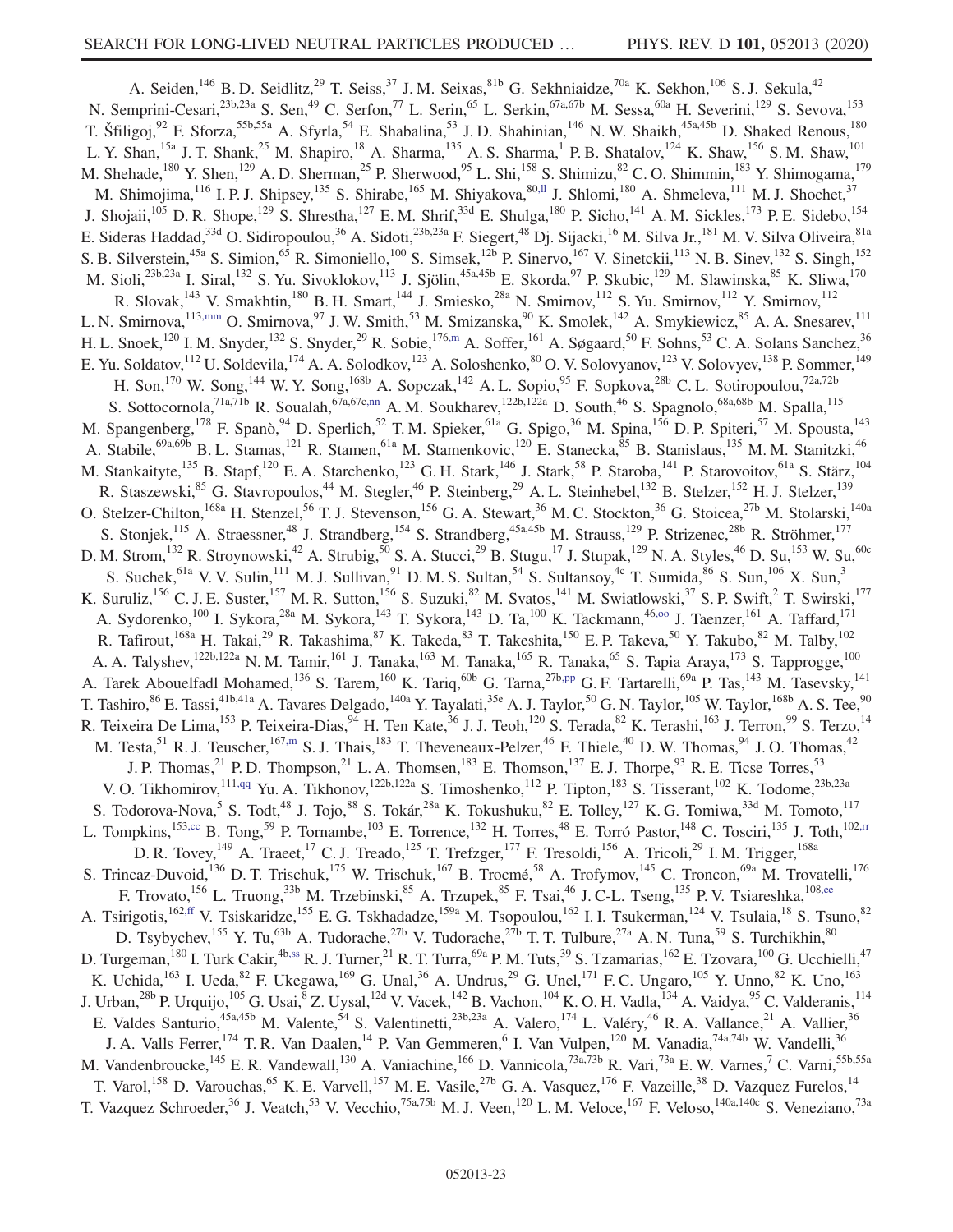A. Ventura,<sup>68a,68b</sup> N. Venturi,<sup>36</sup> A. Verbytskyi,<sup>115</sup> V. Vercesi,<sup>71a</sup> M. Verducci,<sup>72a,72b</sup> C. M. Vergel Infante,<sup>79</sup> C. Vergis,<sup>24</sup> W. Verkerke,<sup>120</sup> A. T. Vermeulen,<sup>120</sup> J. C. Vermeulen,<sup>120</sup> M. C. Vetterli,<sup>152[,d](#page-29-2)</sup> N. Viaux Maira,<sup>147c</sup> M. Vicente Barreto Pinto,<sup>54</sup> T. Vickey,<sup>149</sup> O. E. Vickey Boeriu,<sup>149</sup> G. H. A. Viehhauser,<sup>135</sup> L. Vigani,<sup>61b</sup> M. Villa,<sup>23b,23a</sup> M. Villaplana Perez,<sup>3</sup> E. Vilucchi,<sup>51</sup> M. G. Vincter,<sup>34</sup> G. S. Virdee,<sup>21</sup> A. Vishwakarma,<sup>46</sup> C. Vittori,<sup>23b,23a</sup> I. Vivarelli,<sup>156</sup> M. Vogel,<sup>182</sup> P. Vokac,<sup>142</sup> S. E. von Buddenbrock,<sup>33d</sup> E. Von Toerne,<sup>24</sup> V. Vorobel,<sup>143</sup> K. Vorobev,<sup>112</sup> M. Vos,<sup>174</sup> J. H. Vossebeld,<sup>91</sup> M. Vozak,<sup>101</sup> N. Vranjes,<sup>16</sup> M. Vranjes Milosavljevic,<sup>16</sup> V. Vrba,<sup>142</sup> M. Vreeswijk,<sup>120</sup> R. Vuillermet,<sup>36</sup> I. Vukotic,<sup>37</sup> P. Wagner,<sup>24</sup> W. Wagner,<sup>182</sup> J. Wagner-Kuhr,<sup>114</sup> S. Wahdan,<sup>182</sup> H. Wahlberg,<sup>89</sup> V.M. Walbrecht,<sup>115</sup> J. Walder,<sup>90</sup> R. Walker,<sup>114</sup> S. D. Walker,  $94$  W. Walkowiak,<sup>151</sup> V. Wallangen,<sup>45a,45b</sup> A. M. Wang,<sup>59</sup> A. Z. Wang,<sup>181</sup> C. Wang,<sup>60c</sup> F. Wang,<sup>181</sup> H. Wang,<sup>18</sup> H. Wang,<sup>3</sup> J. Wang,<sup>63a</sup> J. Wang,<sup>61b</sup> P. Wang,<sup>42</sup> Q. Wang,<sup>129</sup> R.-J. Wang,<sup>100</sup> R. Wang,<sup>60a</sup> R. Wang,<sup>6</sup> S. M. Wang,<sup>158</sup> W. T. Wang,<sup>60a</sup> W. Wang,<sup>15c</sup> W. X. Wang,<sup>60a</sup> Y. Wang,<sup>60a</sup> Z. Wang,<sup>60c</sup> C. Wanotayaroj,<sup>46</sup> A. Warburton,<sup>104</sup> C. P. Ward,<sup>32</sup> D. R. Wardrope,  $95$  N. Warrack,  $57$  A. Washbrook,  $50$  A. T. Watson,  $21$  M. F. Watson,  $21$  G. Watts,  $148$  B. M. Waugh,  $95$ A. F. Webb,<sup>11</sup> S. Webb,<sup>100</sup> C. Weber,<sup>183</sup> M. S. Weber,<sup>20</sup> S. A. Weber,<sup>34</sup> S. M. Weber,<sup>61a</sup> A. R. Weidberg,<sup>135</sup> J. Weingarten,<sup>47</sup> M. Weirich,<sup>100</sup> C. Weiser,<sup>52</sup> P. S. Wells,<sup>36</sup> T. Wenaus,<sup>29</sup> T. Wengler,<sup>36</sup> S. Wenig,<sup>36</sup> N. Wermes,<sup>24</sup> M. D. Werner,<sup>79</sup> M. Wessels,  $^{61a}$  T. D. Weston,  $^{20}$  K. Whalen,  $^{132}$  N. L. Whallon,  $^{148}$  A. M. Wharton,  $^{90}$  A. S. White,  $^{106}$  A. White,  $^8$  M. J. White,  $^1$ D. Whiteson,<sup>171</sup> B. W. Whitmore,<sup>90</sup> W. Wiedenmann,<sup>181</sup> C. Wiel,<sup>48</sup> M. Wielers,<sup>144</sup> N. Wieseotte,<sup>100</sup> C. Wiglesworth,<sup>40</sup> L. A. M. Wiik-Fuchs,  $52$  H. G. Wilkens,  $36$  L. J. Wilkins,  $94$  H. H. Williams,  $137$  S. Williams,  $32$  C. Willis,  $107$  S. Willocq,  $103$ J. A. Wilson,<sup>21</sup> I. Wingerter-Seez,<sup>5</sup> E. Winkels,<sup>156</sup> F. Winklmeier,<sup>132</sup> O. J. Winston,<sup>156</sup> B. T. Winter,<sup>52</sup> M. Wittgen,<sup>153</sup> M. Wobisch, $^{96}$  A. Wolf, $^{100}$  T. M. H. Wolf, $^{120}$  R. Wolff, $^{102}$  R. W. Wölker, $^{135}$  J. Wollrath, $^{52}$  M. W. Wolter, $^{85}$  H. Wolters,  $^{140$ a,140c V. W. S. Wong,<sup>175</sup> N. L. Woods,<sup>146</sup> S. D. Worm,<sup>21</sup> B. K. Wosiek,<sup>85</sup> K. W. Woźniak,<sup>85</sup> K. Wraight,<sup>57</sup> S. L. Wu,<sup>181</sup> X. Wu,<sup>54</sup> Y. Wu,<sup>60a</sup> T. R. Wyatt,<sup>101</sup> B. M. Wynne,<sup>50</sup> S. Xella,<sup>40</sup> Z. Xi,<sup>106</sup> L. Xia,<sup>178</sup> X. Xiao,<sup>106</sup> I. Xiotidis,<sup>156</sup> D. Xu,<sup>15a</sup> H. Xu,<sup>60a</sup> H. Xu,<sup>60a</sup> L. Xu,<sup>29</sup> T. Xu,<sup>145</sup> W. Xu,<sup>106</sup> Z. Xu,<sup>60b</sup> Z. Xu,<sup>153</sup> B. Yabsley,<sup>157</sup> S. Yacoob,<sup>33a</sup> K. Yajima,<sup>133</sup> D. P. Yallup,<sup>95</sup> N. Yamaguchi,<sup>88</sup> Y. Yamaguchi,<sup>165</sup> A. Yamamoto,<sup>82</sup> M. Yamatani,<sup>163</sup> T. Yamazaki,<sup>163</sup> Y. Yamazaki,<sup>83</sup> Z. Yan,<sup>25</sup> H. J. Yang,<sup>60c,60d</sup> H. T. Yang,<sup>18</sup> S. Yang,<sup>60a</sup> T. Yang,<sup>63c</sup> X. Yang,<sup>60b,58</sup> Y. Yang,<sup>163</sup> W-M. Yao,<sup>18</sup> Y. C. Yap,<sup>46</sup> Y. Yasu,<sup>82</sup> E. Yatsenko,  $60c,60d$  H. Ye,  $^{15c}$  J. Ye,  $^{42}$  S. Ye,  $^{29}$  I. Yeletskikh,  $^{80}$  M. R. Yexley,  $^{90}$  E. Yigitbasi,  $^{25}$  K. Yorita,  $^{179}$  K. Yoshihara,  $^{137}$ C. J. S. Young,<sup>36</sup> C. Young,<sup>153</sup> J. Yu,<sup>79</sup> R. Yuan,<sup>60b[,tt](#page-29-44)</sup> X. Yue,<sup>61a</sup> S. P. Y. Yuen,<sup>24</sup> M. Zaazoua,<sup>35e</sup> B. Zabinski,<sup>85</sup> G. Zacharis,<sup>10</sup> E. Zaffaroni,<sup>54</sup> J. Zahreddine,<sup>136</sup> A. M. Zaitsev,<sup>123[,ii](#page-29-33)</sup> T. Zakareishvili,<sup>159b</sup> N. Zakharchuk,<sup>34</sup> S. Zambito,<sup>59</sup> D. Zanzi,<sup>36</sup> D. R. Zaripovas,<sup>57</sup> S. V. Zeißner,<sup>47</sup> C. Zeitnitz,<sup>182</sup> G. Zemaityte,<sup>135</sup> J. C. Zeng,<sup>173</sup> O. Zenin,<sup>123</sup> T. Ženiš,<sup>28a</sup> D. Zerwas,<sup>65</sup> M. Zgubič,<sup>135</sup> B. Zhang, <sup>15c</sup> D. F. Zhang, <sup>15b</sup> G. Zhang, <sup>15b</sup> H. Zhang, <sup>15c</sup> J. Zhang, <sup>6</sup> L. Zhang, <sup>15c</sup> L. Zhang, <sup>60a</sup> M. Zhang, <sup>173</sup> R. Zhang,<sup>181</sup> S. Zhang,<sup>106</sup> X. Zhang,<sup>60b</sup> Y. Zhang,<sup>15a,15d</sup> Z. Zhang,<sup>63a</sup> Z. Zhang,<sup>65</sup> P. Zhao,<sup>49</sup> Y. Zhao,<sup>60b</sup> Z. Zhao,<sup>60a</sup> A. Zhemchugov, ${}^{80}$  Z. Zheng, ${}^{106}$  D. Zhong, ${}^{173}$  B. Zhou, ${}^{106}$  C. Zhou, ${}^{181}$  M. S. Zhou, ${}^{15a,15d}$  M. Zhou, ${}^{155}$  N. Zhou, ${}^{60c}$  Y. Zhou, ${}^{7}$ C. G. Zhu,<sup>60b</sup> C. Zhu,<sup>15a,15d</sup> H. L. Zhu,<sup>60a</sup> H. Zhu,<sup>15a</sup> J. Zhu,<sup>106</sup> Y. Zhu,<sup>60a</sup> X. Zhuang,<sup>15a</sup> K. Zhukov,<sup>111</sup> V. Zhulanov,<sup>122b,122a</sup> D. Zieminska,<sup>66</sup> N. I. Zimine,<sup>80</sup> S. Zimmermann,<sup>52</sup> Z. Zinonos,<sup>115</sup> M. Ziolkowski,<sup>151</sup> L. Živković,<sup>16</sup> G. Zobernig,<sup>181</sup> A. Zoccoli,<sup>23b,23a</sup> K. Zoch,<sup>53</sup> T. G. Zorbas,<sup>149</sup> R. Zou,<sup>37</sup> and L. Zwalinski<sup>36</sup>

(ATLAS Collaboration)

<span id="page-24-0"></span><sup>1</sup>Department of Physics, University of Adelaide, Adelaide, Australia<br><sup>2</sup>Physics Department, SUNY Albany, Albany New York, USA

 $P$ *Physics Department, SUNY Albany, Albany New York, USA*  $3$ *Department of Physics, University of Alberta, Edmonton AB, Canada* 

<sup>4a</sup>Department of Physics, Ankara University, Ankara, Turkey<br><sup>4b</sup>Istanbul Aydin University, Istanbul, Turkey<br><sup>4c</sup>Division of Physics, TOBB University of Economics and Technology, Ankara, Turkey

<sup>5</sup>LAPP, Université Grenoble Alpes, Université Savoie Mont Blanc, CNRS/IN2P3, Annecy, France

<sup>6</sup>High Energy Physics Division, Argonne National Laboratory, Argonne Illinois, USA

 $\nu$ Department of Physics, University of Arizona, Tucson Arizona, USA

Department of Physics, University of Texas at Arlington, Arlington Texas, USA <sup>9</sup>

<sup>9</sup> Physics Department, National and Kapodistrian University of Athens, Athens, Greece<br><sup>10</sup> Physics Department, National Technical University of Athens, Zografou, Greece

<sup>11</sup>Department of Physics, University of Texas at Austin, Austin Texas, USA<br><sup>12a</sup>Bahcesehir University, Faculty of Engineering and Natural Sciences, Istanbul, Turkey<br><sup>12b</sup>Istanbul Bilgi University, Faculty of Engineering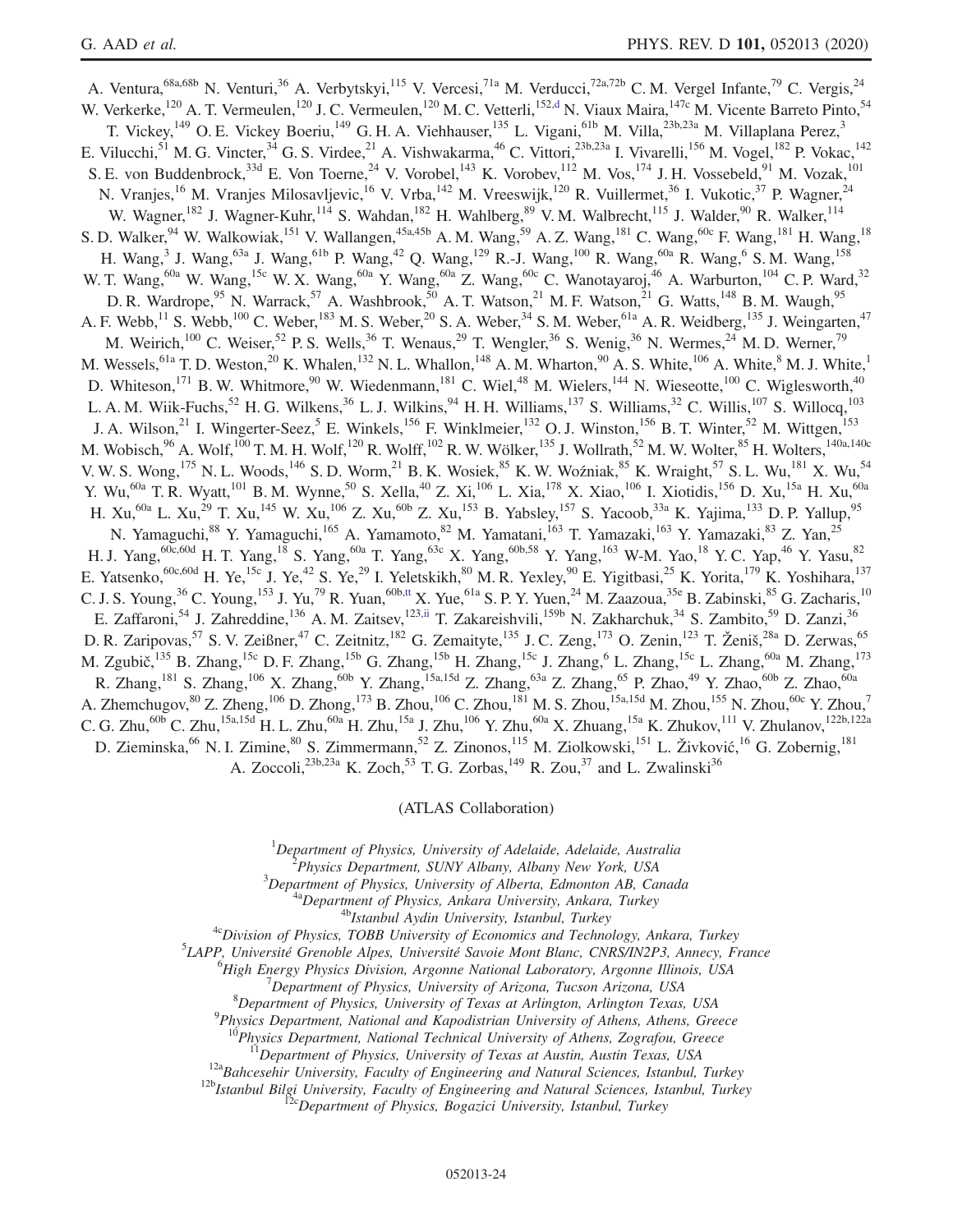<sup>12d</sup>Department of Physics Engineering, Gaziantep University, Gaziantep, Turkey<br><sup>13</sup>Institute of Physics, Azerbaijan Academy of Sciences, Baku, Azerbaijan

<sup>14</sup>Institut de Física d'Altes Energies (IFAE), Barcelona Institute of Science and Technology,<br>Barcelona, Spain

<sup>15a</sup>Institute of High Energy Physics, Chinese Academy of Sciences, Beijing, China<br><sup>15b</sup>Physics Department, Tsinghua University, Beijing, China<br><sup>15c</sup>Department of Physics, Nanjing University, Nanjing, China<br><sup>15d</sup>Universit

<sup>17</sup>Department for Physics and Technology, University of Bergen, Bergen, Norway<br><sup>18</sup>Physics Division, Lawrence Berkeley National Laboratory and University of California,

Berkeley California, USA<br><sup>19</sup>Institut für Physik, Humboldt Universität zu Berlin, Berlin, Germany<br><sup>20</sup>Albert Einstein Center for Fundamental Physics and Laboratory for High Energy Physics,

University of Bern, Bern, Switzerland<br><sup>21</sup>School of Physics and Astronomy, University of Birmingham, Birmingham, United Kingdom<br><sup>22</sup>Facultad de Ciencias y Centro de Investigaciónes, Universidad Antonio Nariño, Bogota, Col

Physics Department, Cluj-Napoca, Romania<br><sup>27e</sup>University Politehnica Bucharest, Bucharest, Romania<br><sup>27f</sup>West University in Timisoara, Timisoara, Romania

<sup>28a</sup>Faculty of Mathematics, Physics and Informatics, Comenius University, Bratislava, Slovak Republic<br><sup>28b</sup>Department of Subnuclear Physics, Institute of Experimental Physics of the Slovak Academy of Sciences,

*Kosice, Slovak Republic*<br><sup>29</sup> Physics Department, Brookhaven National Laboratory, Upton New York, USA<br><sup>30</sup> Departamento de Física, Universidad de Buenos Aires, Buenos Aires, Argentina<br><sup>31</sup> California State University, Ca

 $33b$ Department of Mechanical Engineering Science, University of Johannesburg,<br>Johannesburg, South Africa

<sup>33c</sup>University of South Africa, Department of Physics, Pretoria, South Africa<br><sup>33d</sup>School of Physics, University of the Witwatersrand, Johannesburg, South Africa<br><sup>34</sup>Department of Physics, Carleton University, Ottawa ON,

Hassan II, Casablanca, Morocco<br>
<sup>356</sup>Faculté des Sciences, Université Ibn-Tofail, Kénitra, Morocco<br>
<sup>356</sup>Faculté des Sciences Semlalia, Université Cadi Ayyad, LPHEA-Marrakech, Morocco<br>
<sup>356</sup>Faculté des Sciences, Université

<sup>43</sup>Physics Department, University of Texas at Dallas, Richardson Texas, USA<br><sup>44</sup>National Centre for Scientific Research "Demokritos", Agia Paraskevi, Greece<br><sup>45a</sup>Department of Physics, Stockholm University, Sweden<br><sup>45a</sup>D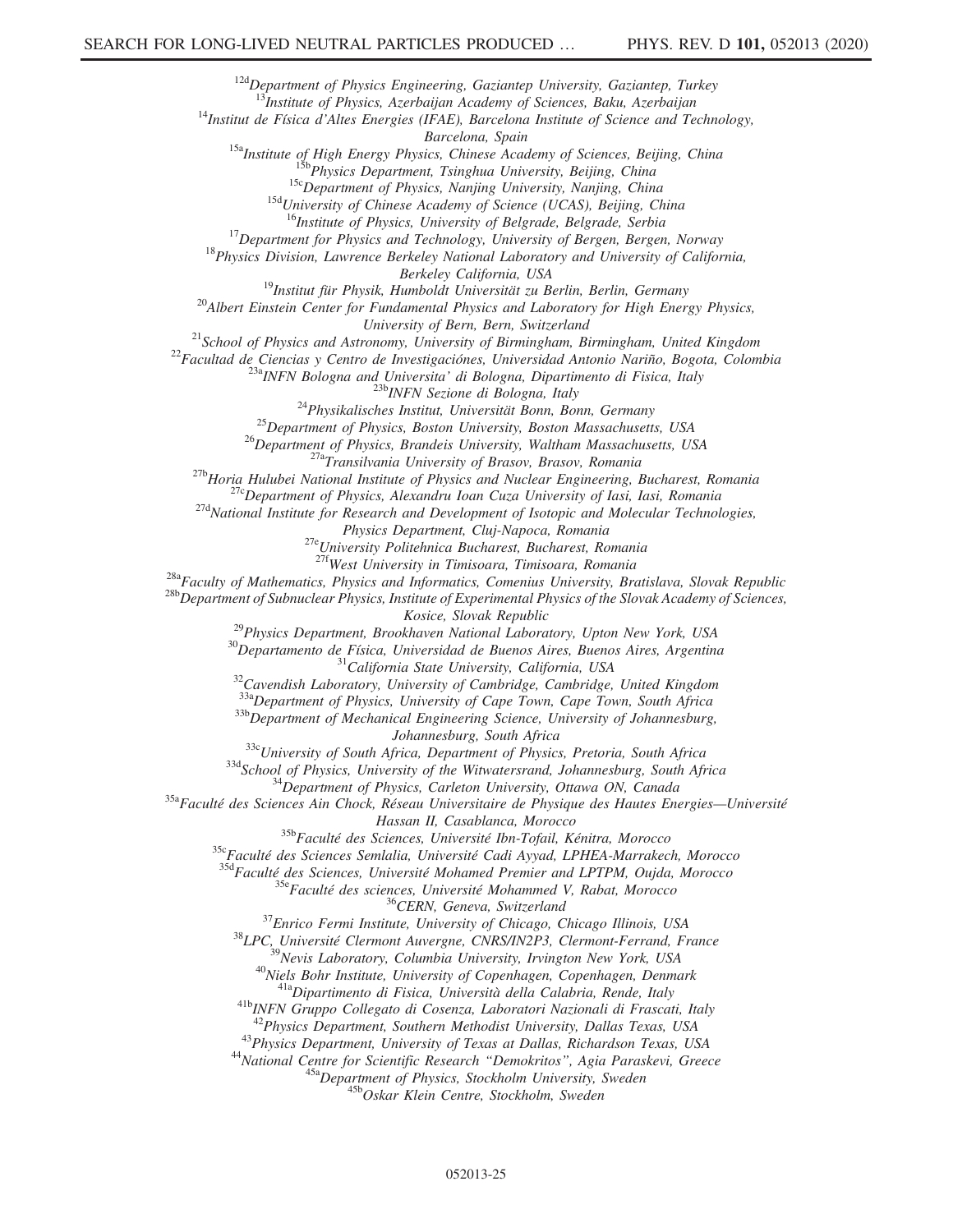<sup>46</sup>Deutsches Elektronen-Synchrotron DESY, Hamburg and Zeuthen, Germany<br><sup>47</sup>Lehrstuhl für Experimentelle Physik IV, Technische Universität Dortmund, Dortmund, Germany<br><sup>48</sup>Institut für Kern- und Teilchenphysik, Technische

<sup>49</sup>Department of Physics, Duke University, Durham North Carolina, USA<br><sup>50</sup>SUPA—School of Physics and Astronomy, University of Edinburgh, Edinburgh, United Kingdom<br><sup>51</sup>INFN e Laboratori Nazionali di Frascati, Frascati, It

<sup>59</sup>Laboratory for Particle Physics and Cosmology, Harvard University, Cambridge Massachusetts, USA

 $^{60}$ Department of Modern Physics and State Key Laboratory of Particle Detection and Electronics,<br>University of Science and Technology of China, Hefei, China

 $^{60b}$ Institute of Frontier and Interdisciplinary Science and Key Laboratory of Particle Physics and Particle

Irradiation (MOE), Shandong University, Qingdao, China  $60c$ School of Physics and Astronomy, Shanghai Jiao Tong University,

KLPPAC-MoE, SKLPPC, Shanghai, China<br><sup>60d</sup>Tsung-Dao Lee Institute, Shanghai, China

<sup>61a</sup>Kirchhoff-Institut für Physik, Ruprecht-Karls-Universität Heidelberg, Heidelberg, Germany<br><sup>61b</sup>Physikalisches Institut, Ruprecht-Karls-Universität Heidelberg, Heidelberg, Germany

 $^{62}$ Faculty of Applied Information Science, Hiroshima Institute of Technology, Hiroshima, Japan

 $^{63a}$ Department of Physics, Chinese University of Hong Kong, Shatin, N.T., Hong Kong, China<br>  $^{63b}$ Department of Physics, University of Hong Kong, Hong Kong, China<br>  $^{63c}$ Department of Physics and Institute for Advanc

 $^{64}$ Department of Physics, National Tsing Hua University, Hsinchu, Taiwan

 $^{65}$ IJCLab, Université Paris-Saclay, CNRS/IN2P3, 91405, Orsay, France  $^{66}$ Department of Physics, Indiana University, Bloomington Indiana, USA

<sup>67a</sup>INFN Gruppo Collegato di Udine, Sezione di Trieste, Udine, Italy<br><sup>67c</sup>Dipartimento Politecnico di Ingegneria e Architettura, Università di Udine, Udine, Italy<br><sup>68c</sup>Dipartimento di Matematica e Fisica, Università del

<sup>69a</sup>INFN Sezione di Milano, Italy<br>
<sup>69b</sup>Dipartimento di Fisica, Università di Milano, Milano, Italy<br>
<sup>70a</sup>INFN Sezione di Napoli, Italy

<sup>70</sup> Dipartimento di Fisica, Università di Napoli, Napoli, Italy<br>
<sup>716</sup> Dipartimento di Fisica, Università di Pavia, Italy<br>
<sup>716</sup> Dipartimento di Fisica, Università di Pavia, Pavia, Italy<br>
<sup>726</sup> Dipartimento di Fisica E.

Juiz de Fora, Brazil 81bUniversidade Federal do Rio De Janeiro COPPE/EE/IF, Rio de Janeiro, Brazil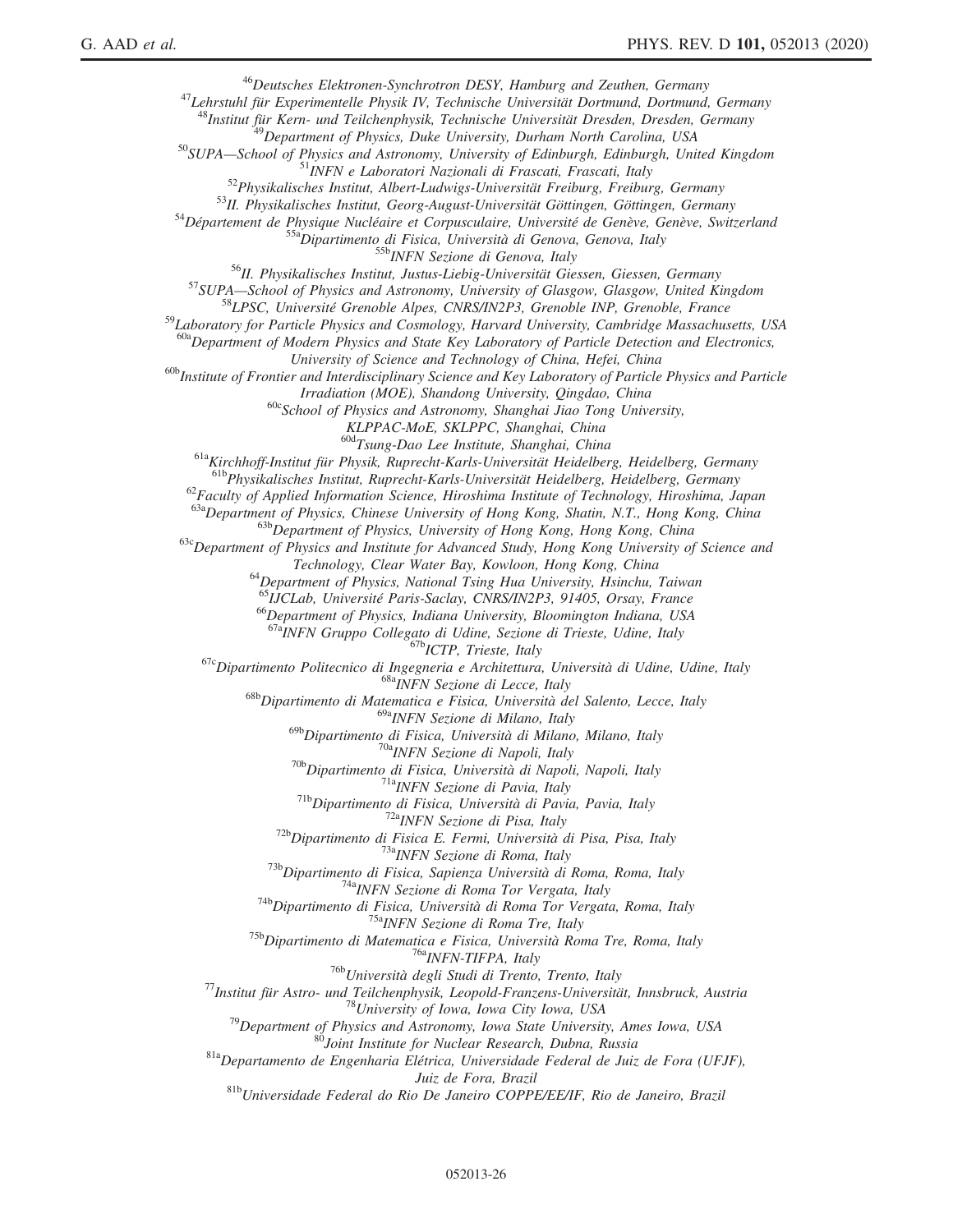<sup>81c</sup>Universidade Federal de São João del Rei (UFSJ), São João del Rei, Brazil<br><sup>81d</sup>Instituto de Física, Universidade de São Paulo, São Paulo, Brazil<br><sup>82</sup>KEK, High Energy Accelerator Research Organization, Tsukuba, Japan<br>

<sup>84b</sup>Marian Smoluchowski Institute of Physics, Jagiellonian University, Krakow, Poland<br><sup>85</sup>Institute of Nuclear Physics Polish Academy of Sciences, Krakow, Poland<br><sup>85</sup>Institute of Nuclear Physics Polish Academy of Sciences

 $88$ Research Center for Advanced Particle Physics and Department of Physics, Kyushu University,

<sup>89</sup>Instituto de Física La Plata, Universidad Nacional de La Plata and CONICET, La Plata, Argentina<br><sup>90</sup>Physics Department, Lancaster University, Lancaster, United Kingdom<br><sup>91</sup>Oliver Lodge Laboratory, University of Liverpo

<sup>93</sup>School of Physics and Astronomy, Queen Mary University of London, London, United Kingdom <sup>94</sup>Department of Physics, Royal Holloway University of London, Egham, United Kingdom

<sup>95</sup>Department of Physics and Astronomy, University College London, London, United Kingdom<br><sup>96</sup>Louisiana Tech University, Ruston Louisiana, USA

<sup>97</sup>Eysiska institutionen, Lunds universitet, Lund, Sweden <sup>98</sup>Centre de Calcul de l'Institut National de Physique Nucléaire et de Physique des Particules (IN2P3),

<sup>99</sup>Departamento de Física Teorica C-15 and CIAFF, Universidad Autónoma de Madrid, Madrid, Spain<br><sup>100</sup>Institut für Physik, Universität Mainz, Mainz, Germany<br><sup>101</sup>School of Physics and Astronomy, University of Manchester,

 $^{106}$ Department of Physics, University of Michigan, Ann Arbor Michigan, USA<br><sup>107</sup>Department of Physics and Astronomy, Michigan State University, East Lansing Michigan, USA

<sup>108</sup>B.I. Stepanov Institute of Physics, National Academy of Sciences of Belarus, Minsk, Belarus

109<br>
Research Institute for Nuclear Problems of Byelorussian State University, Minsk, Belarus<br>
<sup>110</sup>Group of Particle Physics, University of Montreal, Montreal QC, Canada<br>
<sup>111</sup>P.N. Lebedev Physical Institute of the Russia

Moscow, Russia<br><sup>114</sup>Fakultät für Physik, Ludwig-Maximilians-Universität München, München, Germany<br><sup>115</sup>Max-Planck-Institut für Physik (Werner-Heisenberg-Institut), München, Germany

<sup>116</sup>Nagasaki Institute of Applied Science, Nagasaki, Japan<br><sup>117</sup>Graduate School of Science and Kobayashi-Maskawa Institute, Nagoya University, Nagoya, Japan<br><sup>118</sup>Department of Physics and Astronomy, University of New Mex

<sup>120</sup>Nikhef National Institute for Subatomic Physics and University of Amsterdam, Amsterdam, Netherlands<br><sup>121</sup>Department of Physics, Northern Illinois University, DeKalb Illinois, USA<br><sup>122a</sup>Budker Institute of Nuclear Phy

<sup>124</sup>Institute for Theoretical and Experimental Physics named by A.I. Alikhanov of National Research<br>Centre "Kurchatov Institute", Moscow, Russia

<sup>125</sup>Department of Physics, New York University, New York New York, USA<br><sup>126</sup>Ochanomizu University, Otsuka, Bunkyo-ku, Tokyo, Japan<br><sup>127</sup>Ohio State University, Columbus Ohio, USA<br><sup>128</sup>Faculty of Science, Okayama Universit

Norman Oklahoma, USA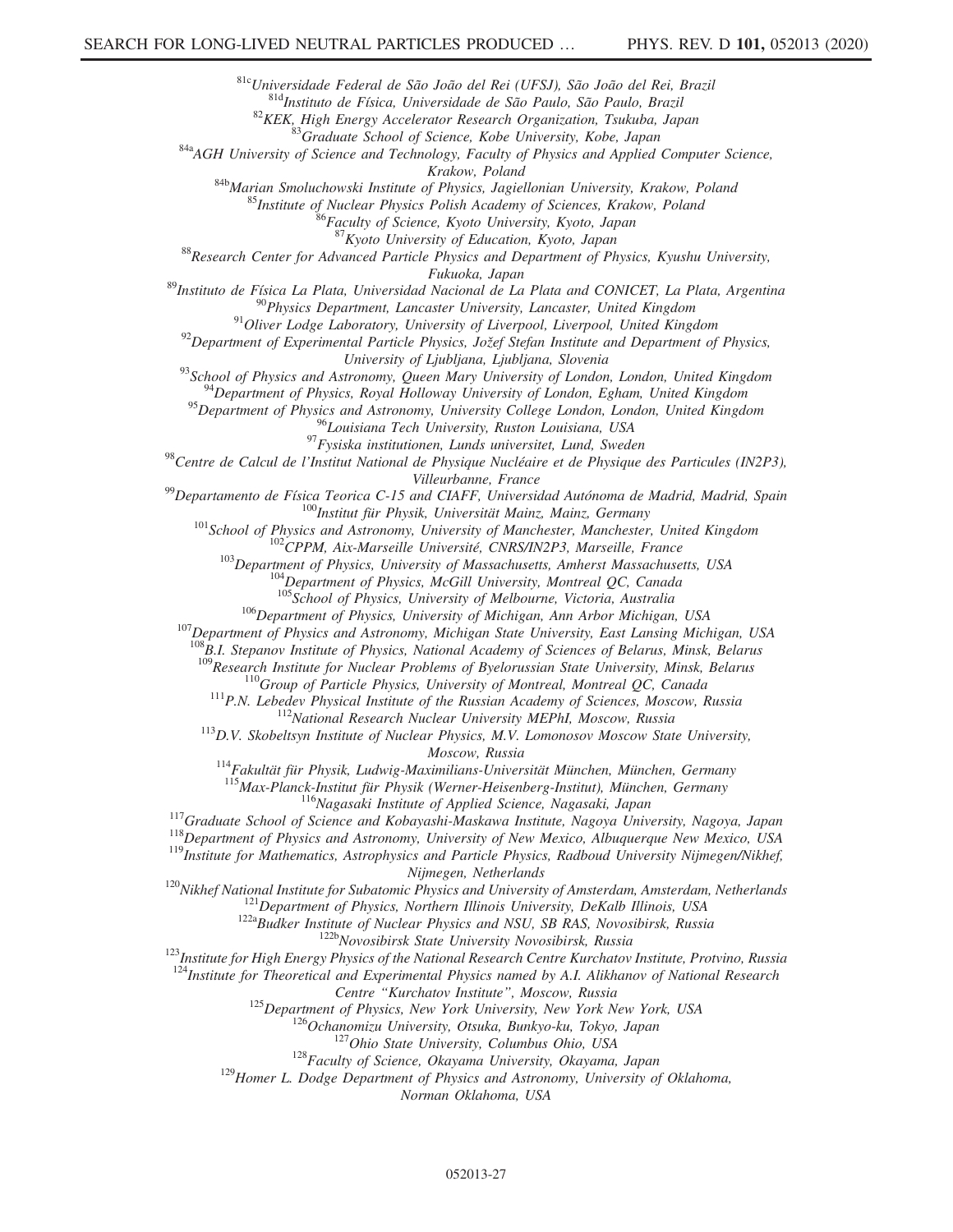$130$ Department of Physics, Oklahoma State University, Stillwater Oklahoma, USA  $131$ Palacký University, RCPTM, Joint Laboratory of Optics, Olomouc, Czech Republic

<sup>132</sup>Center for High Energy Physics, University of Oregon, Eugene Oregon, USA<br><sup>133</sup>Graduate School of Science, Osaka University, Osaka, Japan<br><sup>134</sup>Department of Physics, University of Oslo, Oslo, Norway

<sup>135</sup>Department of Physics, Oxford University, Oxford, United Kingdom<br><sup>136</sup>LPNHE, Sorbonne Université, Université de Paris, CNRS/IN2P3, Paris, France<br><sup>137</sup>Department of Physics, University of Pennsylvania, Philadelphia Pe

<sup>139</sup>Department of Physics and Astronomy, University of Pittsburgh, Pittsburgh Pennsylvania, USA<br><sup>140a</sup>Laboratório de Instrumentação e Física Experimental de Partículas—LIP, Lisboa, Portugal

Departamento de Física, Faculdade de Ciências, Universidade de Lisboa, Lisboa, Portugal<br><sup>1406</sup>Departamento de Física, Universidade de Coimbra, Coimbra, Portugal<br><sup>1406</sup>Centro de Física Nuclear da Universidade de Lisboa, Lis

<sup>140f</sup>Departamento de Física Teórica y del Cosmos, Universidad de Granada, Granada (Spain), Spain

 $140g$ Dep Física and CEFITEC of Faculdade de Ciências e Tecnologia, Universidade Nova de Lisboa,

Caparica, Portugal<br><sup>140h</sup>Instituto Superior Técnico, Universidade de Lisboa, Lisboa, Portugal<br><sup>141</sup>Institute of Physics of the Czech Academy of Sciences, Prague, Czech Republic<br><sup>142</sup>Czech Technical University in Prague, Pr

 $\label{eq:14} Santa~Cruz~ California, USA$ <br>  $\begin{array}{l} \textit{147a} Department of the Física, Pontificia Universidad Católica de Chile, Santiago, Chile \\ \textit{147b} University of Physical Federation, Santiago, Chile \\ \textit{148b} Department of Physics, University of Washington, Seattle Washington, USA \\ \textit{149b} Department of Physics, University of Washington, Seattle Washington, USA \\ \textit{149b} Department of Physics and Astronomy, University of Sheffield, Sheffield, United Kingdom \\ \textit{150b} Department of Physics, Shinshu University, Nagano, Japan \\ \textit{151b} Department Physics, University, Griversity, Region, German \end{array}$ 

<sup>152</sup>Department of Physics, Simon Fraser University, Burnaby BC, Canada<br><sup>153</sup>SLAC National Accelerator Laboratory, Stanford California, USA

<sup>154</sup>Physics Department, Royal Institute of Technology, Stockholm, Sweden<br><sup>155</sup>Departments of Physics and Astronomy, Stony Brook University, Stony Brook New York, USA

<sup>156</sup>Department of Physics and Astronomy, University of Sussex, Brighton, United Kingdom <sup>157</sup>School of Physics, University of Sydney, Sydney, Australia

<sup>158</sup>Institute of Physics, Academia Sinica, Taipei, Taiwan

<sup>159a</sup>E. Andronikashvili Institute of Physics, Iv. Javakhishvili Tbilisi State University, Tbilisi, Georgia<br><sup>159b</sup>High Energy Physics Institute, Tbilisi State University, Tbilisi, Georgia

<sup>161</sup>Raymond and Beverly Sackler School of Physics, Tack Institute of Technology, Haifa, Israel<br><sup>161</sup>Raymond and Beverly Sackler School of Physics and Astronomy, Tel Aviv University, Tel Aviv, Israel<br><sup>162</sup>Department of Ph

Tokyo, Japan<br><sup>164</sup>Graduate School of Science and Technology, Tokyo Metropolitan University, Tokyo, Japan<br><sup>165</sup>Department of Physics, Tokyo Institute of Technology, Tokyo, Japan<br><sup>166</sup>Tomsk State University, Tomsk, Russia<br><sup>1</sup>

<sup>169</sup>Division of Physics and Tomonaga Center for the History of the Universe, Faculty of Pure and Applied

Sciences, University of Tsukuba, Tsukuba, Japan<br><sup>170</sup>Department of Physics and Astronomy, Tufts University, Medford Massachusetts, USA<br><sup>171</sup>Department of Physics and Astronomy, University of California Irvine, Irvine Calif